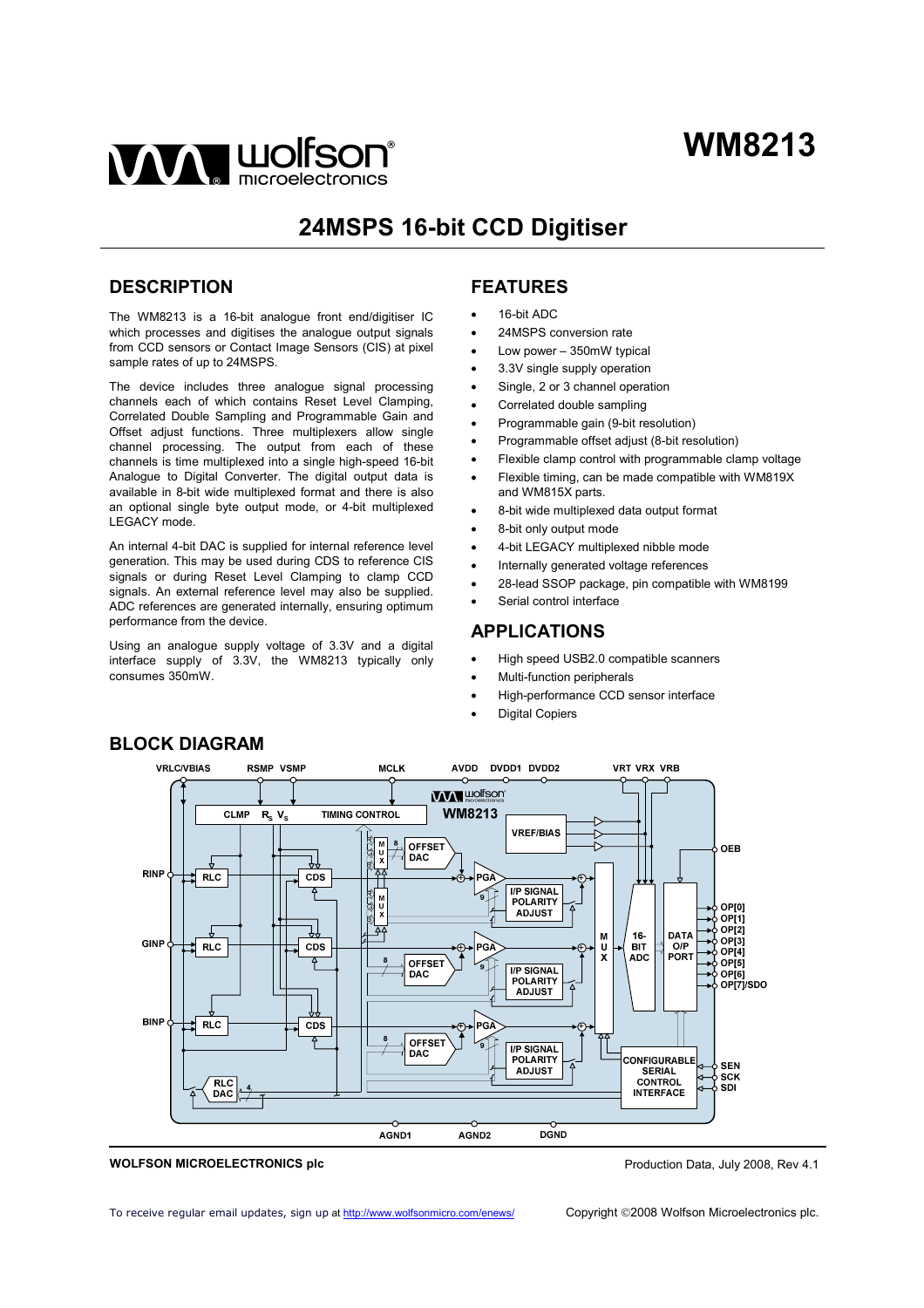# **TABLE OF CONTENTS**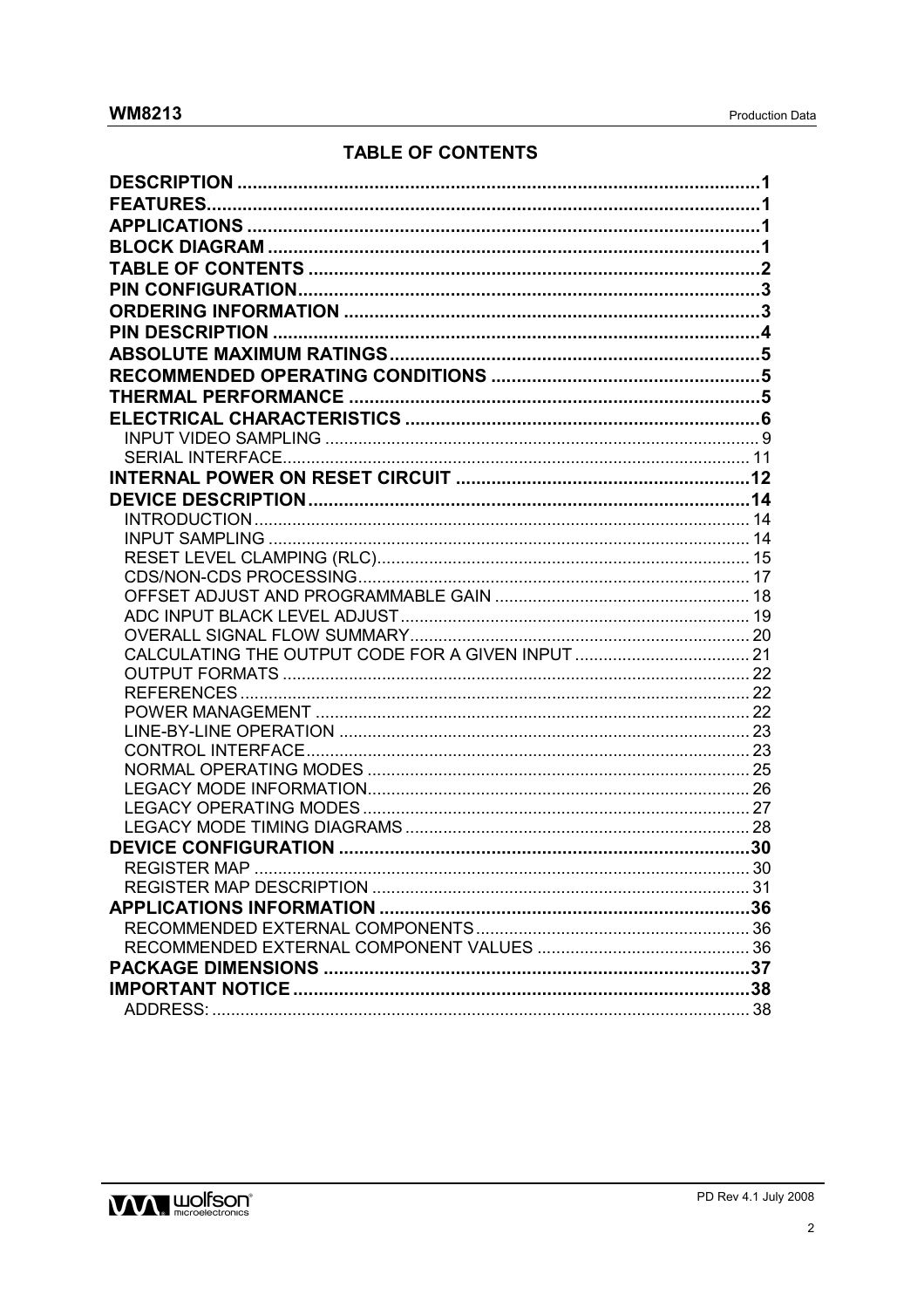# **PIN CONFIGURATION**



# **ORDERING INFORMATION**

| <b>DEVICE</b> | <b>TEMP. RANGE</b>  | <b>PACKAGE</b>                           | <b>MOISTURE</b><br><b>SENSITIVITY LEVEL</b> | <b>PEAK SOLDERING</b><br><b>TEMPERATURE</b> |
|---------------|---------------------|------------------------------------------|---------------------------------------------|---------------------------------------------|
| WM8213SCDS/V  | 0 to $70^{\circ}$ C | 28-lead SSOP<br>(Pb-free)                | MSL3                                        | $260^{\circ}$ C                             |
| WM8213SCDS/RV | 0 to $70^{\circ}$ C | 28-lead SSOP<br>(Pb-free, tape and reel) | MSL3                                        | $260^{\circ}$ C                             |

**Note:** 

Reel quantity = 2,000

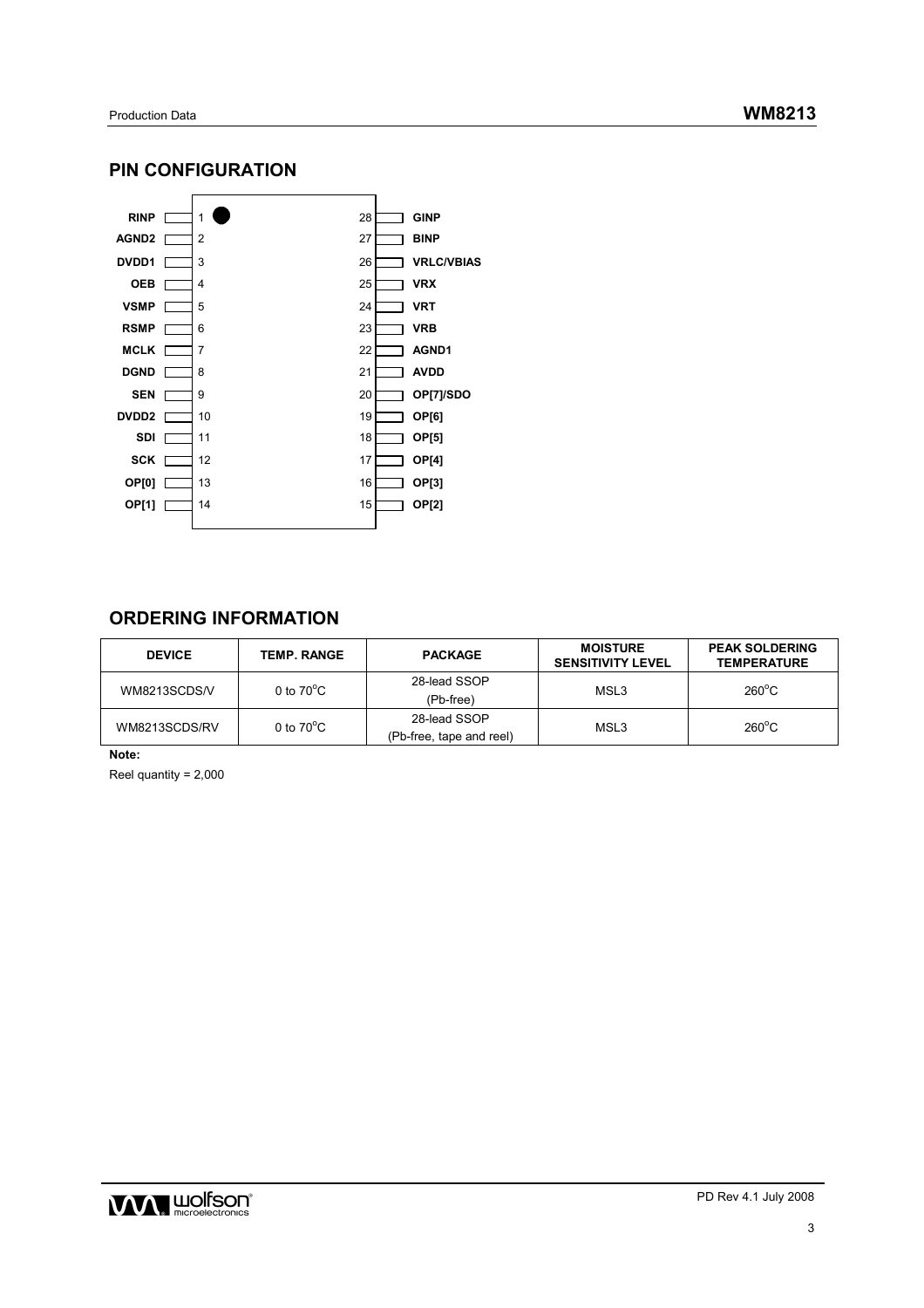# **PIN DESCRIPTION**

| PIN            | <b>NAME</b>       | <b>TYPE</b>     | <b>DESCRIPTION</b>                                                                                                                                                                                           |                                                                                                                                                                          |  |  |  |
|----------------|-------------------|-----------------|--------------------------------------------------------------------------------------------------------------------------------------------------------------------------------------------------------------|--------------------------------------------------------------------------------------------------------------------------------------------------------------------------|--|--|--|
| 1              | <b>RINP</b>       | Analogue input  | Red channel input video.                                                                                                                                                                                     |                                                                                                                                                                          |  |  |  |
| $\overline{2}$ | AGND2             | Supply          | Analogue ground reference.                                                                                                                                                                                   |                                                                                                                                                                          |  |  |  |
| 3              | DVDD1             | Supply          | Digital supply for logic and clock generator. This must be operated at the same<br>potential as AVDD.                                                                                                        |                                                                                                                                                                          |  |  |  |
| 4              | OEB               | Digital input   | bit $OPD = 1$ .                                                                                                                                                                                              | Output Hi-Z control, all digital outputs disabled when register bit OEB = 1 or register                                                                                  |  |  |  |
| 5              | <b>VSMP</b>       | Digital input   | Video sample timing pulse.                                                                                                                                                                                   |                                                                                                                                                                          |  |  |  |
| 6              | <b>RSMP</b>       | Digital input   | Reset sample timing pulse (also used for RLC control).                                                                                                                                                       |                                                                                                                                                                          |  |  |  |
| $\overline{7}$ | <b>MCLK</b>       | Digital input   | Master (ADC) clock. This determines the ADC conversion rate.                                                                                                                                                 |                                                                                                                                                                          |  |  |  |
| 8              | <b>DGND</b>       | Supply          | Digital ground reference.                                                                                                                                                                                    |                                                                                                                                                                          |  |  |  |
| 9              | <b>SEN</b>        | Digital input   | Enables the serial interface when high.                                                                                                                                                                      |                                                                                                                                                                          |  |  |  |
| 10             | DVDD <sub>2</sub> | Supply          | Digital supply, all digital I/O pins.                                                                                                                                                                        |                                                                                                                                                                          |  |  |  |
| 11             | SDI               | Digital input   | Serial data input.                                                                                                                                                                                           |                                                                                                                                                                          |  |  |  |
| 12             | <b>SCK</b>        | Digital input   | Serial clock.                                                                                                                                                                                                |                                                                                                                                                                          |  |  |  |
|                |                   |                 | Digital multiplexed output data bus.                                                                                                                                                                         |                                                                                                                                                                          |  |  |  |
|                |                   |                 | ADC output data (d15:d0) is available in multiplexed format as shown. See 'Output<br>Formats' description in Device Description section for details of other output modes.                                   |                                                                                                                                                                          |  |  |  |
|                |                   |                 | А                                                                                                                                                                                                            | в                                                                                                                                                                        |  |  |  |
| 13             | OP[0]             | Digital output  | d8                                                                                                                                                                                                           | d0                                                                                                                                                                       |  |  |  |
| 14             | OP[1]             | Digital output  | d9                                                                                                                                                                                                           | d1                                                                                                                                                                       |  |  |  |
| 15             | <b>OP[2]</b>      | Digital output  | d10                                                                                                                                                                                                          | d2                                                                                                                                                                       |  |  |  |
| 16             | OP[3]             | Digital output  | d11                                                                                                                                                                                                          | d3                                                                                                                                                                       |  |  |  |
| 17             | OP[4]             | Digital output  | d12                                                                                                                                                                                                          | d4                                                                                                                                                                       |  |  |  |
| 18             | OP[5]             | Digital output  | d13                                                                                                                                                                                                          | d5                                                                                                                                                                       |  |  |  |
| 19             | OP[6]             | Digital output  | d14                                                                                                                                                                                                          | d6                                                                                                                                                                       |  |  |  |
| 20             | OP[7]/SDO         | Digital output  | d15                                                                                                                                                                                                          | d7                                                                                                                                                                       |  |  |  |
|                |                   |                 | description in Device Description section for further details.                                                                                                                                               | Alternatively, pin OP[7]/SDO may be used to output register read-back data when<br>register bit $OEB = 0$ , $OPD = 0$ and SEN has been pulsed high. See Serial Interface |  |  |  |
| 21             | <b>AVDD</b>       | Supply          | Analogue supply. This must be operated at the same potential as DVDD1.                                                                                                                                       |                                                                                                                                                                          |  |  |  |
| 22             | AGND1             | Supply          | Analogue ground reference.                                                                                                                                                                                   |                                                                                                                                                                          |  |  |  |
| 23             | <b>VRB</b>        | Analogue output | Lower reference voltage.<br>This pin must be connected to AGND via a decoupling capacitor.                                                                                                                   |                                                                                                                                                                          |  |  |  |
| 24             | <b>VRT</b>        | Analogue output | Upper reference voltage.<br>This pin must be connected to AGND via a decoupling capacitor.                                                                                                                   |                                                                                                                                                                          |  |  |  |
| 25             | <b>VRX</b>        | Analogue output | Input return bias voltage.                                                                                                                                                                                   | This pin must be connected to AGND via a decoupling capacitor.                                                                                                           |  |  |  |
| 26             | <b>VRLC/VBIAS</b> | Analogue I/O    | Selectable analogue output voltage for RLC or single-ended bias reference.<br>This pin would typically be connected to AGND via a decoupling capacitor.<br>VRLC can be externally driven if programmed Hi-Z. |                                                                                                                                                                          |  |  |  |
| 27             | <b>BINP</b>       | Analogue input  | Blue channel input video.                                                                                                                                                                                    |                                                                                                                                                                          |  |  |  |
| 28             | GINP              | Analoque input  | Green channel input video.                                                                                                                                                                                   |                                                                                                                                                                          |  |  |  |

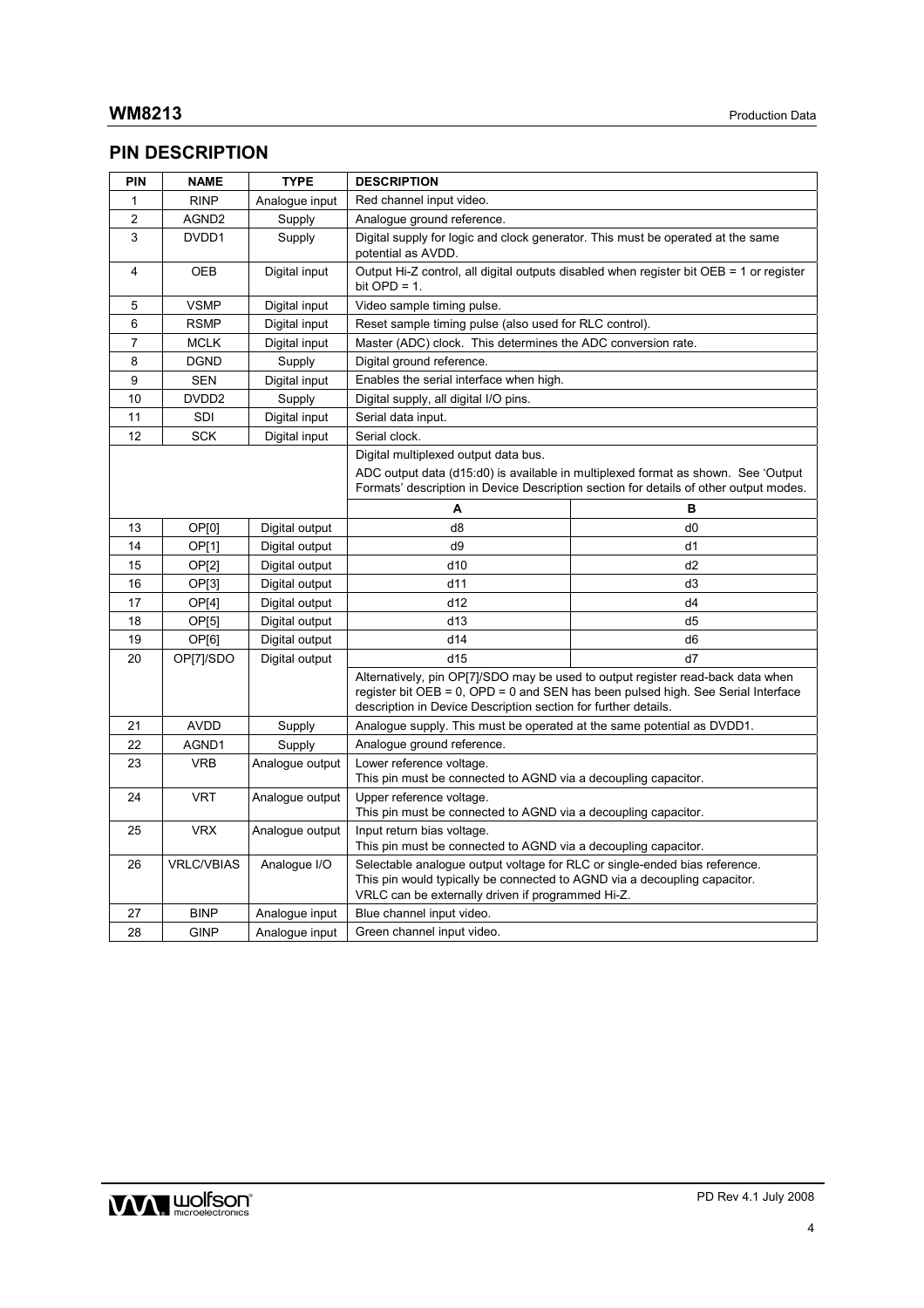# **ABSOLUTE MAXIMUM RATINGS**

Absolute Maximum Ratings are stress ratings only. Permanent damage to the device may be caused by continuously operating at or beyond these limits. Device functional operating limits and guaranteed performance specifications are given under Electrical Characteristics at the test conditions specified.



ESD Sensitive Device. This device is manufactured on a CMOS process. It is therefore generically susceptible to damage from excessive static voltages. Proper ESD precautions must be taken during handling and storage of this device.

Wolfson tests its package types according to IPC/JEDEC J-STD-020B for Moisture Sensitivity to determine acceptable storage conditions prior to surface mount assembly. These levels are:

MSL1 = unlimited floor life at <30°C / 85% Relative Humidity. Not normally stored in moisture barrier bag. MSL2 = out of bag storage for 1 year at <30°C / 60% Relative Humidity. Supplied in moisture barrier bag.

MSL3 = out of bag storage for 168 hours at <30°C / 60% Relative Humidity. Supplied in moisture barrier bag.

The Moisture Sensitivity Level for each package type is specified in Ordering Information.

| <b>CONDITION</b>                                     | <b>MIN</b>      | <b>MAX</b>        |
|------------------------------------------------------|-----------------|-------------------|
| Analogue supply voltage: AVDD                        | GND - 0.3V      | $GND + 5V$        |
| Digital supply voltages: DVDD1 - 2                   | GND - 0.3V      | $GND + 5V$        |
| Digital ground: DGND                                 | GND - 0.3V      | $GND + 0.3V$      |
| Analogue grounds: AGND1 - 2                          | GND - 0.3V      | $GND + 0.3V$      |
| Digital inputs, digital outputs and digital I/O pins | GND - 0.3V      | $DVDD2 + 0.3V$    |
| Analogue inputs (RINP, GINP, BINP)                   | GND - 0.3V      | $AVDD + 0.3V$     |
| Other pins                                           | GND - 0.3V      | $AVDD + 0.3V$     |
| Operating temperature range: $T_A$                   | $0^{\circ}$ C   | $+70^{\circ}$ C   |
| Storage temperature after soldering                  | $-65^{\circ}$ C | +150 $^{\circ}$ C |

**Notes:**

2. AGND1, AGND2 and DGND pins are intended to be operated at the same potential. Differential voltages between these pins will degrade performance.

# **RECOMMENDED OPERATING CONDITIONS**

| <b>CONDITION</b>            | <b>SYMBOL</b>     | <b>MIN</b> | TYP | <b>MAX</b> | <b>UNITS</b> |
|-----------------------------|-------------------|------------|-----|------------|--------------|
| Operating temperature range | l A               |            |     | 70         | °C           |
| Analogue supply voltage     | <b>AVDD</b>       | 2.97       | 3.3 | 3.63       |              |
| Digital core supply voltage | DVDD1             | 2.97       | 3.3 | 3.63       |              |
| Digital I/O supply voltage  | DVDD <sub>2</sub> | 2.97       | 3.3 | 3.63       |              |

**Notes:**

1. DVDD2 should be operated at the same potential as DVDD1 ± 0.3V.

# **THERMAL PERFORMANCE**

| <b>PARAMETER</b>                            | <b>SYMBOL</b>  | <b>TEST CONDITIONS</b>      | <b>MIN</b> | TYP  | <b>MAX</b> | <b>UNIT</b>   |
|---------------------------------------------|----------------|-----------------------------|------------|------|------------|---------------|
| Performance                                 |                |                             |            |      |            |               |
| Thermal resistance – junction to<br>case    | $R_{\theta$ JC |                             |            | 23.9 |            | $\degree$ C/W |
| Thermal resistance – junction to<br>ambient | $R_{\theta$ JA | $T_{\text{ambient}}$ = 25°C |            | 67.1 |            | $\degree$ C/W |

**Notes:** 

1. Figures given are for package mounted on 4-layer FR4 according to JESD51-5 and JESD51-7.



<sup>1.</sup> GND denotes the voltage of any ground pin.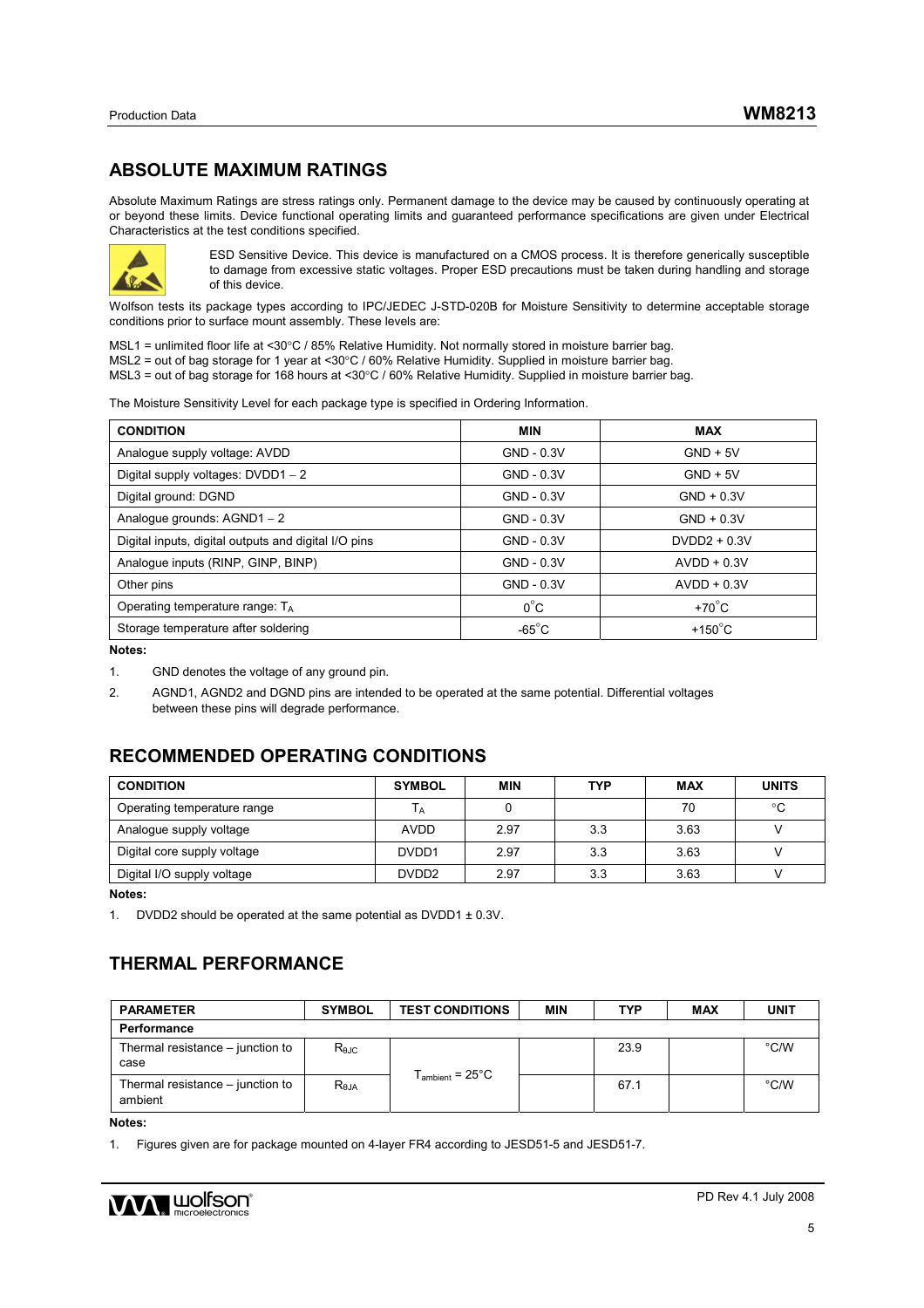# **ELECTRICAL CHARACTERISTICS**

### **Test Conditions**

AVDD = DVDD1 = DVDD2 = 3.3V, AGND = DGND = 0V,  $T_A$  = 25°C, MCLK = 24MHz unless otherwise stated.

| <b>PARAMETER</b>                                                                   | <b>SYMBOL</b>         | <b>TEST</b><br><b>CONDITIONS</b>       | <b>MIN</b> | <b>TYP</b>   | <b>MAX</b> | <b>UNIT</b> |
|------------------------------------------------------------------------------------|-----------------------|----------------------------------------|------------|--------------|------------|-------------|
| Overall System Specification (including 16-bit ADC, PGA, Offset and CDS functions) |                       |                                        |            |              |            |             |
| Conversion rate                                                                    |                       |                                        |            | 24           |            | <b>MSPS</b> |
| Full-scale input voltage range                                                     |                       | LOWREFS=0, Max Gain                    |            | 0.25         |            | Vp-p        |
| (see Note 1)                                                                       |                       | LOWREFS=0, Min Gain                    |            | 3.03         |            | Vp-p        |
|                                                                                    |                       | LOWREFS=1, Max Gain                    |            | 0.15         |            | $Vp-p$      |
|                                                                                    |                       | LOWREFS=1, Min Gain                    |            | 1.82         |            | Vp-p        |
| Input signal limits (see Note 2)                                                   | <b>V<sub>IN</sub></b> |                                        | AGND-0.3   |              | $AVDD+0.3$ | $\vee$      |
| Input Capacitance                                                                  |                       |                                        |            | 10           |            |             |
| $(R_{INP}, G_{INP}, B_{INP})$                                                      |                       |                                        |            |              |            | рF          |
| Input Impedance                                                                    |                       |                                        |            | 50           |            | Ω           |
| $(R_{INP}, G_{INP}, B_{INP})$                                                      |                       |                                        |            |              |            |             |
| Full-scale transition error                                                        |                       | $Gain = 0dB$ :<br>$PGA[8:0] = 18(hex)$ |            | 20           |            | mV          |
| Zero-scale transition error                                                        |                       | $Gain = 0dB$ :<br>$PGA[8:0] = 18(hex)$ |            | 20           |            | mV          |
| Differential non-linearity                                                         | <b>DNL</b>            |                                        |            | $\mathbf{1}$ |            | <b>LSB</b>  |
| Integral non-linearity                                                             | <b>INL</b>            |                                        |            | 25           |            | <b>LSB</b>  |
| Channel to channel gain matching                                                   |                       |                                        |            | $\mathbf{1}$ |            | $\%$        |
| Total output noise                                                                 |                       | Min Gain                               |            | 12.4         |            | LSB rms     |
|                                                                                    |                       | Max Gain                               |            | 105          |            | LSB rms     |

| <b>References</b>                 |            |           |      |      |      |  |
|-----------------------------------|------------|-----------|------|------|------|--|
| Upper reference voltage           | VRT        | LOWREFS=0 | 1.95 | 2.05 | 2.25 |  |
|                                   |            | LOWREFS=1 |      | 1.85 |      |  |
| Lower reference voltage           | <b>VRB</b> | LOWREFS=0 | 0.95 | 1.05 | 1.25 |  |
|                                   |            | LOWREFS=1 |      | 1.25 |      |  |
| Input return bias voltage         | <b>VRX</b> |           |      | 1.25 |      |  |
| Diff. reference voltage (VRT-VRB) | $V_{RTB}$  | LOWREFS=0 | 0.90 | 1.0  | 1.10 |  |
|                                   |            | LOWREFS=1 |      | 0.6  |      |  |
| Output resistance VRT, VRB, VRX   |            |           |      |      |      |  |

#### **Notes:**

2. **Input signal limits** are the limits within which the full-scale input voltage signal must lie.



<sup>1.</sup> **Full-scale input voltage** denotes the peak input signal amplitude that can be gained to match the ADC full-scale input range.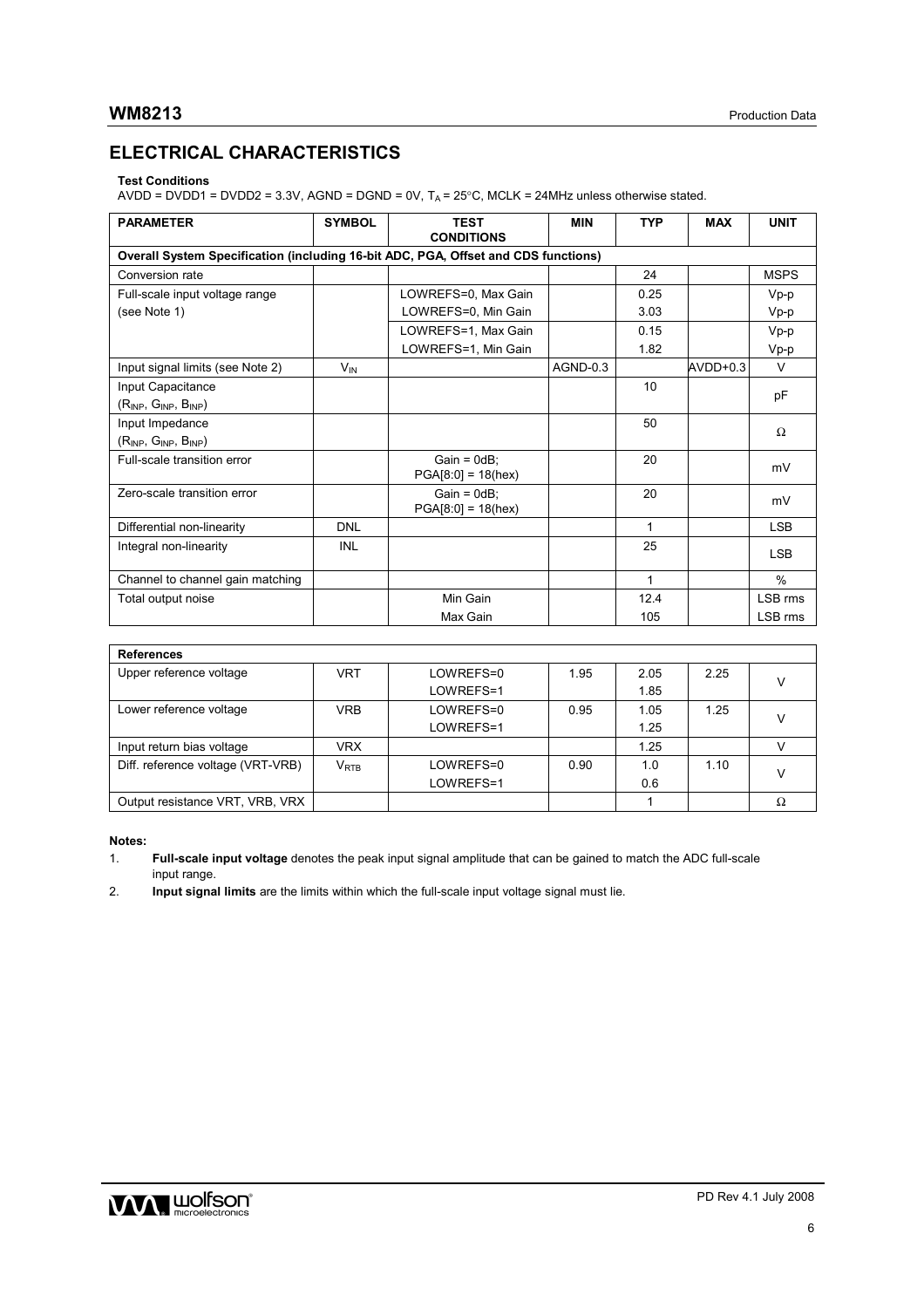| <b>Test Conditions</b>                                                                             |                  |                      |            |                |            |             |  |  |  |
|----------------------------------------------------------------------------------------------------|------------------|----------------------|------------|----------------|------------|-------------|--|--|--|
| AVDD = DVDD1 = DVDD2 = 3.3V, AGND = DGND = 0V, $T_A$ = 25°C, MCLK = 24MHz unless otherwise stated. |                  |                      |            |                |            |             |  |  |  |
| <b>PARAMETER</b>                                                                                   | <b>SYMBOL</b>    | <b>TEST</b>          | <b>MIN</b> | <b>TYP</b>     | <b>MAX</b> | <b>UNIT</b> |  |  |  |
|                                                                                                    |                  | <b>CONDITIONS</b>    |            |                |            |             |  |  |  |
| Reset-Level Clamp (RLC) circuit/ Reference Level DAC                                               |                  |                      |            |                |            |             |  |  |  |
| RLC switching impedance                                                                            |                  |                      |            | 50             |            | Ω           |  |  |  |
| VRLC short-circuit current                                                                         |                  |                      |            | 2              |            | mA          |  |  |  |
| <b>VRLC</b> output resistance                                                                      |                  |                      |            | $\mathfrak{p}$ |            | $\Omega$    |  |  |  |
| VRLC Hi-Z leakage current                                                                          |                  | $VRLC = 0$ to $AVDD$ |            |                | 1          | μA          |  |  |  |
| Reference RLCDAC resolution                                                                        |                  |                      |            | 4              |            | <b>bits</b> |  |  |  |
| Reference RLCDAC step size                                                                         | <b>VRLCSTEP</b>  | $AVDD=3.3V$          |            | 0.173          |            |             |  |  |  |
|                                                                                                    |                  | RLCDACRNG=0          |            |                |            | V/step      |  |  |  |
| Reference RLCDAC step size                                                                         | <b>VRLCSTEP</b>  | RLCDACRNG=1          |            | 0.11           |            | V/step      |  |  |  |
| Reference RLCDAC output                                                                            | <b>VRLCBOT</b>   | $AVDD=3.3V$ .        |            | 0.4            |            | $\vee$      |  |  |  |
| voltage at code 0(hex)                                                                             |                  | RLCDACRNG=0          |            |                |            |             |  |  |  |
| Reference RLCDAC output                                                                            | <b>VRLCBOT</b>   | RLCDACRNG=1          |            | 0.4            |            | $\vee$      |  |  |  |
| voltage at code 0(hex)                                                                             |                  |                      |            |                |            |             |  |  |  |
| Reference RLCLDAC output                                                                           | <b>V</b> RI CTOP | $AVDD=3.3V$ .        |            | 3.0            |            | $\vee$      |  |  |  |
| voltage at code F(hex)                                                                             |                  | RLCDACRNG=0          |            |                |            |             |  |  |  |
| Reference RLCDAC output                                                                            | VRLCTOP          | $RLCDACRNG = 1$      |            | 2.05           |            | $\vee$      |  |  |  |
| voltage at code F(hex)                                                                             |                  |                      |            |                |            |             |  |  |  |
| <b>RLCDAC</b>                                                                                      | <b>DNL</b>       |                      | $-0.5$     |                | $+0.5$     | <b>LSB</b>  |  |  |  |
| <b>RLCDAC</b>                                                                                      | <b>INL</b>       |                      |            | $+/-1$         |            | <b>LSB</b>  |  |  |  |
|                                                                                                    |                  |                      |            |                |            |             |  |  |  |
|                                                                                                    |                  |                      |            |                |            |             |  |  |  |

| <b>Offset DAC, Monotonicity Guaranteed</b> |            |              |  |        |     |            |  |  |  |
|--------------------------------------------|------------|--------------|--|--------|-----|------------|--|--|--|
| <b>Resolution</b>                          |            |              |  | 8      |     | bits       |  |  |  |
| Differential non-linearity                 | <b>DNL</b> |              |  | 0.1    | 0.5 | <b>LSB</b> |  |  |  |
| Integral non-linearity                     | <b>INL</b> |              |  | 0.25   |     | <b>LSB</b> |  |  |  |
| Step size                                  |            |              |  | 2.04   |     | mV/step    |  |  |  |
| Output voltage                             |            | Code 00(hex) |  | $-260$ |     | mV         |  |  |  |
|                                            |            | Code FF(hex) |  | $+260$ |     | mV         |  |  |  |

| Programmable Gain Amplifier |                             |  |                                      |      |  |      |  |  |
|-----------------------------|-----------------------------|--|--------------------------------------|------|--|------|--|--|
| Resolution                  |                             |  |                                      |      |  | bits |  |  |
| Gain equation               |                             |  | $0.66 + \frac{7.34}{511} * PGA[8:0]$ |      |  | V/V  |  |  |
| Max gain, each channel      | $\mathsf{G}_{\textsf{MAX}}$ |  |                                      |      |  | V/V  |  |  |
| Min gain, each channel      | G <sub>MIN</sub>            |  |                                      | 0.66 |  | V/V  |  |  |
| <b>Channel Matching</b>     |                             |  |                                      |      |  | $\%$ |  |  |

| <b>Analogue to Digital Converter</b> |  |           |  |     |    |             |  |  |
|--------------------------------------|--|-----------|--|-----|----|-------------|--|--|
| Resolution                           |  |           |  | 16  |    | bits        |  |  |
| Speed                                |  |           |  |     | 24 | <b>MSPS</b> |  |  |
| Full-scale input range               |  | LOWREFS=0 |  |     |    |             |  |  |
| (2*(VRT-VRB))                        |  | LOWREFS=1 |  | 1.2 |    |             |  |  |

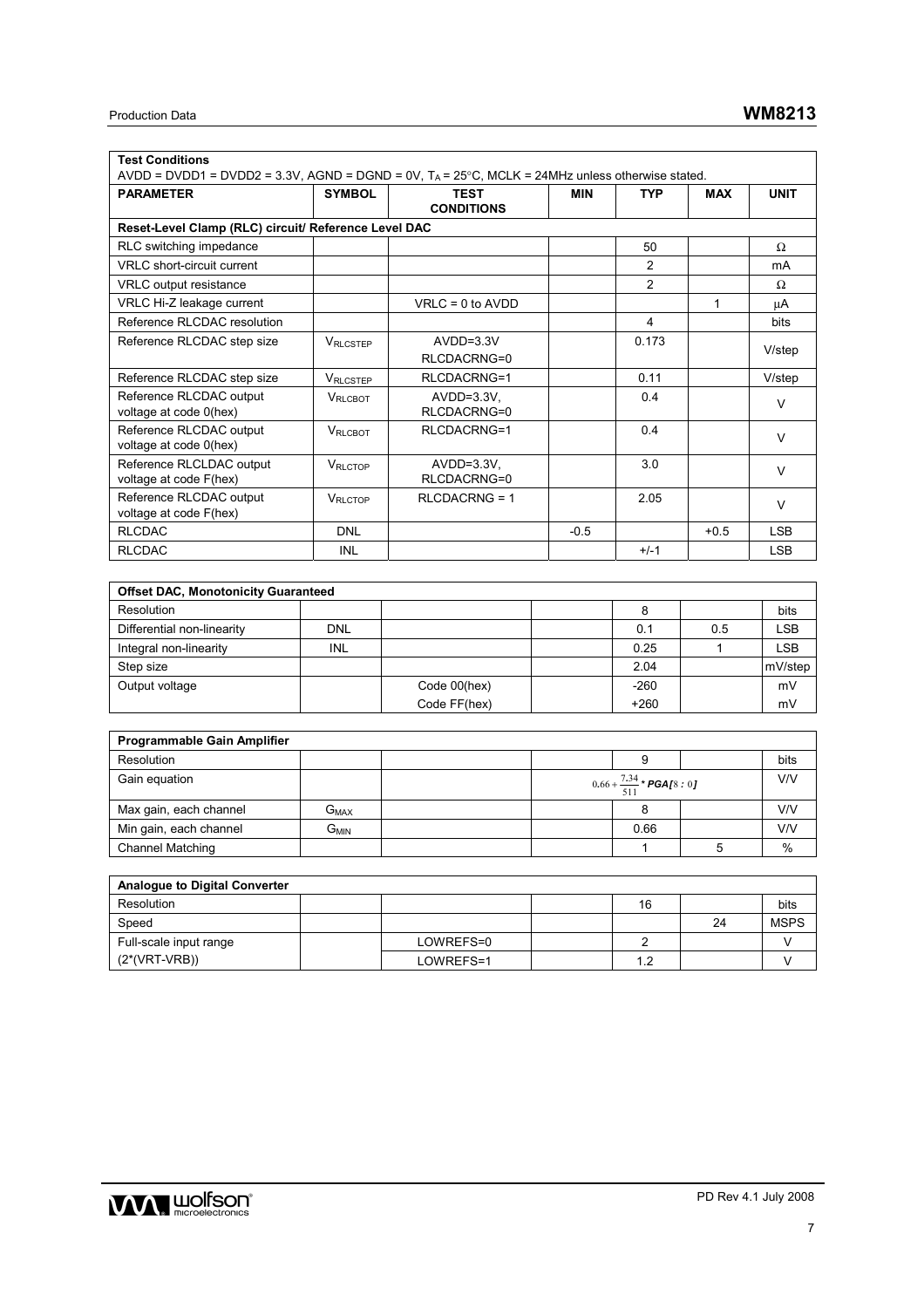# **WM8213** Production Data

| <b>DIGITAL SPECIFICATIONS</b>            |                            |                |              |     |              |        |
|------------------------------------------|----------------------------|----------------|--------------|-----|--------------|--------|
| <b>Digital Inputs</b>                    |                            |                |              |     |              |        |
| High level input voltage                 | $\mathsf{V}_{\mathsf{IH}}$ |                | $0.7 * DVD2$ |     |              | $\vee$ |
| Low level input voltage                  | $V_{\parallel}$            |                |              |     | $0.2 * DVD2$ | $\vee$ |
| High level input current                 | Īш                         |                |              |     | 1            | μA     |
| Low level input current                  | $\mathsf{I}_{\mathsf{IL}}$ |                |              |     | 1            | μA     |
| Input capacitance                        | C <sub>1</sub>             |                |              | 5   |              | pF     |
|                                          |                            |                |              |     |              |        |
| <b>Digital Outputs</b>                   |                            |                |              |     |              |        |
| High level output voltage                | <b>V<sub>OH</sub></b>      | $I_{OH} = 1mA$ | DVDD2 - 0.5  |     |              | $\vee$ |
| Low level output voltage                 | $V_{OL}$                   | $I_{OL}$ = 1mA |              |     | 0.5          | $\vee$ |
| High impedance output current            | $I_{OZ}$                   |                |              |     | 1            | μA     |
|                                          |                            |                |              |     |              |        |
| <b>Digital IO Pins</b>                   |                            |                |              |     |              |        |
| Applied high level input voltage         | V <sub>IH</sub>            |                | $0.7 * DVD2$ |     |              | $\vee$ |
| Applied low level input voltage          | $V_{IL}$                   |                |              |     | $0.2 * DVD2$ | $\vee$ |
| High level output voltage                | <b>V<sub>OH</sub></b>      | $I_{OH} = 1mA$ | DVDD2 - 0.5  |     |              | $\vee$ |
| Low level output voltage                 | V <sub>OL</sub>            | $I_{OL}$ = 1mA |              |     | 0.5          | $\vee$ |
| Low level input current                  | Iμ.                        |                |              |     | 1            | μA     |
| High level input current                 | Iн                         |                |              |     | 1            | μA     |
| Input capacitance                        | C <sub>1</sub>             |                |              | 5   |              | pF     |
| High impedance output current            | $I_{OZ}$                   |                |              |     | 1            | μA     |
|                                          |                            |                |              |     |              |        |
| <b>Supply Currents</b>                   |                            |                |              |     |              |        |
| Total supply current $-$ active          |                            |                |              | 106 |              | mA     |
| (Analogue and Digital)                   |                            |                |              |     |              |        |
| (Three channel mode)                     |                            |                |              |     |              |        |
| Analogue supply current -active          |                            |                |              | 93  |              | mA     |
| (three channel mode)                     |                            |                |              |     |              |        |
| Digital supply current - active          |                            |                |              | 13  |              | mA     |
| (three channel mode)                     |                            |                |              |     |              |        |
| Supply current - full power down<br>mode |                            |                |              | 20  |              | μA     |

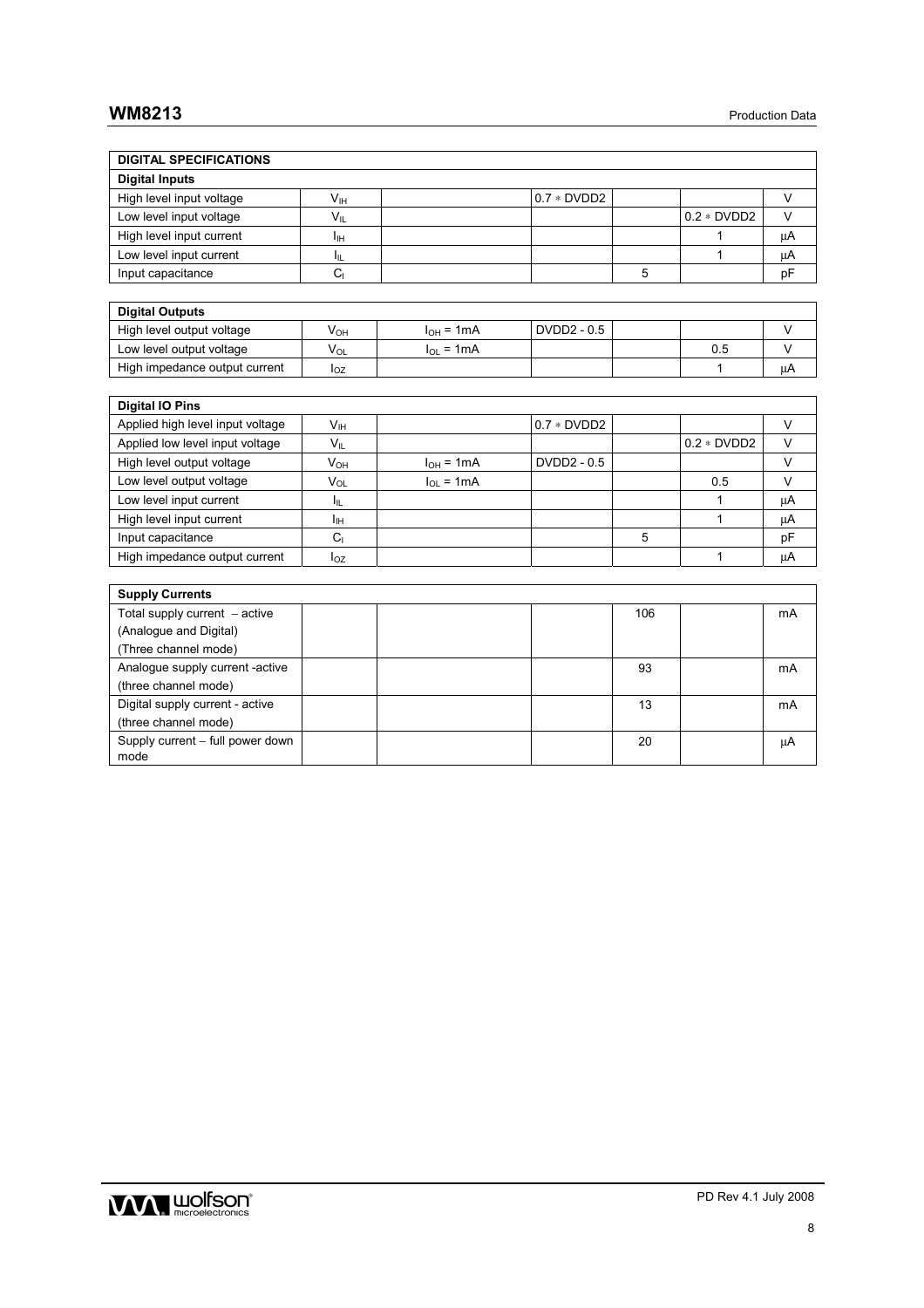# **INPUT VIDEO SAMPLING**



## **Figure 1 Three-channel CDS Input Video Timing**



**Figure 2 Two-channel CDS Input Video Timing**

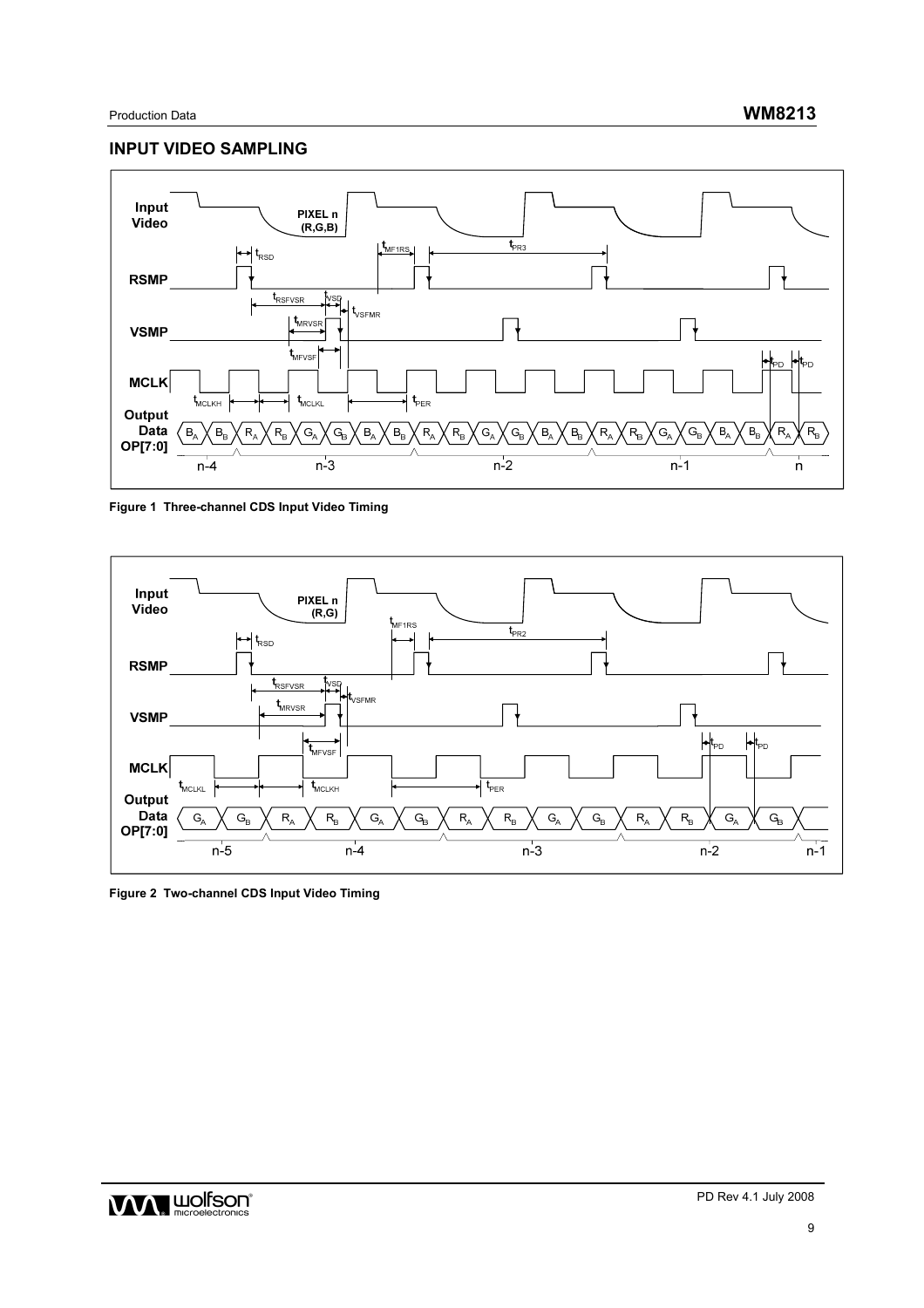

**Figure 3 Single-channel CDS Input Video Timing** 

#### **Notes:**

- 1. The relationship between input video and sampling is controlled by VSMP and RSMP.
- 2. When VSMP is high the input video signal is connected to the Video sampling capacitors.
- 3. When RSMP is high the input video signal is connected to the Reset sampling capacitors.
- 4. RSMP must not go high before the first falling edge of MCLK after VSMP goes low.
- 5. It is required that the falling edge of VSMP should occur before the rising edge of MCLK.
- 6. In 1-channel CDS mode it is not possible to have a equally spaced Video and Reset sample points with a 24MHz MCLK
- 7. Non-CDS operation is also possible; RSMP is not required in this mode.

#### **Test Conditions**

AVDD = DVDD1 = DVDD2 = 3.3V, AGND = DGND = 0V,  $T_A$  = 25°C, MCLK = 24MHz unless otherwise stated.

| <b>PARAMETER</b>                                                                              | <b>SYMBOL</b>              | <b>TEST CONDITIONS</b> | <b>MIN</b> | <b>TYP</b>     | <b>MAX</b> | <b>UNITS</b>           |
|-----------------------------------------------------------------------------------------------|----------------------------|------------------------|------------|----------------|------------|------------------------|
| <b>MCLK</b> period                                                                            | <b>t</b> <sub>PER</sub>    |                        | 41.6       |                |            | ns                     |
| MCLK high period                                                                              | t <sub>MCLKH</sub>         |                        | 18.8       | 20.8           |            | ns                     |
| <b>MCLK</b> low period                                                                        | <b>t<sub>MCLKL</sub></b>   |                        | 18.8       | 20.8           |            | ns                     |
| RSMP pulse high time                                                                          | t <sub>RSD</sub>           |                        | 5          |                |            | ns                     |
| VSMP pulse high time                                                                          | t <sub>vsp</sub>           |                        | 5          |                |            | ns                     |
| RSMP falling to VSMP rising time                                                              | <b>t</b> <sub>RSFVSR</sub> |                        | $\Omega$   |                |            | ns                     |
| MCLK rising to VSMP rising time                                                               | <b>t</b> <sub>MRVSR</sub>  |                        | 3          |                |            | ns                     |
| MCLK falling to VSMP falling time <sup>2</sup>                                                | <b>L</b> MFVSF             |                        | 5          |                |            | ns                     |
| VSMP falling to MCLK rising time                                                              | t <sub>VSFMR</sub>         |                        | 1          |                |            | ns                     |
| 1 <sup>st</sup> MCLK falling edge after VSMP falling<br>to RSMP rising time                   | $t_{MF1RS}$                |                        | 1          |                |            | ns                     |
| 3-channel mode pixel rate                                                                     | $t_{PR3}$                  |                        | 125        |                |            | ns                     |
| 2-channel mode pixel rate                                                                     | tpR2                       |                        | 83.3       |                |            | ns                     |
| 1-channel mode pixel rate                                                                     | $t_{PR1}$                  |                        | 41.6       |                |            | ns                     |
| Output propagation delay                                                                      | t <sub>PD</sub>            |                        |            | 5              | 10         | ns                     |
| Output latency. From 1 <sup>st</sup> rising edge of<br>MCLK after VSMP falling to data output | LAT                        |                        |            | $\overline{7}$ |            | <b>MCLK</b><br>periods |

#### **Notes:**

1. Parameters are measured at 50% of the rising/falling edge.

2. In Single-Channel mode, if t<sub>MFVSF</sub> is less than 9.5ns, the output amplitude of the WM8213 will decrease.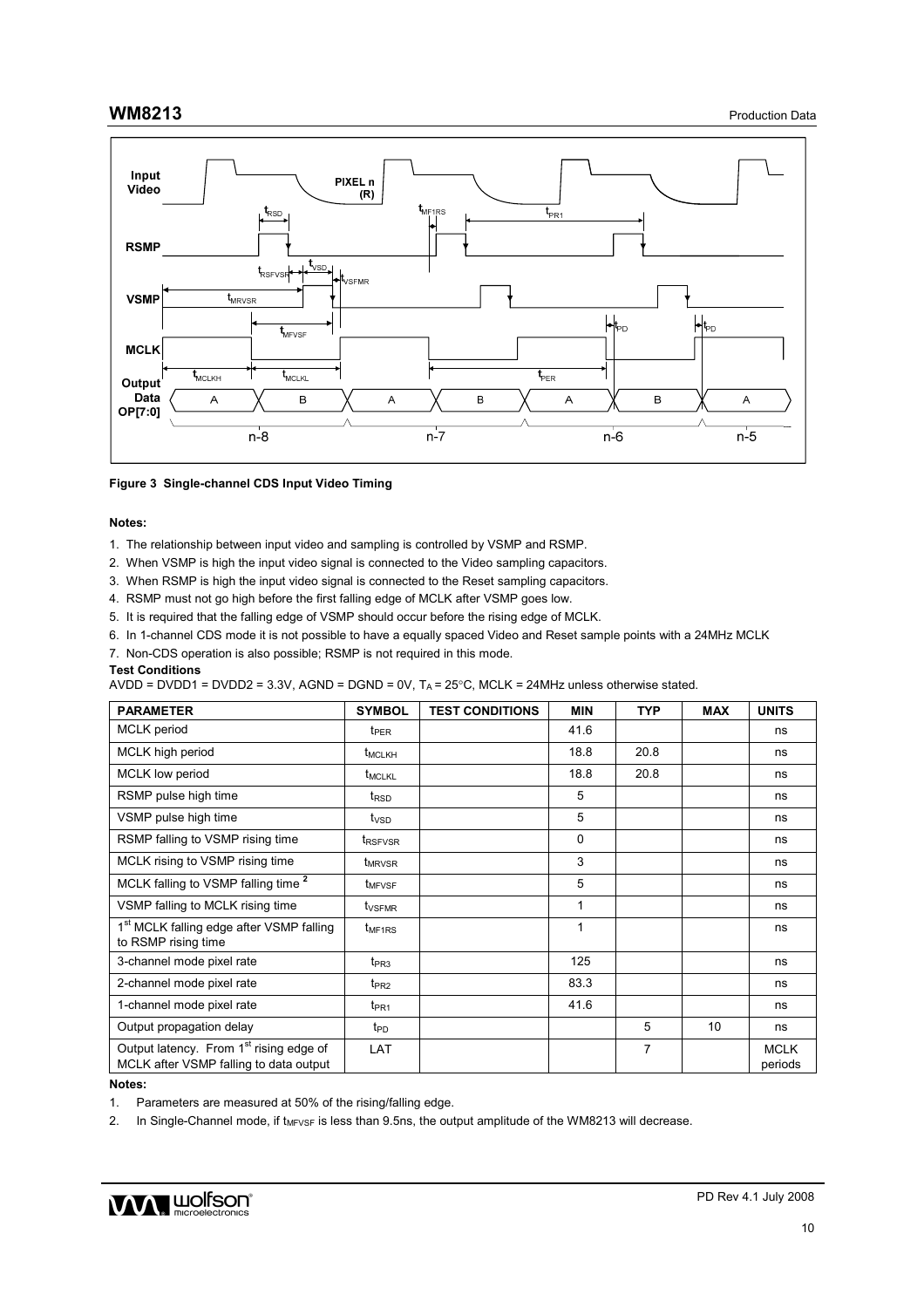# **SERIAL INTERFACE**



### **Figure 4 Serial Interface Timing**

#### **Test Conditions**

AVDD = DVDD1 = DVDD2 = 3.3V, AGND = DGND = 0V,  $T_A$  = 25°C, MCLK = 24MHz unless otherwise stated.

| <b>PARAMETER</b>               | <b>SYMBOL</b>      | <b>TEST CONDITIONS</b> | <b>MIN</b> | <b>TYP</b> | <b>MAX</b> | <b>UNITS</b> |
|--------------------------------|--------------------|------------------------|------------|------------|------------|--------------|
| SCK period                     | t <sub>SPER</sub>  |                        | 83.3       |            |            | ns           |
| SCK high                       | t <sub>sckH</sub>  |                        | 37.5       |            |            | ns           |
| <b>SCK low</b>                 | t <sub>SCKL</sub>  |                        | 37.5       |            |            | ns           |
| SDI set-up time                | t <sub>ssu</sub>   |                        | 6          |            |            | ns           |
| SDI hold time                  | t <sub>SH</sub>    |                        | 6          |            |            | ns           |
| SCK to SEN set-up time         | $t_{\sf SCE}$      |                        | 12         |            |            | ns           |
| SEN to SCK set-up time         | $t_{\text{SEC}}$   |                        | 12         |            |            | ns           |
| SEN pulse width                | $t_{SEW}$          |                        | 60         |            |            | ns           |
| SEN low to SDO = Register data | t <sub>SERD</sub>  |                        |            |            | 30         | ns           |
| SCK low to SDO = Register data | t <sub>scrp</sub>  |                        |            |            | 30         | ns           |
| SCK low to SDO = ADC data      | t <sub>SCRDZ</sub> |                        |            |            | 30         | ns           |

**Note:**

1. Parameters are measured at 50% of the rising/falling edge

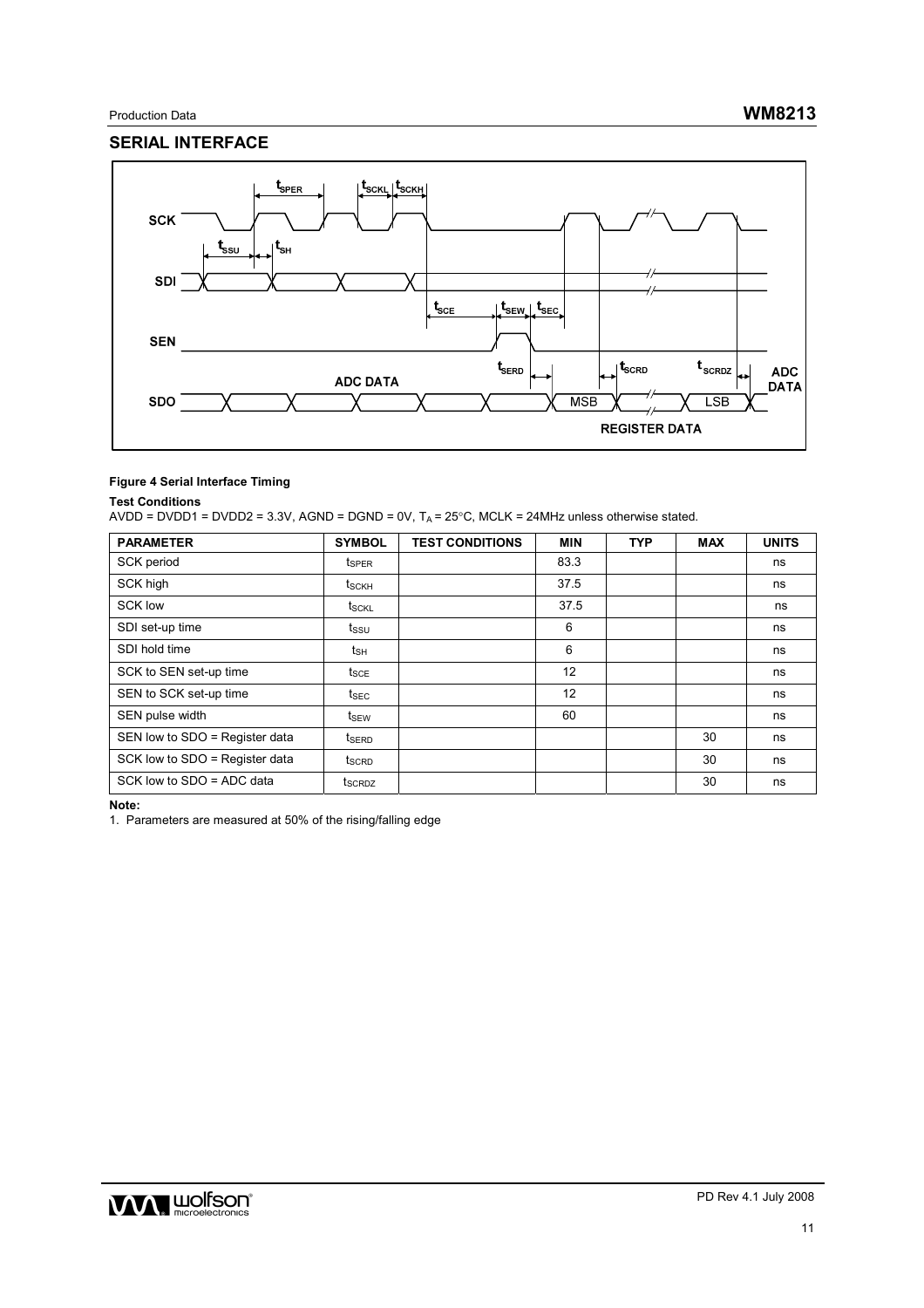# **INTERNAL POWER ON RESET CIRCUIT**





The WM8213 includes an internal Power-On-Reset Circuit, as shown in Figure 5, which is used reset the digital logic into a default state after power up. The POR circuit is powered from AVDD and monitors DVDD1. It asserts PORB low if AVDD or DVDD1 is below a minimum threshold.

The power supplies can be brought up in any order but is important that either AVDD is brought up and is stable before DVDD comes up or vice versa as shown in Figure 6 and Figure 7.



**Figure 6 Typical Power up Sequence where AVDD is Powered before DVDD1** 

Figure 6 shows a typical power-up sequence where AVDD is powered up first. When AVDD rises above the minimum threshold, Vpora, there is enough voltage for the circuit to guarantee PORB is asserted low and the chip is held in reset. In this condition, all writes to the control interface are ignored. Now AVDD is at full supply level. Next DVDD1 rises to Vpord\_on and PORB is released high and all registers are in their default state and writes to the control interface may take place.

On power down, where AVDD falls first, PORB is asserted low whenever AVDD drops below the minimum threshold Vpora\_off.

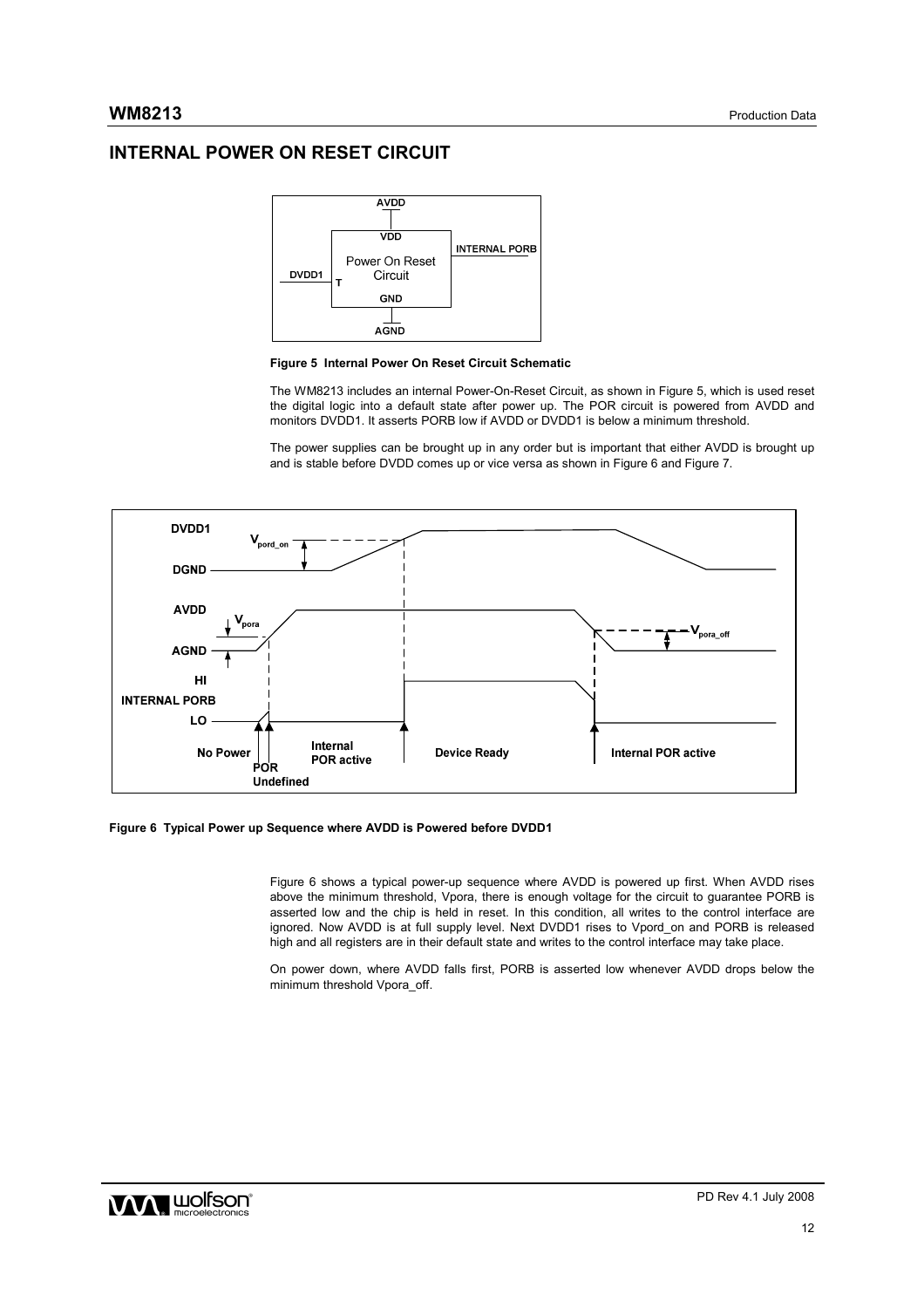



Figure 7 shows a typical power-up sequence where DVDD1 is powered up first. It is assumed that DVDD1 is already up to specified operating voltage. When AVDD goes above the minimum threshold, Vpora, there is enough voltage for the circuit to guarantee PORB is asserted low and the chip is held in reset. In this condition, all writes to the control interface are ignored. When AVDD rises to Vpora\_on, PORB is released high and all registers are in their default state and writes to the control interface may take place.

On power down, where DVDD1 falls first, PORB is asserted low whenever DVDD1 drops below the minimum threshold Vpord\_off.

| <b>SYMBOL</b>                | <b>TYP</b> | UNIT |
|------------------------------|------------|------|
| $\mathsf{V}_{\mathsf{pora}}$ | 0.6        |      |
| $V_{\text{pora\_on}}$        | 1.2        |      |
| $V_{\text{pora off}}$        | 0.6        |      |
| V <sub>pord_on</sub>         | ი 7        |      |
| V <sub>pord</sub> off        | 0.6        |      |

**Table 1 Typical POR Operation (typical values, not tested)** 

**Note**: It is recommended that every time power is cycled to the WM8213 a software reset is written to the software register to ensure that the contents of the control registers are at their default values before carrying out any other register writes.

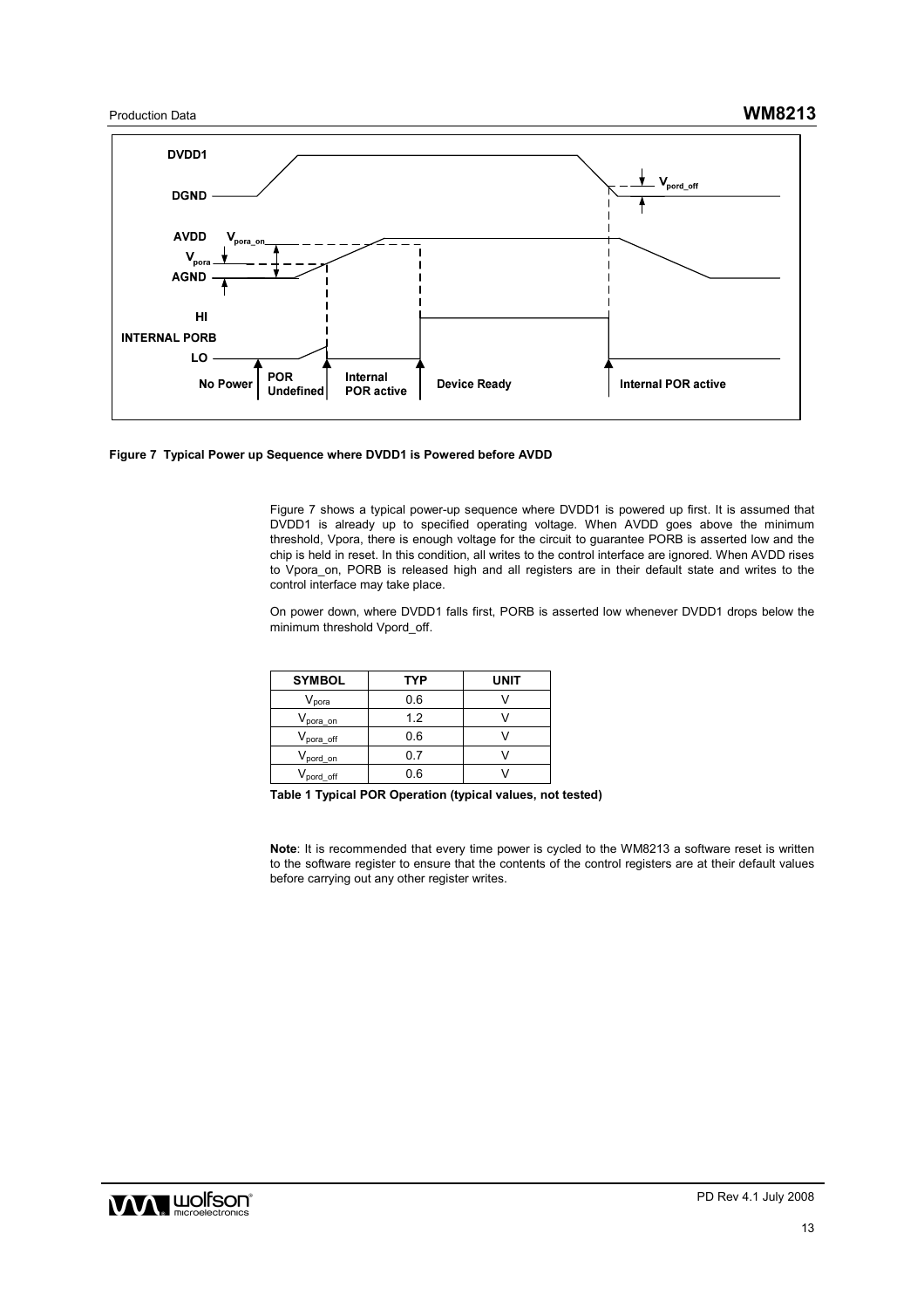## **DEVICE DESCRIPTION**

#### **INTRODUCTION**

A block diagram of the device showing the signal path is presented on the front page of this datasheet.

The WM8213 samples up to three inputs (RINP, GINP and BINP) simultaneously. The device then processes the sampled video signal with respect to the video reset level or an internally/externally generated reference level using between one and three processing channels.

Each processing channel consists of an Input Sampling block with optional Reset Level Clamping (RLC) and Correlated Double Sampling (CDS), an 8-bit programmable offset DAC and a 9-bit Programmable Gain Amplifier (PGA).

The ADC then converts each resulting analogue signal to a 16-bit digital word. The digital output from the ADC is presented on an 8-bit wide bus.

On-chip control registers determine the configuration of the device, including the offsets and gains applied to each channel. These registers are programmable via a serial interface.

The WM8213 has been designed to have a high degree of compatibility with previous generations of Wolfson AFEs. By setting the LEGACY register bit the device adopts the same timing as the WM819x and WM815x families of AFEs. The control interface is also compatible.

## **INPUT SAMPLING**

The WM8213 can sample and process one to three inputs through one to three processing channels as follows:

**Colour Pixel-by-Pixel:** The three inputs (RINP, GINP and BINP) are simultaneously sampled for each pixel and a separate channel processes each input. The signals are then multiplexed into the ADC, which converts all three inputs within the pixel period.

**Two Channel Pixel-by-pixel:** Two input channels (RINP and GINP) are simultaneously sampled for each pixel and a separate channel processes each input. The signals are then multiplexed into the ADC, which converts both inputs within the pixel period. The unused Blue channel is powered down when this mode is selected.

**Monochrome:** A single chosen input (RINP, GINP, or BINP) is sampled, processed by the corresponding channel, and converted by the ADC. The choice of input and channel can be changed via the control interface, e.g. on a line-by-line basis if required. The unused channels are powered down when this mode is selected.

**Colour Line-by-Line:** A single input (RINP) is sampled and multiplexed into the red channel for processing before being converted by the ADC. The registers which are applied to the PGA and Offset DAC can be switched in turn (RINP  $\rightarrow$  GINP  $\rightarrow$  BINP  $\rightarrow$  RINP...) by applying pulses to the RSMP pin. This is known as auto-cycling. Alternatively, other sequences can be generated via the control registers. This mode causes the unused blue and green channels to be powered down. Refer to the Line-by-Line Operation section for more details.

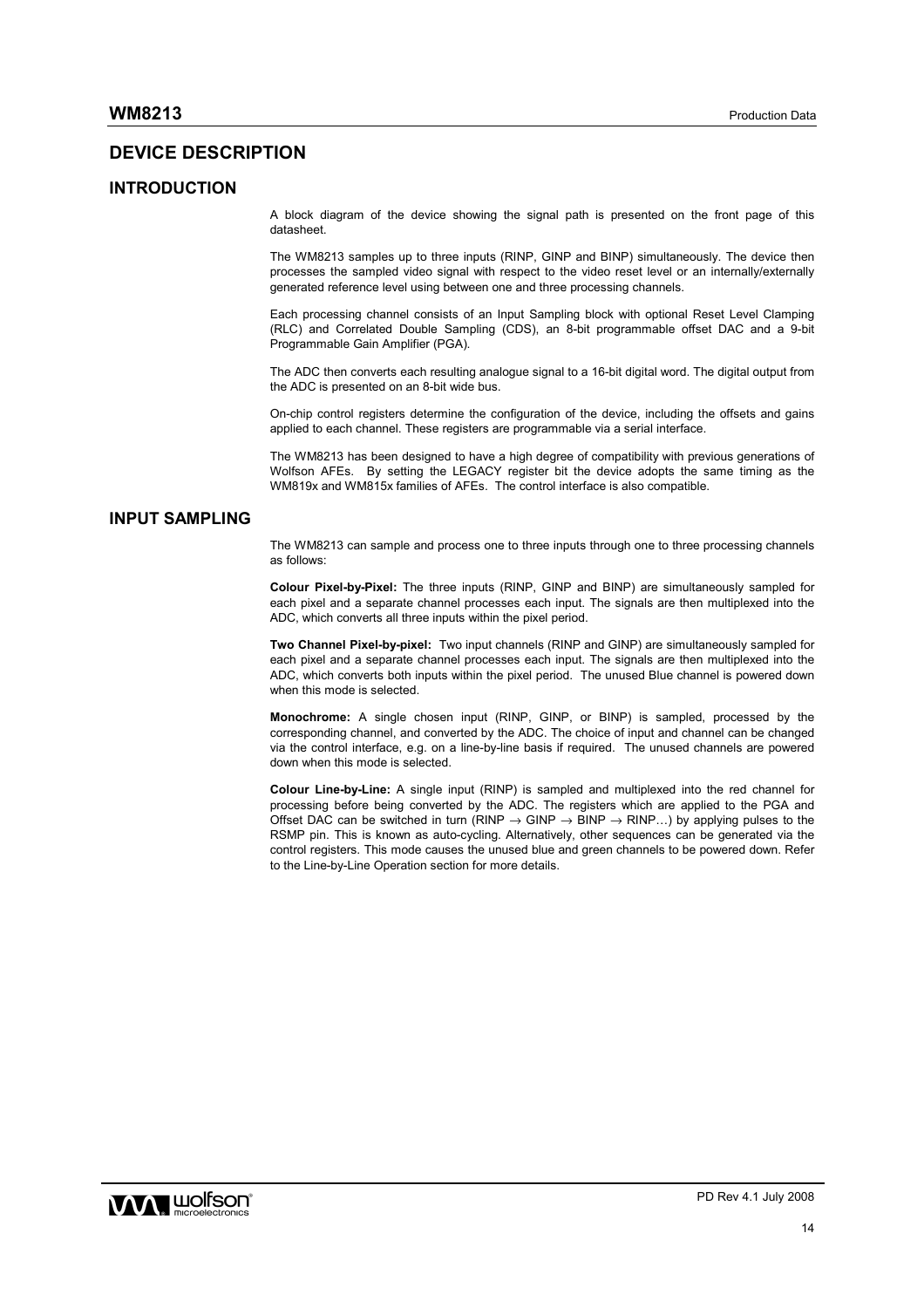# **RESET LEVEL CLAMPING (RLC)**

To ensure that the signal applied to the WM8213 lies within the supply voltage range (0V to AVDD) the output signal from a CCD is usually level shifted by coupling through a capacitor,  $C_{\text{IN}}$ . The RLC circuit clamps the WM8213 side of this capacitor to a suitable voltage through a CMOS switch during the CCD reset period. In order for clamping to produce sensible results the input voltage during the clamping must be a consistent value.

The WM8213 allows the user to control the RLC switch in a variety of ways as illustrated in Figure 8. This figure shows a single channel, however all 3 channels are identical, each with its own clamp switch controlled by the common CLMP signal.

The method of control chosen depends upon the characteristics of the input video. The RLCEN register bit must be set to 1 to enable clamping, otherwise the RLC switch cannot be closed (by default RLCEN=1).



**Figure 8 RLC Clamp Control Options** 

When an input waveform has a stable reference level on every pixel it may be desirable to clamp every pixel during this period. Setting CLAMPCTRL=0 means that the RLC switch is closed whenever the RSMP input pin is high, as shown in Figure 9.



**Figure 9 Reset Level Clamp Operation (CLAMPCTRL=0), CDS operation shown, non-CDS also possible**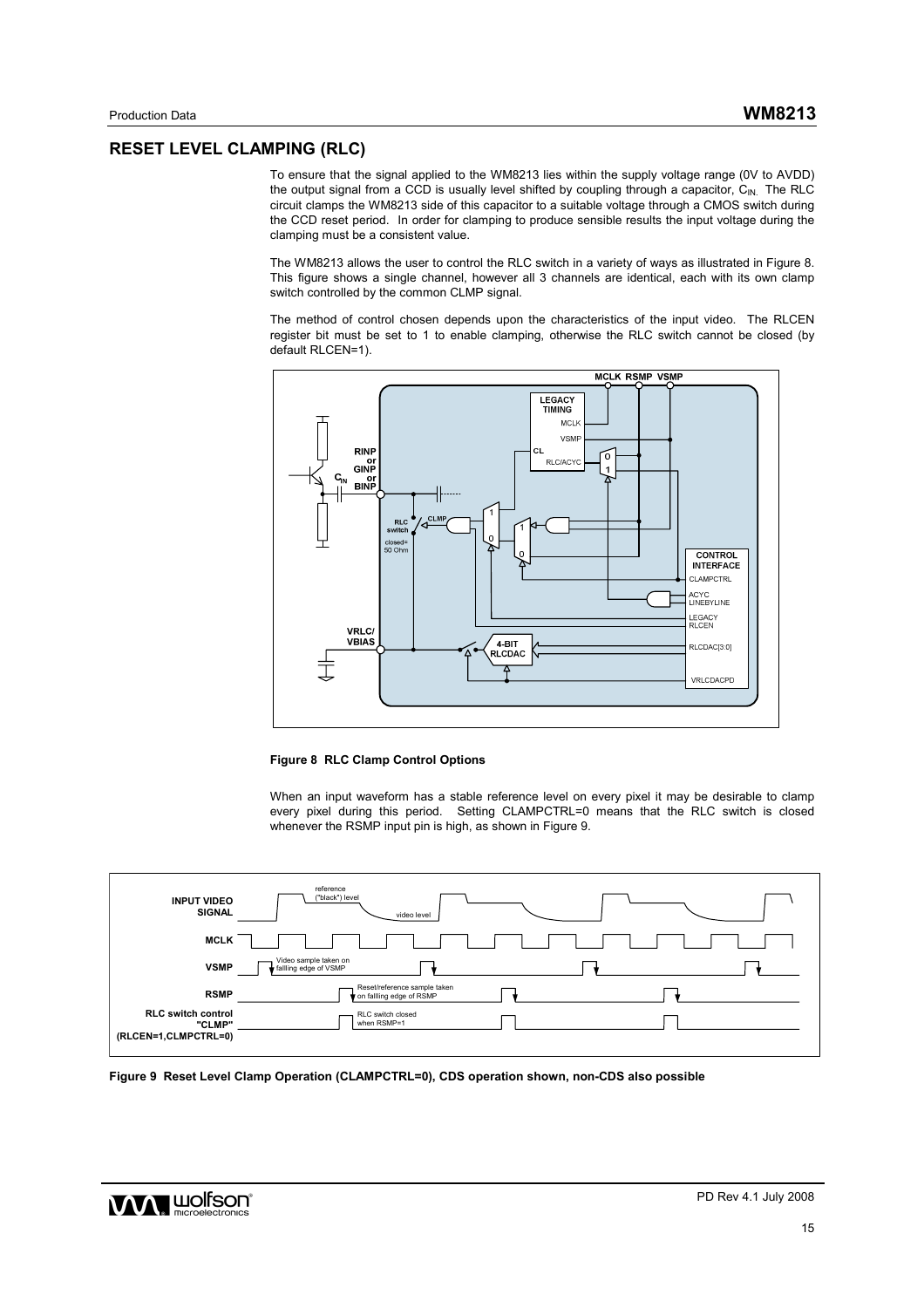In situations where the input video signal does not have a stable reference level it may be necessary to clamp only during those pixels which have a known state (e.g. the dummy, or "black" pixels at the start or end of a line of most image sensors). This is known as line-clamping and relies on the input capacitor to hold the DC level between clamp intervals. In non-CDS mode (CDS=0) this can be done directly by controlling the RSMP input pin to go high during the black pixels only.

Alternatively it is possible to use RSMP to identify the black pixels and enable the clamp at the same time as the input is being sampled (i.e. when VSMP is high and RSMP is high). This mode is enabled by setting CLAMPCTRL=1 and the operation is shown in Figure 10.



**Figure 10 Reset Level Clamp Operation (CLAMPCTRL=1), non-CDS mode only** 

When in LEGACY mode all timing, including the RLC switch timing, is derived from MCLK and VSMP. MCLK operates at double the ADC conversion rate and VSMP determines the sample rate of the device.

Reset Level Clamping in LEGACY mode is only possible in CDS mode and the time at which the clamp switch is closed is concurrent with the reset sample period, RS, as shown in Figure 11. RLC can be enabled on a pixel by pixel basis under control of the RSMP input pin. If RSMP is high when VSMP is high and is sampled by MCLK then clamping will be enabled for that input sample at the time determined by CDSREF[1:0]. If RSMP is low at this point then the RLC switch will not be closed for that input sample. If RLC is required on every pixel then the RSMP pin can be constantly held high in LEGACY mode.





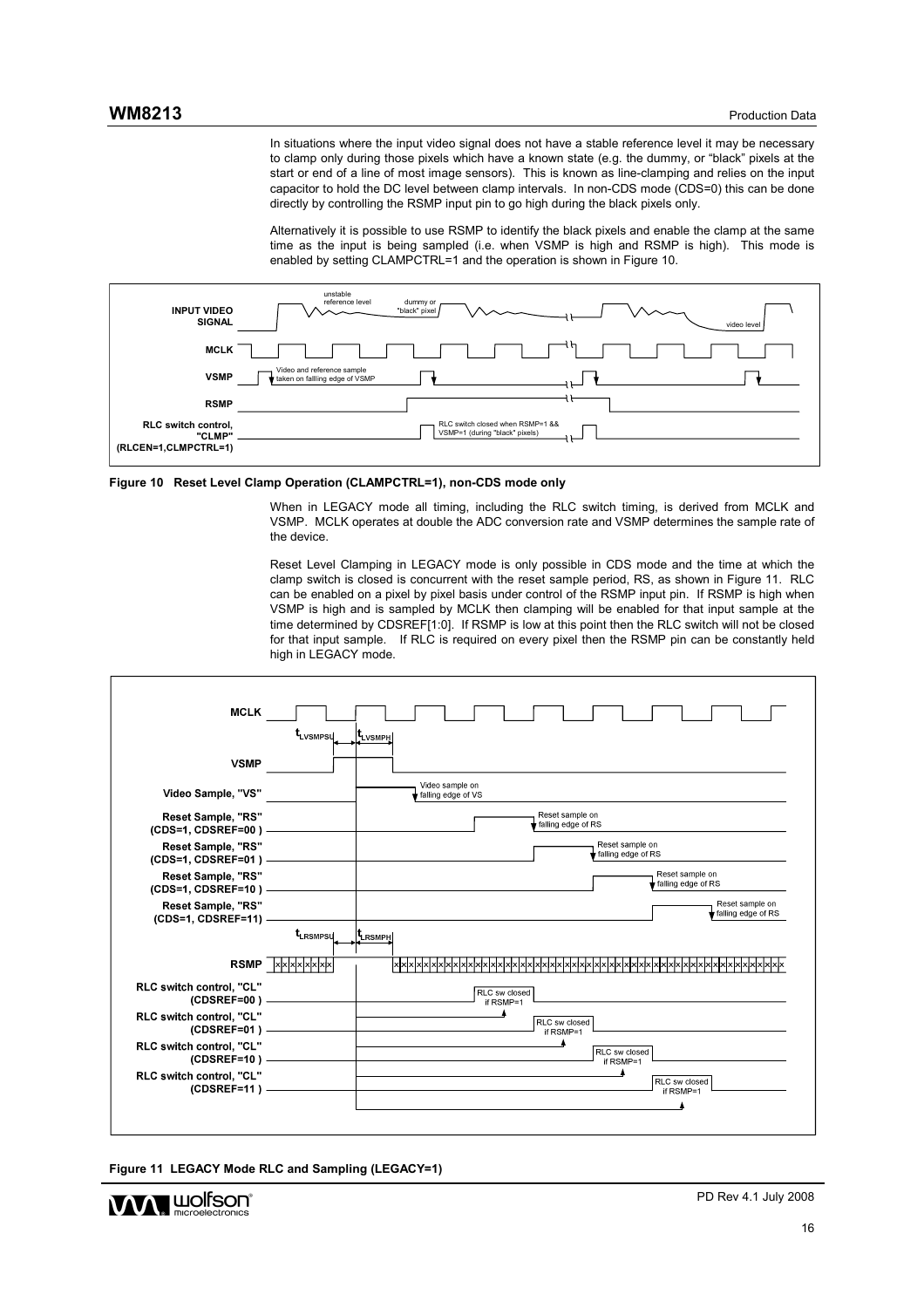| <b>RLCEN</b> | <b>LEGACY</b> | <b>CLAMPCTRL</b> | <b>LINEBYLINE</b><br>&&ACYC | <b>OUTCOME</b>                                                                                                                                                                                                                                                                                                                                                                      | <b>USE</b>                                                                                                               |
|--------------|---------------|------------------|-----------------------------|-------------------------------------------------------------------------------------------------------------------------------------------------------------------------------------------------------------------------------------------------------------------------------------------------------------------------------------------------------------------------------------|--------------------------------------------------------------------------------------------------------------------------|
| $\mathbf 0$  | X             | X                | X                           | RLC is not enabled. RLC switch is always open.                                                                                                                                                                                                                                                                                                                                      | When input is DC coupled and<br>within supply rails.                                                                     |
| 1            | 0             | $\bf{0}$         | $\mathbf{x}$                | RLC switch is controlled directly from RSMP input<br>pin:<br>RSMP=0: switch is open<br>RMSP=1: switch is closed                                                                                                                                                                                                                                                                     | When user explicitly provides a<br>reset sample signal and the<br>input video waveform has a<br>suitable reset level.    |
| 1            | 0             | 1                | $\mathbf{x}$                | VSMP applied as normal, RSMP is used to indicate<br>the location of black pixels<br>RLC switch is controlled by logical combination of<br>RSMP and VSMP:<br>RSMP $88$ VSMP = 0: switch is open<br>RSMP $& 8 \text{ W}$ SMP = 1: switch is closed                                                                                                                                    | When you wish to clamp during<br>the video period of black pixels<br>or there is no stable per-pixel<br>reference level. |
| 1            | 1             | X                | X                           | LEGACY mode RLC works in the same fashion as<br>the WM819x series, where the RSMP pin is<br>equivalent to the RLC/ACYC pin on those devices.<br>The reset sample clock which is generated by the<br>LEGACY internal timing generator is gated with the<br>RSMP pin to produce the RLC control signal CL<br>(see Figure 11):<br>CL=0: clamp switch open<br>CL=1: clamp switch closed | When using the LEGACY<br>timing mode.                                                                                    |
| X            | 1             | 0                | 1                           | In this mode the RSMP pin is used to control auto-<br>cycling so can't be used for clamp control.<br>Register bit CLAMPCTRL controls whether RLC is                                                                                                                                                                                                                                 | When auto-cycling in LEGACY<br>mode.                                                                                     |
|              |               | 1                |                             | enabled or not.<br>CLAMPCTRL=0, RLC is disabled<br>CLAMPCTRL=1, RLC is enabled and<br>every pixel will be clamped during the<br>control signal CL (see Figure 11).                                                                                                                                                                                                                  |                                                                                                                          |

Table 2 summarises the various options for control of the Reset Level Clamp switch.

**Table 2 Reset Level Clamp Control Summary** 

## **CDS/NON-CDS PROCESSING**

For CCD type input signals, containing a fixed reference/reset level, the signal may be processed using Correlated Double Sampling (CDS), which will remove pixel-by-pixel common mode noise. With CDS processing the input waveform is sampled at two different points in time for each pixel, once during the reference/reset level and once during the video level. To sample using CDS, register bit CDS must be set to 1 (default). This causes the signal reference to come from the video reference level as shown in Figure 12.

The video sample is always taken on the falling edge of the input VSMP signal (VS). In CDS-mode the reset level is sampled on the falling edge of the RSMP input signal (RS).

For input signals that do not contain a reference/reset level (e.g. CIS sensor signals), non-CDS processing is used (CDS=0). In this case, the video level is processed with respect to the voltage on pin VRLC/VBIAS. The VRLC/VBIAS voltage is sampled at the same time as VSMP samples the video level in this mode.

In LEGACY mode the input video signal is always sampled on the  $1<sup>st</sup>$  rising edge of MCLK after VSMP has gone low (VS) regardless of the operating mode. If in non-CDS mode (CDS=0) the voltage on the VRLC/VBIAS pin is also sampled at this point. In CDS-mode (CDS=1) the position of the reset sample (RS) can be varied, under control of the CDSREF[1:0] register bits, as shown in Figure 11.

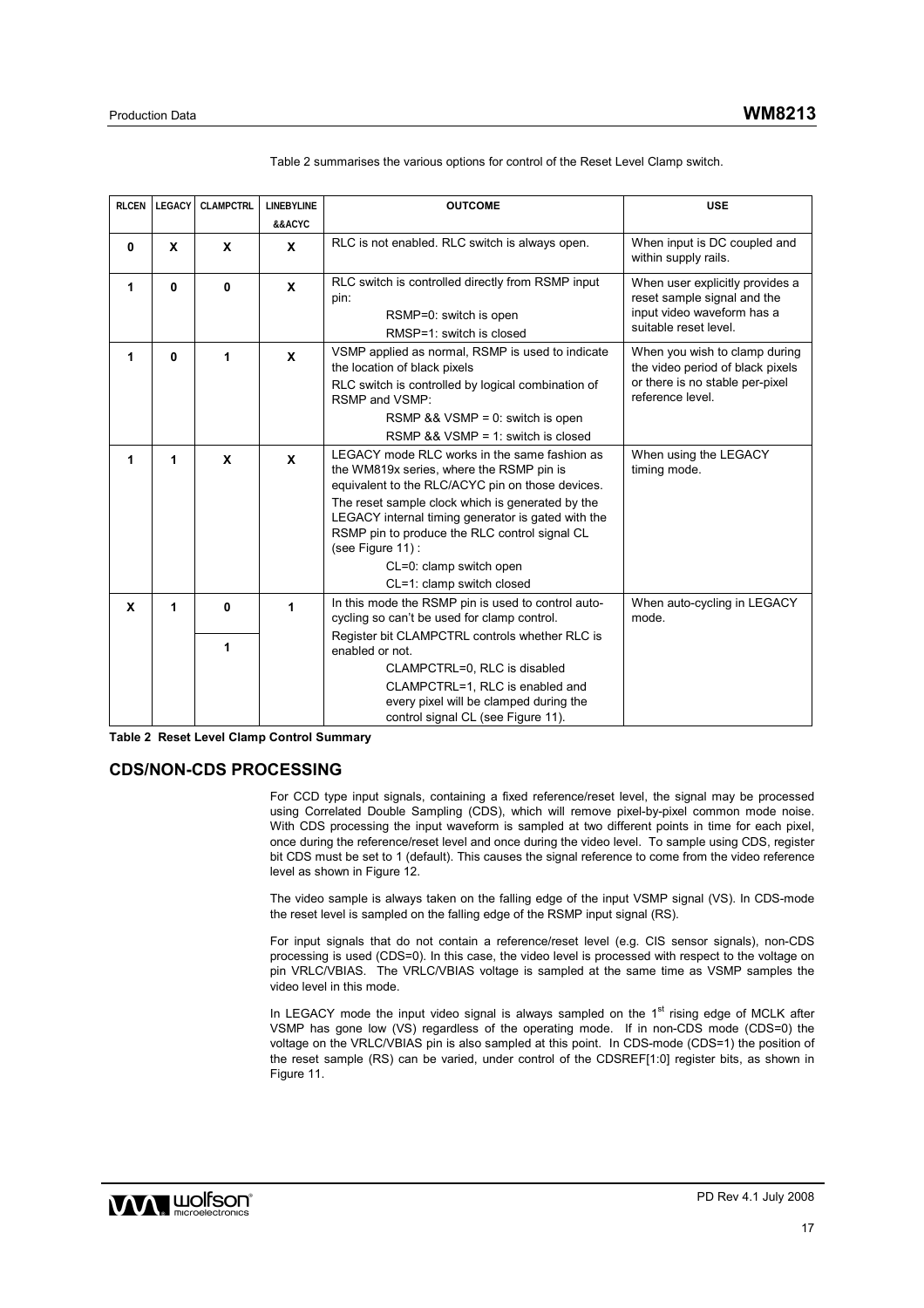

**Figure 12 CDS/non-CDS Input Configuration** 

## **OFFSET ADJUST AND PROGRAMMABLE GAIN**

The output from the CDS block is a differential signal, which is added to the output of an 8-bit Offset DAC to compensate for offsets and then amplified by a 9-bit PGA. The gain and offset for each channel are independently programmable by writing to control bits DAC[7:0] and PGA[7:0].

The gain characteristic of the WM8213 PGA is shown in Figure 13. Figure 14 shows the maximum device input voltage that can be gained up to match the ADC full-scale input range (default=2V).

In colour line-by-line mode the gain and offset coefficients for each colour can be multiplexed in order  $(Red \rightarrow Green \rightarrow Blue \rightarrow Red...)$  by pulsing the RSMP pin, or controlled via the ACYC and INTM[1:0] bits. Refer to the Line-by-Line Operation section for more details.

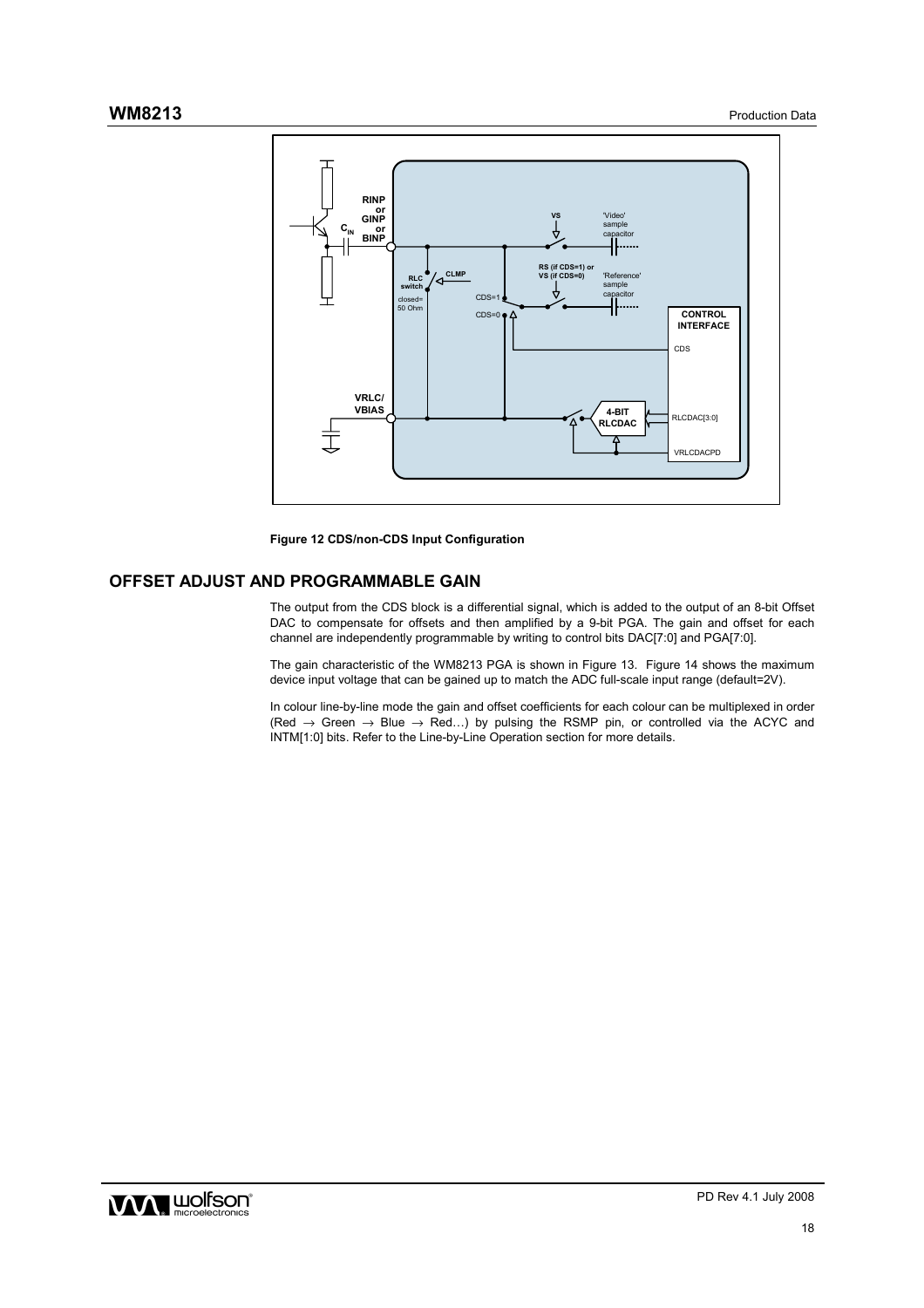



**Figure 13 PGA Gain Characteristic Figure 14 Peak Input Voltage to Match ADC Full-scale Range**

## **ADC INPUT BLACK LEVEL ADJUST**

The output from the PGA can be offset to match the full-scale range of the differential ADC (2\*[VRT-VRB]).

For negative-going input video signals, a black level (zero differential) output from the PGA should be offset to the top of the ADC range by setting register bits PGAFS[1:0]=10. This will give an output code of FFFF (hex) from the WM8213 for zero input. If code zero is required for zero differential input then the INVOP bit should be set.

For positive going input signals the black level should be offset to the bottom of the ADC range by setting PGAFS[1:0]=11. This will give an output code of 0000 (hex) from the WM8213 for zero input.

Bipolar input video is accommodated by setting PGAFS[1:0]=00 or PGAFS[1:0]=01. Zero differential input voltage gives mid-range ADC output, 7FFF (hex).

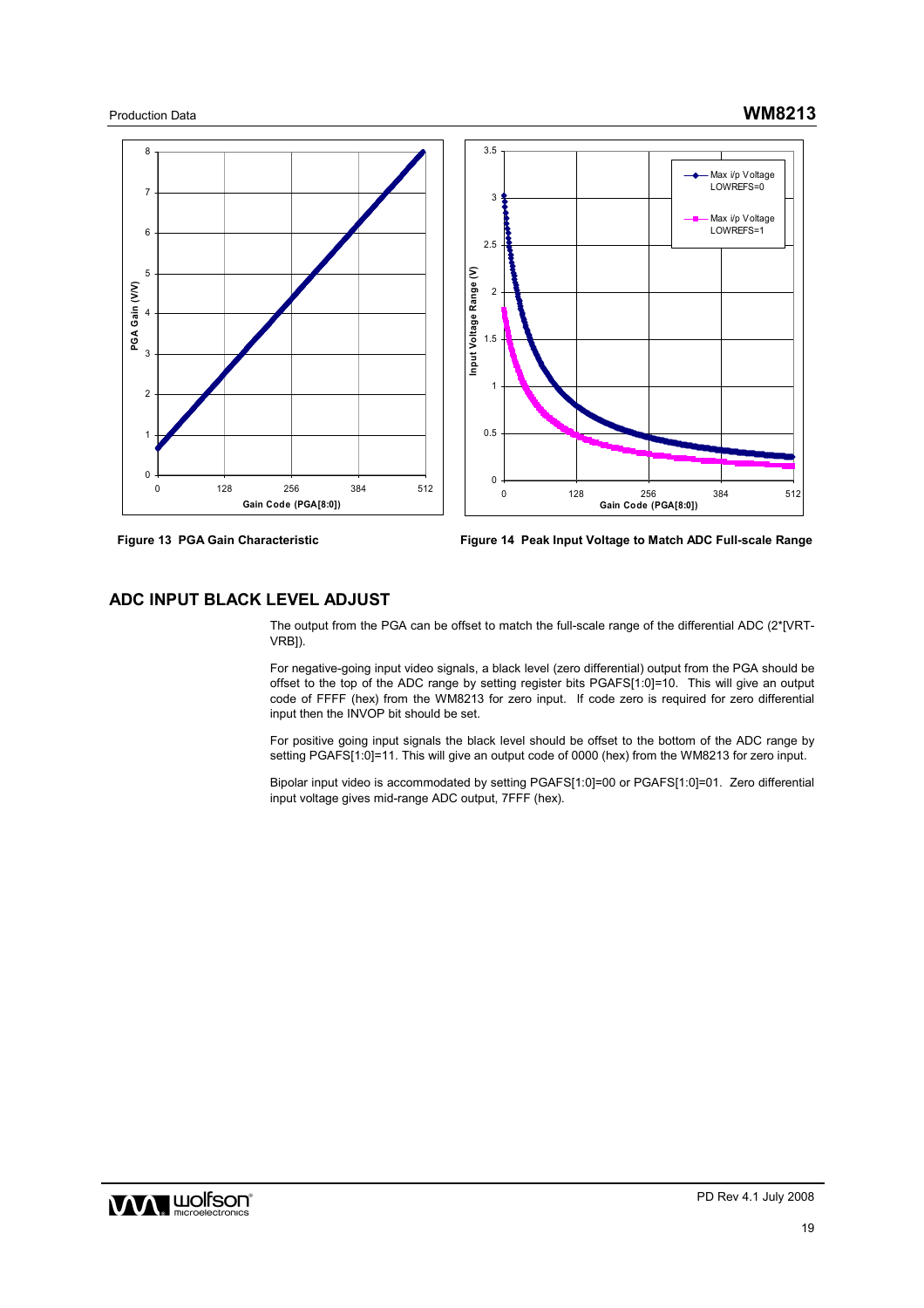



## **OVERALL SIGNAL FLOW SUMMARY**





#### **Figure 16 Overall Signal Flow**

The **INPUT SAMPLING BLOCK** produces an effective input voltage **V1**. For CDS, this is the difference between the input video level  $V_{IN}$  and the input reset level  $V_{RESET}$ . For non-CDS this is the difference between the input video level  $V_{IN}$  and the voltage on the VRLC/VBIAS pin,  $V_{VRLC}$ , optionally set via the RLC DAC.

The **OFFSET DAC BLOCK** then adds the amount of fine offset adjustment required to move the black level of the input signal towards 0V, producing **V2**.

The **PGA BLOCK** then amplifies the white level of the input signal to maximise the ADC range, outputting voltage **V3**.

The **ADC BLOCK** then converts the analogue signal, **V**<sub>3</sub>, to a 16-bit unsigned digital output, **D**<sub>1</sub>.

The digital output is then inverted, if required, through the **OUTPUT INVERT BLOCK** to produce **D2.**

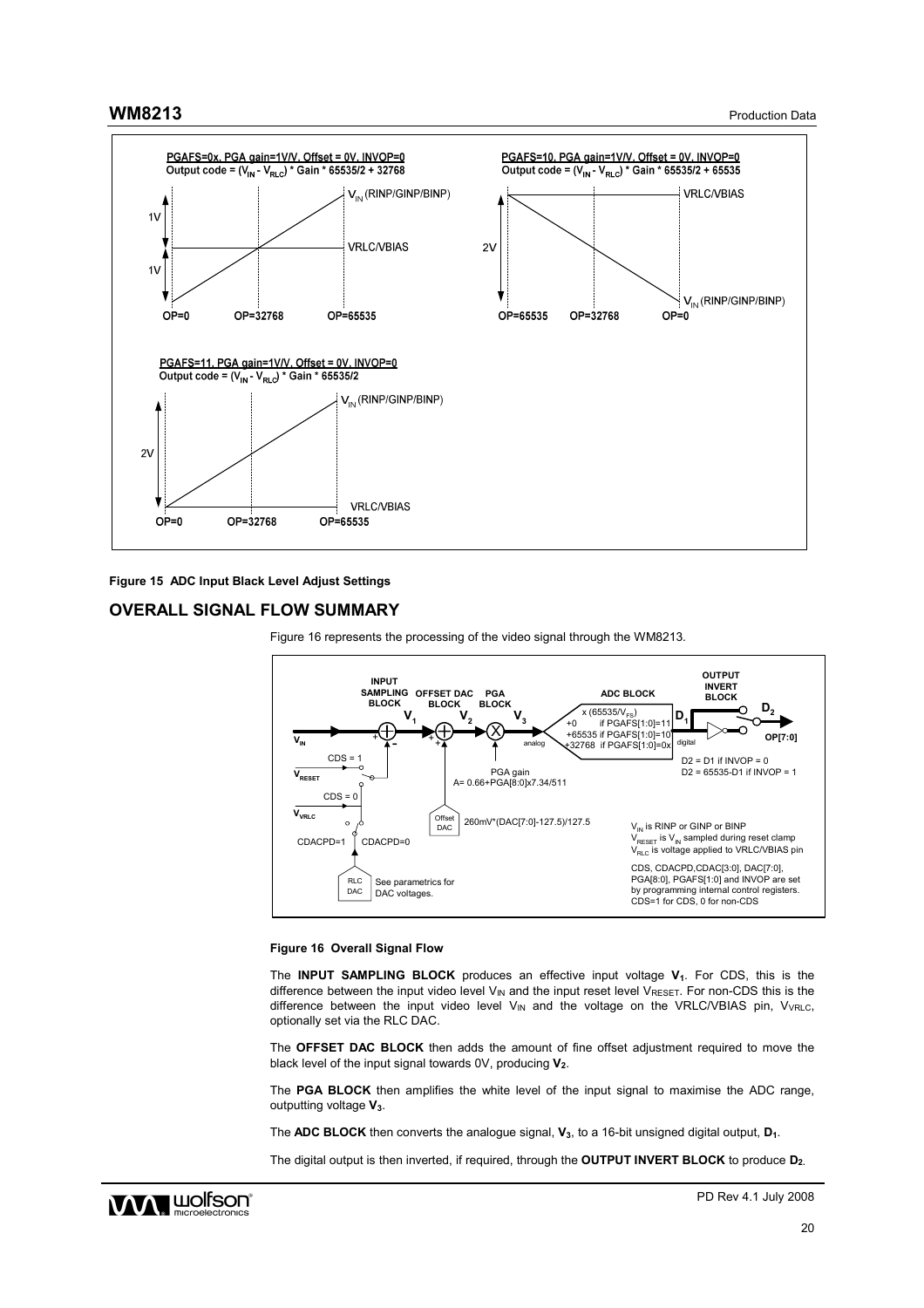#### **CALCULATING THE OUTPUT CODE FOR A GIVEN INPUT**

The following equations describe the processing of the video and reset level signals through the WM8213. The values of  $V_1$ ,  $V_2$  and  $V_3$  are often calculated in reverse order during device setup. The PGA value is written first to set the input Voltage range, the Offset DAC is then adjusted to compensate for any Black/Reset level offsets and finally the RLC DAC value is set to position the reset level correctly during operation.

**Note:** Refer to Applications Note WAN0123 for detailed information on device calibration procedures.

#### **INPUT SAMPLING BLOCK: INPUT SAMPLING AND REFERENCING**

If CDS = 1, (i.e. CDS operation) the previously sampled reset level,  $V_{RESFT}$ , is subtracted from the input video.

$$
V_1 = V_{IN} - V_{RESET} \qquad \qquad \text{Eqn. 1}
$$

If CDS = 0, (non-CDS operation) the simultaneously sampled voltage on pin VRLC is subtracted instead.

 $V_1$  =  $V_{IN} - V_{VRLC}$  Eqn. 2

If VRLCDACPD = 1,  $V_{VRLC}$  is an externally applied voltage on pin VRLC/VBIAS.

If VRLCDACPD = 0,  $V_{VRLC}$  is the output from the internal RLC DAC.

 $V_{\text{VRLC}}$  = ( $V_{\text{RLCSTEP}}$  \* RLC DAC[3:0]) +  $V_{\text{RLCBOT}}$  Eqn. 3

VRLCSTEP is the step size of the RLC DAC and VRLCBOT is the minimum output of the RLC DAC.

## **OFFSET DAC BLOCK: OFFSET (BLACK-LEVEL) ADJUST**

The resultant signal  $V_1$  is added to the Offset DAC output.

| V <sub>2</sub> |  | $V_1$ + {260mV * (DAC[7:0]-127.5) } / 127.5 | Ean. 4 |
|----------------|--|---------------------------------------------|--------|
|----------------|--|---------------------------------------------|--------|

#### **PGA NODE: GAIN ADJUST**

The signal is then multiplied by the PGA gain.

| $V_3$ |  | $V_2$ * (0.66 + PGA[8:0]x7.34/511) | Ean. 5 |
|-------|--|------------------------------------|--------|
|-------|--|------------------------------------|--------|

#### **ADC BLOCK: ANALOGUE-DIGITAL CONVERSION**

The analogue signal is then converted to a 16-bit unsigned number, with input range configured by PGAFS[1:0].

| $D_1[15:0] = INT{ (V_3/V_{FS}) * 65535 } + 32767$ | $PGAFS[1:0] = 00$ or 01 | Egn. 6 |
|---------------------------------------------------|-------------------------|--------|
| $D_1[15:0] = INT{ (V_3/V_{FS}) * 65535 }$         | $PGAFS[1:0] = 11$       | Egn. 7 |
| $D_1[15:0] = INT{ (V_3/V_{FS}) * 65535 } + 65535$ | $PGAFS[1:0] = 10$       | Egn. 8 |

where the ADC full-scale range,  $V_{FS}$  = 2V when LOWREFS=0 and  $V_{FS}$  = 1.2V when LOWREFS=1.

#### **OUTPUT INVERT BLOCK: POLARITY ADJUST**

The polarity of the digital output may be inverted by control bit INVOP.

| $D_2[15:0] = D_1[15:0]$ (INVOP = 0)         | Ean. 9  |
|---------------------------------------------|---------|
| $D_2[15:0] = 65535 - D_1[15:0]$ (INVOP = 1) | Ean. 10 |

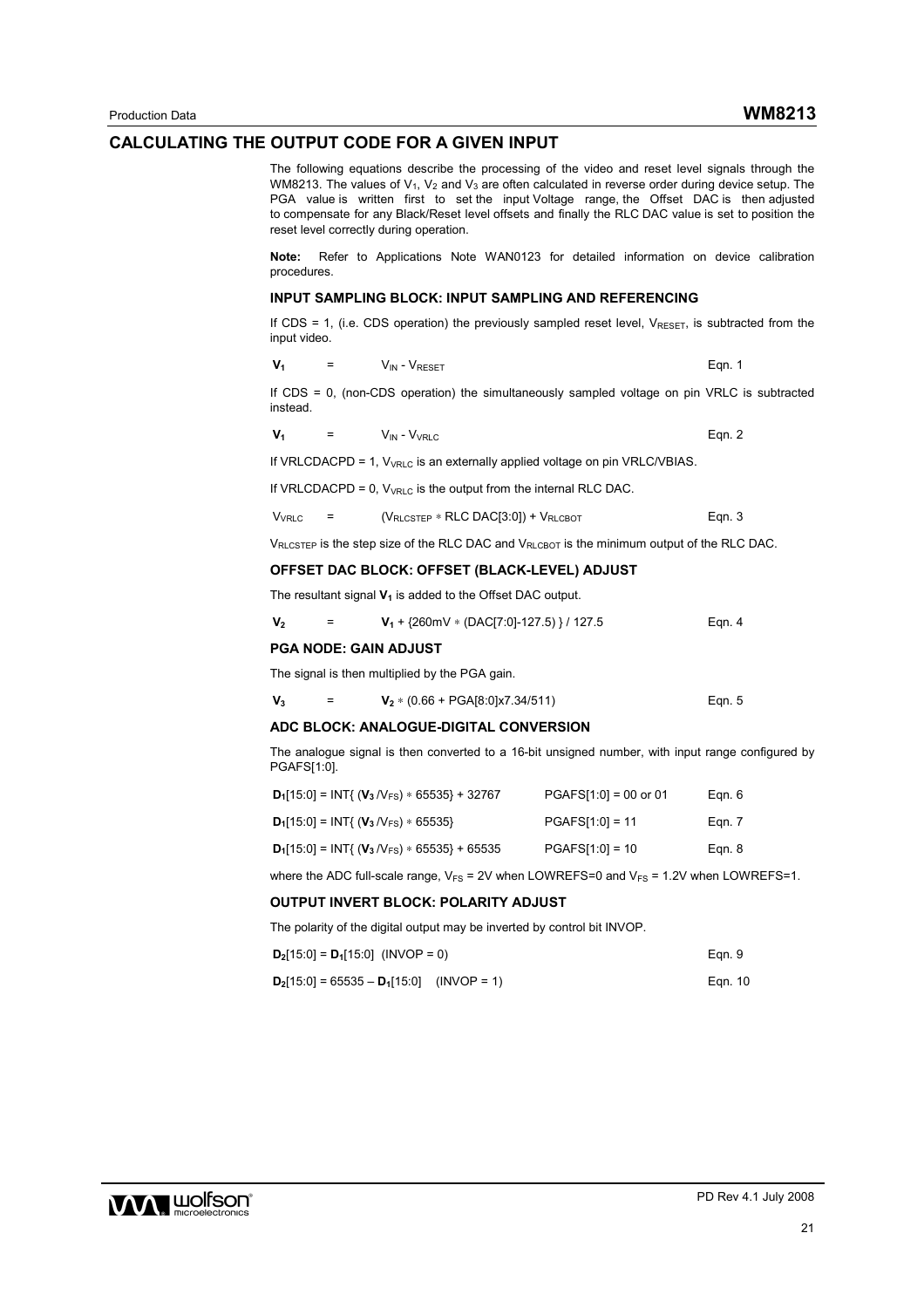# **OUTPUT FORMATS**



The output from the WM8213 can be presented in several different formats under control of the OPFORM[1:0] register bits as shown in Figure 17.

**Figure 17 Output Data Formats** 

| <b>OUTPUT</b><br><b>FORMAT</b> | OPFORM[1:0] | <b>LEGACY</b> | <b>OUTPUT</b><br><b>PINS</b> | <b>OUTPUT</b>                                                                                          |
|--------------------------------|-------------|---------------|------------------------------|--------------------------------------------------------------------------------------------------------|
| $8+8$ -bit<br>multiplexed      | 00, 10      | X             | OP[7:0]                      | $A = d15$ , d14, d13, d12, d11, d10, d9, d8<br>$B = d7$ , d6, d5, d4, d3, d2, d1,d0                    |
| 8-bit parallel                 | 01          | x             | OP[7:0]                      | $A = d15$ , d14, d13, d12, d11, d10, d9, d8                                                            |
| $4+4+4+4$ -bit<br>(nibble)     | 11          |               | OP[7:4]                      | $A = d15$ , d14, d13, d12<br>$B = d11$ , d10, d9, d8<br>$C = d7$ , d6, d5, d4<br>$D = d3$ , d2, d1, d0 |

**Table 3 Details of Output Data Formats (as shown in Figure 17).** 

## **REFERENCES**

The ADC reference voltages are derived from an internal bandgap reference, and buffered to pins VRT and VRB, where they must be decoupled to ground. Pin VRX is driven by a similar buffer, and also requires decoupling. The output buffer from the RLCDAC also requires decoupling at pin VRLC/VBIAS.

# **POWER MANAGEMENT**

Power management for the device is performed via the Control Interface. By default the device is fully enabled. The EN bit allows the device to be fully powered down when set low. Individual blocks can be powered down using the bits in Setup Register 5. When in MONO or TWOCHAN mode the unused input channels are automatically disabled to reduce power consumption.

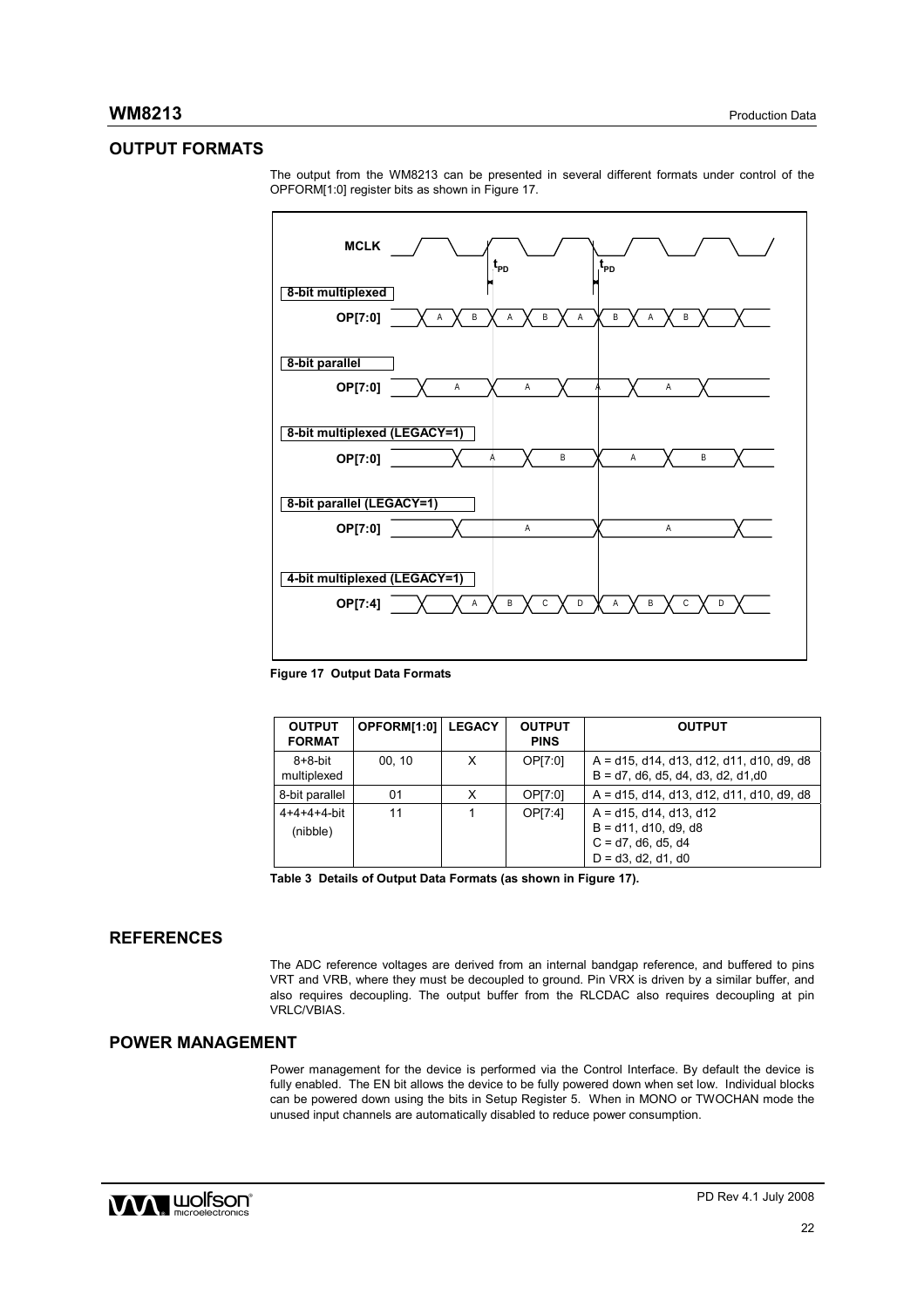#### **LINE-BY-LINE OPERATION**

Certain linear sensors give colour output on a line-by-line basis. i.e. a full line of red pixels followed by a line of green pixels followed by a line of blue pixels. Often the sensor will have only a single output onto which these outputs are time multiplexed.

The WM8213 can accommodate this type of input by setting the LINEBYLINE register bit high. When in this mode the green and blue input PGAs are disabled to save power. The analogue input signal should be connected to the RINP pin. The offset and gain values that are applied to the Red input channel can be selected, by internal multiplexers, to come from the Red, Green or Blue offset and gain registers. This allows the gain and offset values for each of the input colours to be setup individually at the start of a scan.

When register bit ACYC=0 the gain and offset multiplexers are controlled via the INTM[1:0] register bits. When INTM=00 the red offset and gain control registers are used to control the Red input channel, INTM=01 selects the green offset and gain registers and INTM=10 selects the blue offset and gain registers to control the Red input channel.

When register bit ACYC=1, 'auto-cycling' is enabled, and the input channel switches to the next offset and gain registers in the sequence when a pulse is applied to the RSMP input pin. The sequence is Red → Green → Blue → Red... offset and gain registers applied to the single input channel. A write to the Auto-cycle reset register (address 05h) will reset the sequence to a known state (Red registers selected).

When auto-cycling is enabled, the RSMP pin cannot be used to control reset level clamping. The CLMPCTRL bit may be used instead (enabled when high, disabled when low).

NB, when auto-cycling is enabled, the RSMP pin cannot be used for reset sampling (i.e. CDS must be set to 0).

## **CONTROL INTERFACE**

The internal control registers are programmable via the serial digital control interface. The register contents can be read back via the serial interface on pin OP[7]/SDO.

**Note:** It is recommended that a software reset is carried out after the power-up sequence, before writing to any other register. This ensures that all registers are set to their default values (as shown in Table 7).

#### **SERIAL INTERFACE: REGISTER WRITE**

Figure 18 shows register writing in serial mode. Three pins, SCK, SDI and SEN are used. A six-bit address (a5, 0, a3, a2, a1, a0) is clocked in through SDI, MSB first, followed by an eight-bit data word (b7, b6, b5, b4, b3, b2, b1, b0), also MSB first. Each bit is latched on the rising edge of SCK. When the data has been shifted into the device, a pulse is applied to SEN to transfer the data to the appropriate internal register. Note all valid registers have address bit a4 equal to 0 in write mode.



#### **Figure 18 Serial Interface Register Write**

A software reset is carried out by writing to Address "000100" with any value of data, (i.e. Data Word = XXXXXXXX).

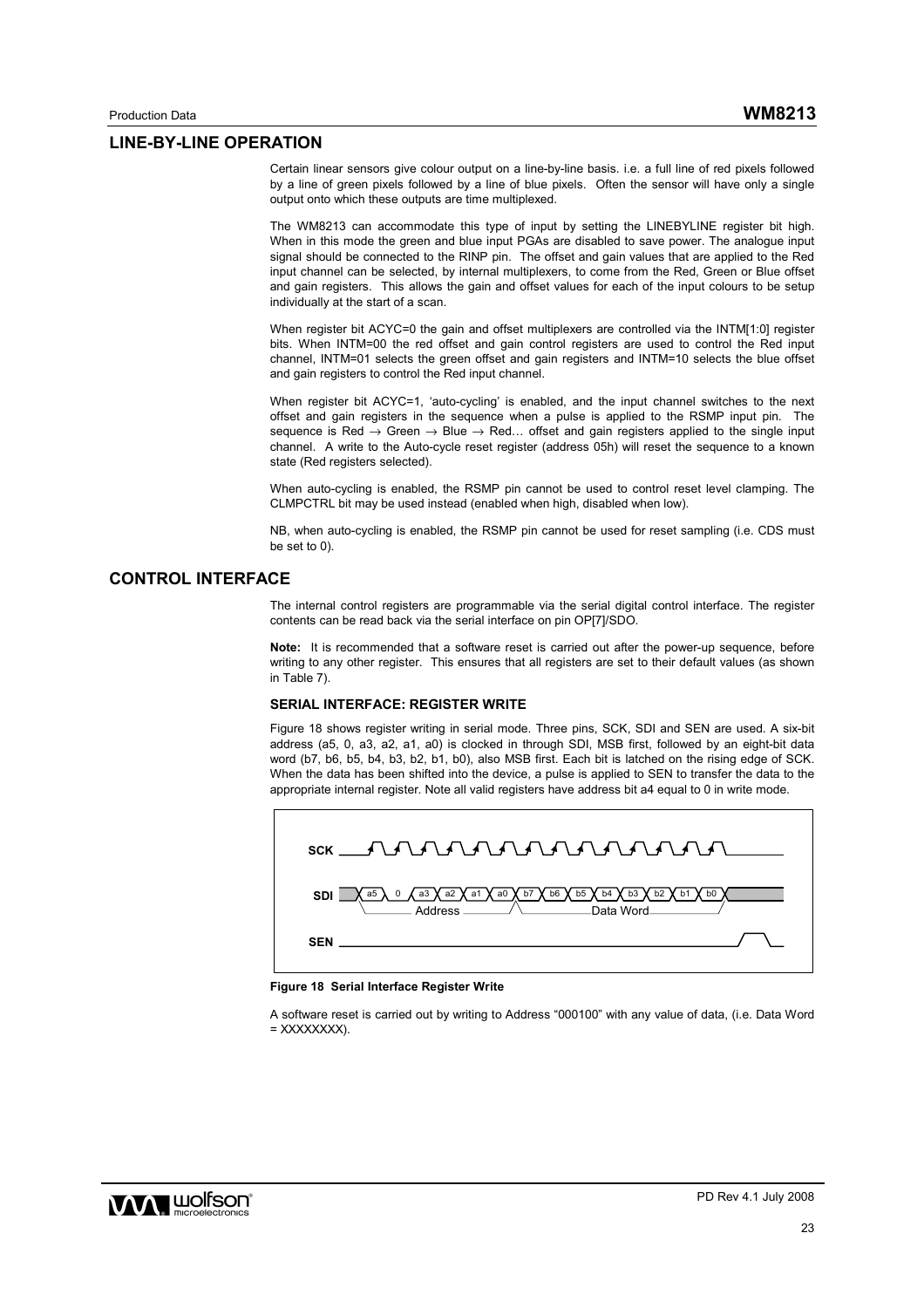#### **SERIAL INTERFACE: REGISTER READ-BACK**

Figure 19 shows register read-back in serial mode. Read-back is initiated by writing to the serial bus as described above but with address bit a4 set to 1, followed by an 8-bit dummy data word. Writing address (a5, 1, a3, a2, a1, a0) will cause the contents (d7, d6, d5, d4, d3, d2, d1, d0) of corresponding register (a5, 0, a3, a2, a1, a0) to be output MSB first on pin SDO (on the falling edge of SCK). Note that pin SDO is shared with an output pin, OP[7], therefore OEB should always be held low and the OPD register bit should be set low when register read-back data is expected on this pin. The next word may be read in to SDI while the previous word is still being output on SDO.





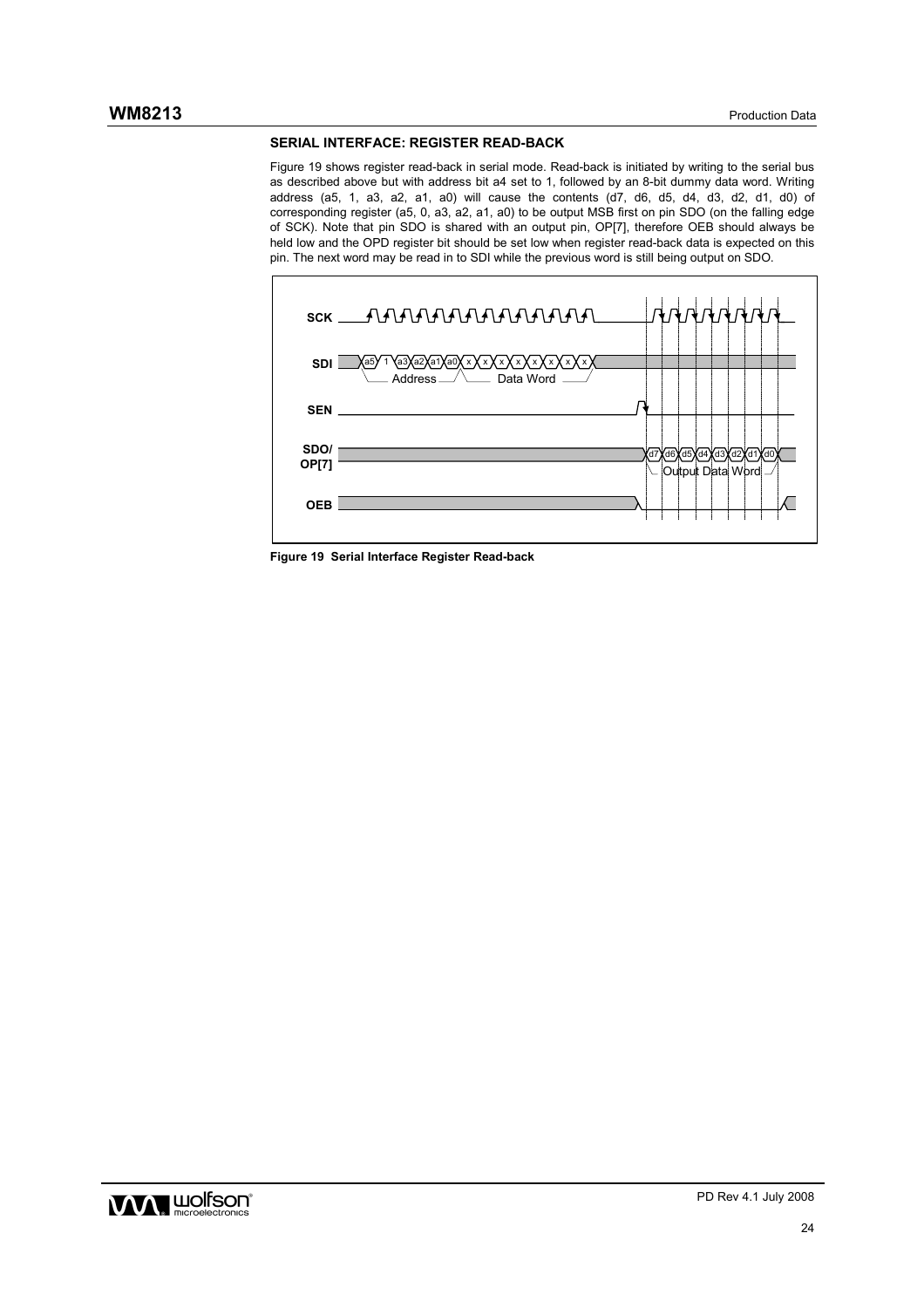# **NORMAL OPERATING MODES**

Table 4 below shows the normal operating modes of the device. The MCLK speed can be specified along with the MCLK:VSMP ratio to achieve the desired sample rate.

| <b>NUMBER</b><br><b>OF</b><br><b>CHANNELS</b> | <b>DESCRIPTION</b>              | <b>CDS</b><br><b>AVAILABLE</b> | <b>MAXIMUM</b><br><b>SAMPLE RATE</b> | <b>TIMING</b><br><b>REQUIREMENTS</b>                      | <b>CHANNEL</b><br><b>MODE</b><br><b>SETTINGS</b> |
|-----------------------------------------------|---------------------------------|--------------------------------|--------------------------------------|-----------------------------------------------------------|--------------------------------------------------|
| 3                                             | Three channel<br>Pixel-by-Pixel | <b>YES</b>                     | 8 MSPS                               | $MCLK$ max = 24MHz<br>Minimum MCLK: VSMP<br>ratio = $3:1$ | $MONO = 0$<br>$TWOCHAN = 0$                      |
| $\mathfrak{p}$                                | Two channel<br>Pixel-by-Pixel   | <b>YES</b>                     | 12 MSPS                              | $MCLK$ max = 24MHz<br>Minimum MCLK: VSMP<br>ratio = $2:1$ | $MONO = 0$<br>$TWOCHAN = 1$                      |
|                                               | One channel<br>Pixel-by-Pixel   | <b>YES</b>                     | 24 MSPS                              | $MCLK$ max = 24MHz<br>Minimum MCLK: VSMP<br>ratio = $1:1$ | $MONO = 1$<br>$TWOCHAN = 0$                      |

 **Table 4 WM8213 Normal Operating Modes** 

Table 5 below shows the different channel mode register settings required to operate the 8213 in 1, 2 and 3 channel modes.

| <b>MONO</b> | <b>TWOCHAN</b> | <b>CHAN[1:0]</b> | <b>MODE DESCRIPTION</b>                             |
|-------------|----------------|------------------|-----------------------------------------------------|
| 0           | 0              | XX               | 3-channel (colour mode)                             |
| $\Omega$    |                | XX               | 2-channel (Blue PGA disabled)                       |
|             | 0              | 00               | 1-channel (monochrome) mode.                        |
|             |                |                  | Red channel selected, Green and Blue PGAs disabled. |
|             | 0              | 01               | 1-channel (monochrome) mode.                        |
|             |                |                  | Green channel selected, Red and Blue PGAs disabled. |
|             | 0              | 10               | 1-channel (monochrome) mode.                        |
|             |                |                  | Blue channel selected, Red and Green PGAs disabled. |
|             | $\Omega$       | 11               | Invalid mode                                        |
|             |                | XХ               | Invalid mode                                        |

**Table 5 Sampling Mode Summary** 

**Note**: Unused input pins should be connected to AGND.

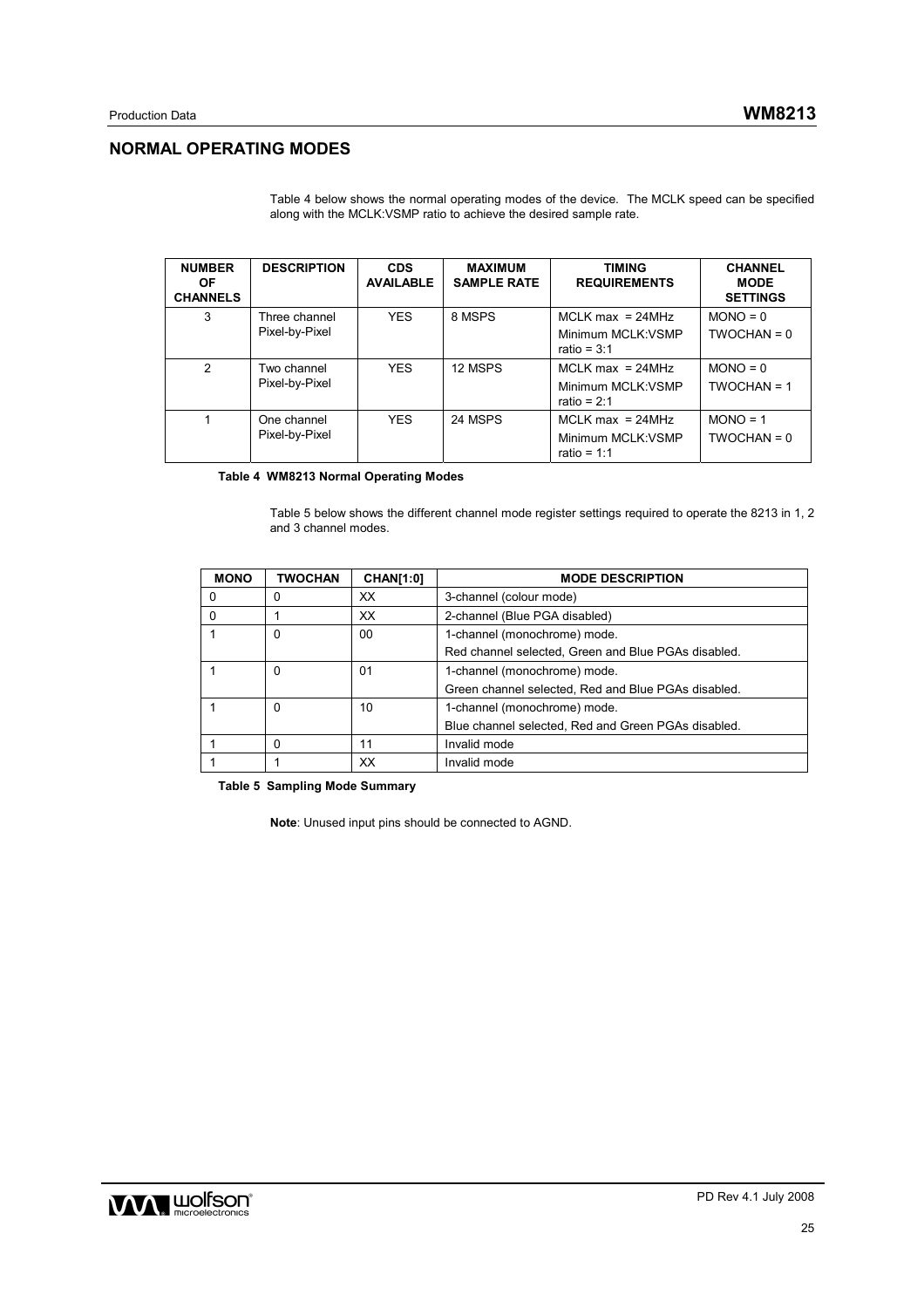## **LEGACY MODE INFORMATION**

The WM8213 has been designed to have a high degree of compatibility with previous generations of Wolfson AFEs. By setting the LEGACY register bit the input timing is made compatible with the WM819x and WM815x series of devices. Additional features such as the VSMP detect mode are also retained in LEGACY mode.

#### **LEGACY: PROGRAMMABLE VSMP DETECT CIRCUIT**

The VSMP input is used to determine the sampling point and frequency of the WM8213. Under normal operation a pulse of 1 MCLK period should be applied to VSMP at the desired sampling frequency (as shown in the LEGACY Mode Timing Diagrams) and the input sample will be taken on the first rising MCLK edge after VSMP has gone low. However, in certain applications such a signal may not be readily available. The programmable VSMP detect circuit in the WM8213 allows the sampling point to be derived from any signal of the correct frequency, such as a CCD shift register clock, when applied to the VSMP pin.

When enabled, by setting the VSMPDET control bit, the circuit detects either a rising or falling edge (determined by POSNNEG control bit) on the VSMP input pin and generates an internal VSMP pulse, INTVSMP. When POSNNEG = 1, a positive edge transition is detected and when POSNNEG = 0, a falling edge transition is detected. INTVSMP can optionally be delayed by a number of MCLK periods, specified by the VDEL[2:0] bits. Figure 20 shows the internal VSMP pulses that can be generated by this circuit for a typical clock input signal. The internal VSMP pulse is then applied to the timing control block in place of the normal VSMP pulse provided from the input pin.

The sampling point occurs on the first rising MCLK edge after this internal VSMP pulse, as shown in the LEGACY Mode Timing Diagrams.



**Figure 20 Internal VSMP Pulses Generated by Programmable VSMP Detect Circuit** 

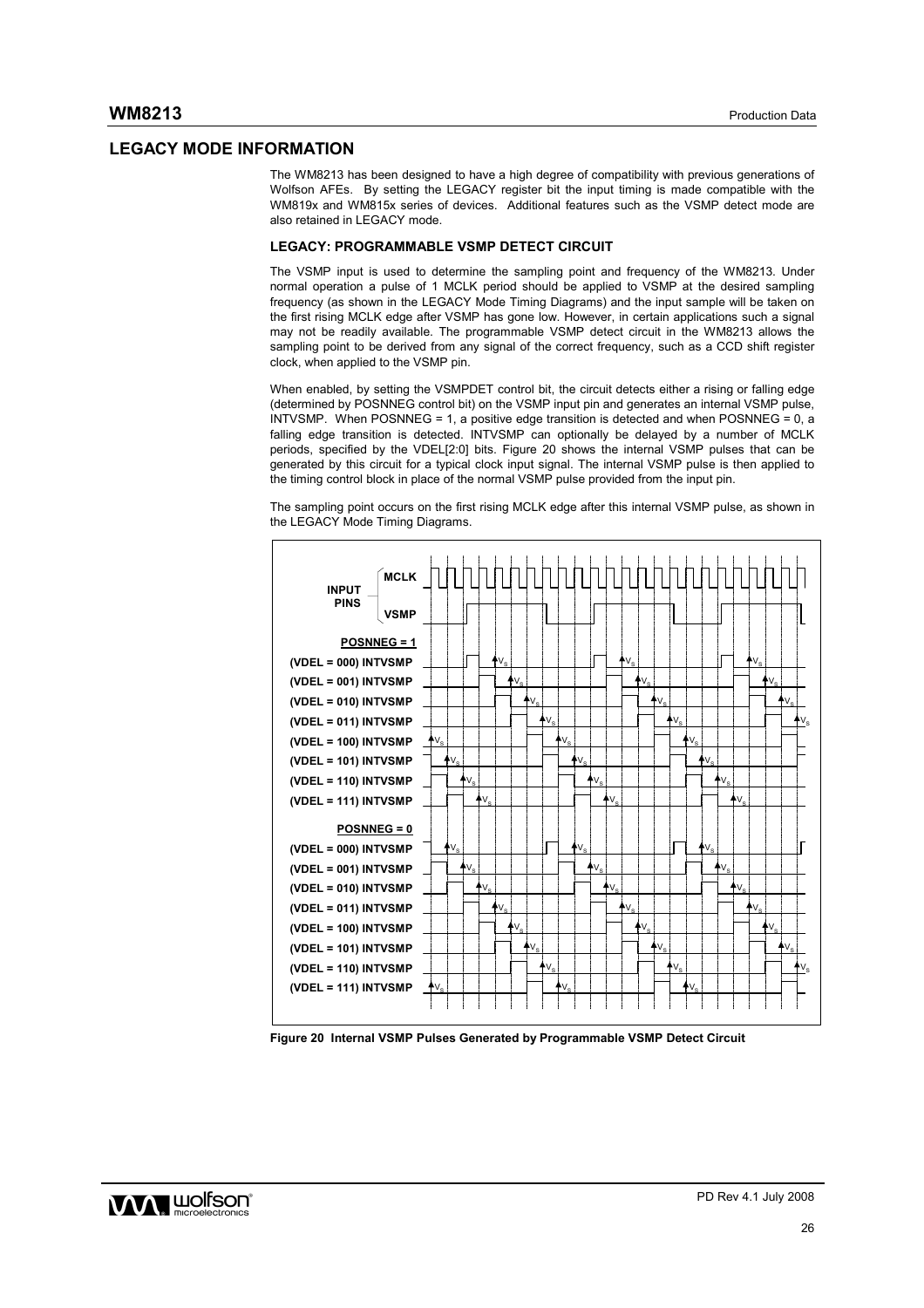# **LEGACY OPERATING MODES**

| <b>MODE</b>             | <b>DESCRIPTION</b>                                        | <b>CDS</b><br><b>AVAILABLE</b> | <b>MAX</b><br><b>SAMPLE</b><br><b>RATE</b> | <b>SENSOR</b><br><b>INTERFACE</b><br><b>DESCRIPTION</b>                                                                                                                                                                                        | <b>TIMING</b><br><b>REQUIRE-</b><br><b>MENTS</b>                                     | <b>REGISTER</b><br><b>CONTENTS</b><br><b>WITH CDS</b>                              | <b>REGISTER</b><br><b>CONTENTS</b><br><b>WITHOUT</b><br><b>CDS</b> |
|-------------------------|-----------------------------------------------------------|--------------------------------|--------------------------------------------|------------------------------------------------------------------------------------------------------------------------------------------------------------------------------------------------------------------------------------------------|--------------------------------------------------------------------------------------|------------------------------------------------------------------------------------|--------------------------------------------------------------------|
| $\mathbf{1}$            | Colour<br>Pixel-by-Pixel                                  | Yes                            | 4MSPS                                      | The 3 input channels<br>are sampled in<br>parallel. The signal is<br>then gain and offset<br>adjusted before being<br>multiplexed into a<br>single data stream<br>and converted by the<br>ADC, giving an output<br>data rate of 12MSPS<br>max. | <b>MCLK</b> max<br>$= 24 MHz$<br>MCLK:<br><b>VSMP</b><br>ratio is<br>$2n:1, n \ge 3$ | SetReg1:<br>83(hex)                                                                | SetReg1:<br>81(hex)                                                |
| $\overline{2}$          | Monochrome/<br>Colour<br>Line-by-Line                     | Yes                            | 4MSPS                                      | As mode 1 except:<br>Only one input<br>channel at a time<br>is continuously<br>sampled.                                                                                                                                                        | MCLK max<br>$= 24 MHz$<br>MCLK:<br><b>VSMP</b><br>ratio is<br>$2n:1, n \ge 3$        | SetReg1:<br>87(hex)                                                                | SetReg1:<br>85(hex)                                                |
| 3                       | Fast<br>Monochrome/<br>Colour<br>Line-by-Line             | Yes                            | 8MSPS                                      | Identical to mode 2                                                                                                                                                                                                                            | <b>MCLK</b> max<br>$= 24MHz$<br>MCLK:<br><b>VSMP</b><br>ratio is 3:1                 | Identical to<br>mode 2 plus<br>SetReg3:<br>bits 5:4 must<br>be set to<br>$0$ (hex) | Identical to<br>mode 2                                             |
| $\overline{\mathbf{4}}$ | Maximum<br>speed<br>Monochrome/<br>Colour<br>Line-by-Line | No                             | 12MSPS                                     | Identical to mode 2                                                                                                                                                                                                                            | MCLK max<br>$= 24 MHz$<br>MCLK:<br><b>VSMP</b><br>ratio is 2:1                       | CDS not<br>possible                                                                | SetReq1:<br>C5(hex)                                                |

Table 6 summarises the most commonly used modes, the clock waveforms required and the register contents required for CDS and non-CDS operation.

**Table 6 WM8213 Legacy Operating Modes** 

#### **Notes:**

- 1. In Monochrome mode, SetReg3 bits 7:6 determine which input is to be sampled.
- 2. For Colour Line-by-Line, set control bit LINEBYLINE. For input selection, refer to Table 4, Colour Selection Description in Line-by-Line Mode.

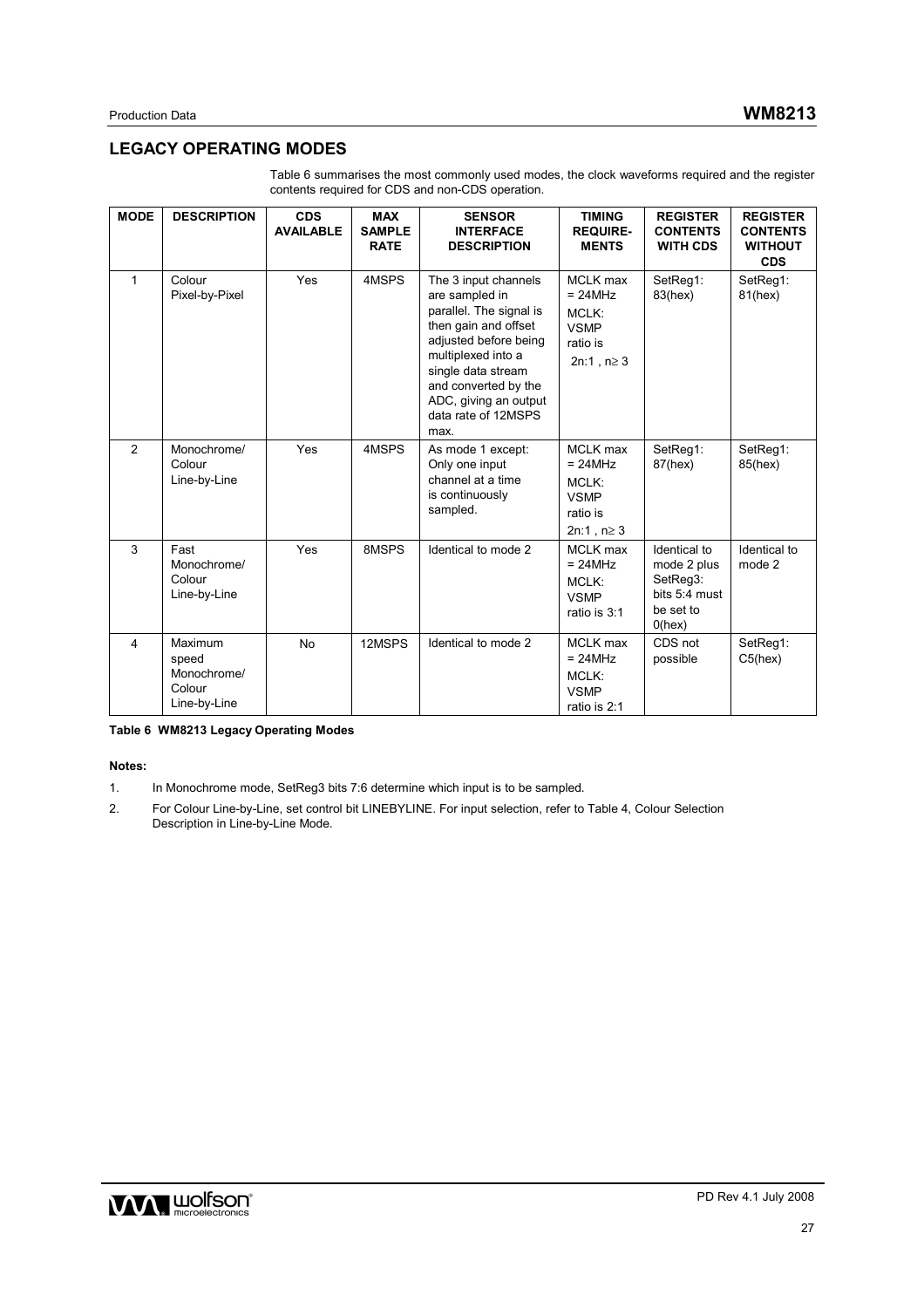# **LEGACY MODE TIMING DIAGRAMS**

The following diagrams show 8-bit multiplexed output data and MCLK, VSMP and input video requirements for operation of the most commonly used modes as shown in Table 6. The diagrams are identical for both CDS and non-CDS operation. Outputs from RINP, GINP and BINP are shown as R, G and B respectively. X denotes invalid data.



**Figure 21 Mode 1 Operation** 



**Figure 22 Mode 2 Operation** 

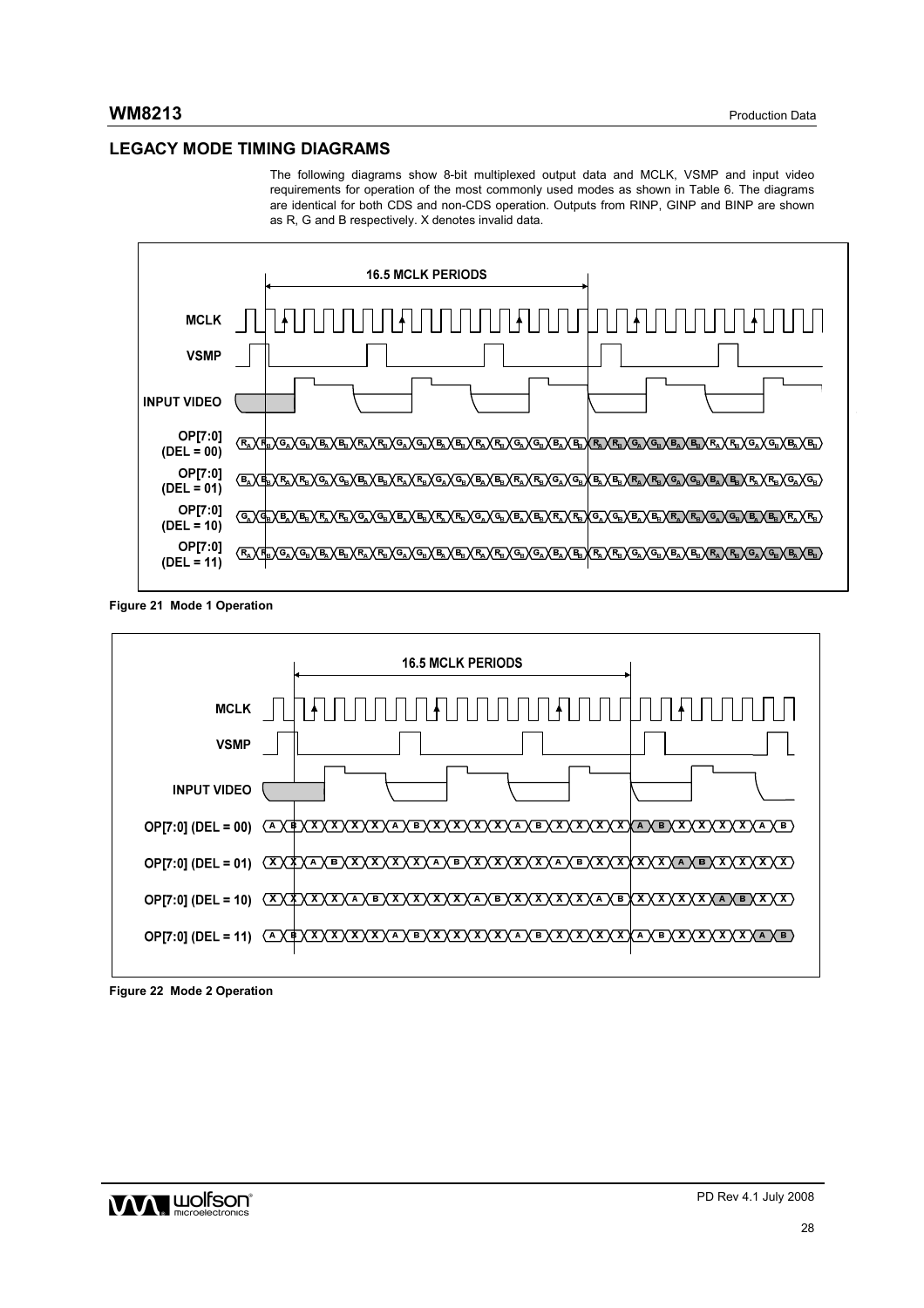Production Data **WM8213**



**Figure 23 Mode 3 Operation** 



**Figure 24 Mode 4 Operation** 

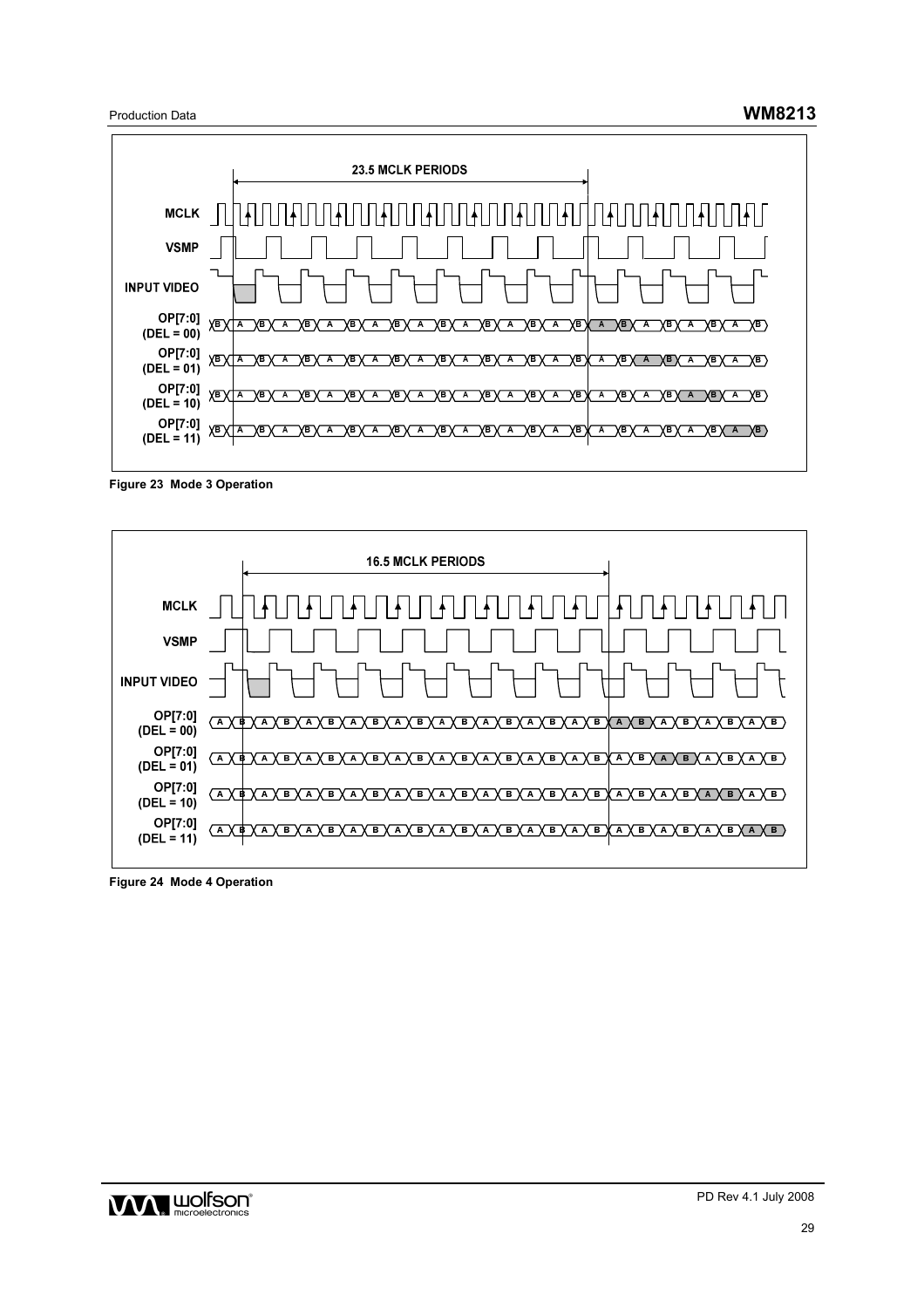# **DEVICE CONFIGURATION**

# **REGISTER MAP**

The following table describes the location of each control bit used to determine the operation of the WM8213.

| <b>ADDRESS</b> | <b>DESCRIPTION</b>               | <b>DEF</b>     | R         | <b>BIT</b>    |                     |                       |                |                |                       |              |                       |
|----------------|----------------------------------|----------------|-----------|---------------|---------------------|-----------------------|----------------|----------------|-----------------------|--------------|-----------------------|
| $a5:a0>$       |                                  | (hex)          | w         | b7            | b <sub>6</sub>      | b <sub>5</sub>        | b4             | b3             | b2                    | b1           | b <sub>0</sub>        |
| 000001 (01h)   | Setup Reg 1                      | 03             | <b>RW</b> | LEGACY        | MODE4LEG            | PGAFS[1]              | PGAFS[0]       | <b>TWOCHAN</b> | <b>MONO</b>           | CDS          | EN                    |
| 000010 (02h)   | Setup Reg 2                      | 20             | <b>RW</b> | <b>DEL[1]</b> | DEL[0]              | <b>RLCDACRNG</b>      | <b>LOWREFS</b> | OPD            | <b>INVOP</b>          | OPFORM[1]    | OPFORM[0]             |
| 000011 (03h)   | Setup Reg 3                      | 1F             | <b>RW</b> | CHAN[1]       | CHAN <sub>[0]</sub> | CDSREF <sub>[1]</sub> | CDSREF [0]     | RLCDAC[3]      | RLCDAC <sup>[2]</sup> | RLCDAC[1]    | RLCDAC <sub>[0]</sub> |
| 000100 (04h)   | <b>Software Reset</b>            | 00             | W         |               |                     |                       |                |                |                       |              |                       |
| 000101 (05h)   | Auto-cycle Reset                 | 00             | W         |               |                     |                       |                |                |                       |              |                       |
| 000110 (06h)   | Setup Reg 4                      | 00             | <b>RW</b> | $\Omega$      | $\Omega$            | 0                     | $\mathbf 0$    | INTM[1]        | INTM[0]               | <b>ACYC</b>  | <b>LINEBYLINE</b>     |
| 000111 (07h)   | Setup Reg 5                      | 00             | <b>RW</b> | $\mathbf 0$   | <b>VRXPD</b>        | ADCREFPD              | VRLCDACPD      | <b>ADCPD</b>   | <b>BLUPD</b>          | <b>GRNPD</b> | <b>REDPD</b>          |
| 001000 (08h)   | Setup Reg 6                      | 20             | <b>RW</b> | $\mathbf 0$   | <b>CLAMPCTRL</b>    | <b>RLCEN</b>          | POSNNEG        | VDEL[2]        | VDEL[1]               | VDEL[0]      | <b>VSMPDET</b>        |
| 001001 (09h)   | Reserved                         | 00             | <b>RW</b> | $\mathbf 0$   | 0                   | 0                     | 0              | $\mathbf{0}$   | $\mathbf 0$           | 0            | 0                     |
| 001010 (0Ah)   | Reserved                         | 00             | <b>RW</b> | $\mathbf{0}$  | $\mathbf 0$         | 0                     | 0              | $\mathbf 0$    | $\pmb{0}$             | $\pmb{0}$    | 0                     |
| 001011 (0Bh)   | Reserved                         | 00             | <b>RW</b> | $\mathbf{0}$  | $\mathbf 0$         | $\pmb{0}$             | $\mathbf 0$    | $\mathbf 0$    | $\pmb{0}$             | $\pmb{0}$    | $\pmb{0}$             |
| 001100 (0Ch)   | Reserved                         | 00             | <b>RW</b> | $\mathbf 0$   | $\mathbf 0$         | 0                     | 0              | 0              | 0                     | $\pmb{0}$    | 0                     |
| 100000 (20h)   | DAC Value (Red)                  | 80             | <b>RW</b> | DACR[7]       | DACR[6]             | DACR[5]               | DACR[4]        | DACR[3]        | DACR[2]               | DACR[1]      | DACR[0]               |
| 100001 (21h)   | DAC Value (Green)                | 80             | <b>RW</b> | DACG[7]       | DACG[6]             | DACG[5]               | DACG[4]        | DACG[3]        | DACG[2]               | DACG[1]      | DACG[0]               |
| 100010 (22h)   | DAC Value (Blue)                 | 80             | <b>RW</b> | DACB[7]       | DACB[6]             | DACB[5]               | DACB[4]        | DACB[3]        | DACB[2]               | DACB[1]      | DACB[0]               |
| 100011 (23h)   | DAC Value (RGB)                  |                | W         | DACRGB[7]     | DACRGB[6]           | DACRGB[5]             | DACRGB[4]      | DACRGB[3]      | DACRGB[2]             | DACRGB[1]    | DACRGB[0]             |
| 100100 (24h)   | PGA Gain LSB (Red)               | 00             | <b>RW</b> | $\mathbf 0$   | $\mathbf 0$         | 0                     | 0              | $\mathbf 0$    | $\pmb{0}$             | $\mathbf{0}$ | PGAR[0]               |
| 100101 (25h)   | PGA Gain LSB (Green)             | 00             | <b>RW</b> | $\Omega$      | $\mathbf 0$         | 0                     | $\mathbf 0$    | $\mathbf{0}$   | $\pmb{0}$             | $\pmb{0}$    | PGAG[0]               |
| 100110 (26h)   | PGA Gain LSB (Blue)              | 00             | <b>RW</b> | $\mathbf 0$   | $\mathbf 0$         | 0                     | 0              | $\mathbf 0$    | $\mathbf 0$           | $\mathbf 0$  | PGAB[0]               |
| 100111 (27h)   | PGA Gain LSB (RGB)               |                | W         | $\Omega$      | $\Omega$            | 0                     | 0              | $\mathbf{0}$   | $\mathbf 0$           | $\mathbf{0}$ | PGARGB[0]             |
| 101000 (28h)   | PGA Gain MSBs (Red)              | $_{0C}$        | <b>RW</b> | PGAR[8]       | PGAR[7]             | PGAR[6]               | PGAR[5]        | PGAR[4]        | PGAR[3]               | PGAR[2]      | PGAR[1]               |
| 101001 (29h)   | PGA Gain MSBs (Green)            | 0 <sup>C</sup> | <b>RW</b> | PGAG[8]       | PGAG[7]             | PGAG[6]               | PGAG[5]        | PGAG[4]        | PGAG[3]               | PGAG[2]      | PGAG[1]               |
| 101010 (2Ah)   | PGA Gain MSBs (Blue)             | OC             | <b>RW</b> | PGAB[8]       | PGAB[7]             | PGAB[6]               | PGAB[5]        | PGAB[4]        | PGAB[3]               | PGAB[2]      | PGAB[1]               |
|                | 101011 (2Bh) PGA Gain MSBs (RGB) |                | W         | PGARGB[8]     | PGARGB[7]           | PGARGB[6]             | PGARGB[5]      | PGARGB[4]      | PGARGB[3]             | PGARGB[2]    | PGARGB[1]             |

**Table 7 Register Map** 

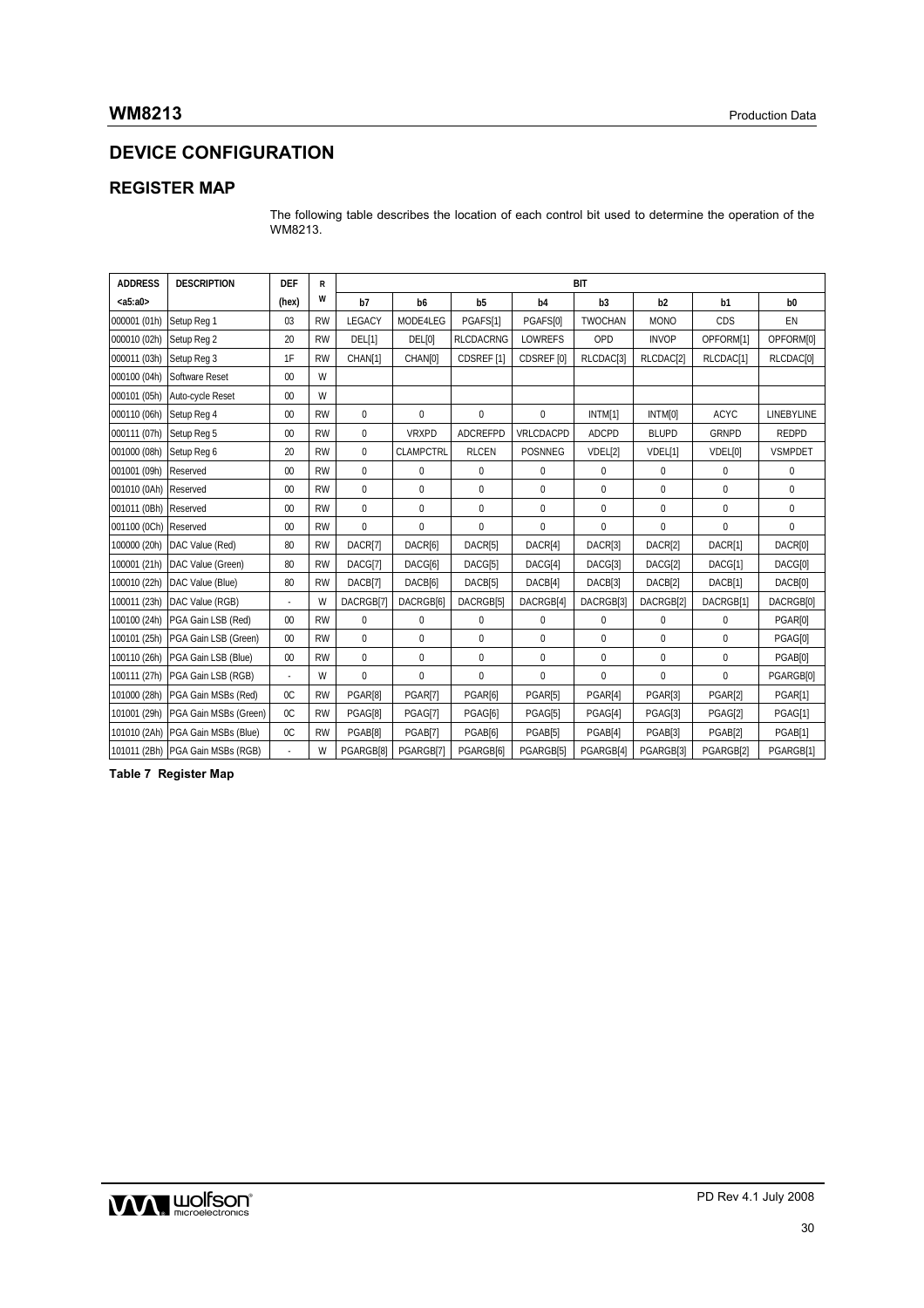# **REGISTER MAP DESCRIPTION**

| <b>ADDRESS</b><br>$<$ A5:A0 $>$ | <b>REGISTER</b> | <b>BIT</b><br><b>NO</b> | <b>BIT</b><br>NAME(S) | <b>DEFAULT</b> | <b>DESCRIPTION</b>                                                                                                                                      |
|---------------------------------|-----------------|-------------------------|-----------------------|----------------|---------------------------------------------------------------------------------------------------------------------------------------------------------|
| 000001                          | Setup           | $\Omega$                | EN                    | 1              | <b>Global Enable</b>                                                                                                                                    |
| (01h)                           | Register 1      |                         |                       |                | $0 =$ complete power down,                                                                                                                              |
|                                 |                 |                         |                       |                | $1 =$ fully active (individual blocks can be disabled using individual<br>power down bits – see setup register 5).                                      |
|                                 |                 | $\mathbf{1}$            | CDS                   | 1              | Select correlated double sampling mode:                                                                                                                 |
|                                 |                 |                         |                       |                | $0 =$ single ended mode,<br>$1 = CDS mode$ .                                                                                                            |
|                                 |                 | 2                       | <b>MONO</b>           | 0              | Sampling mode select (see Table 5 for further details):                                                                                                 |
|                                 |                 |                         |                       |                | $0 =$ other mode (2 or 3-channel)                                                                                                                       |
|                                 |                 |                         |                       |                | 1 = Monochrome (1-channel) mode. Input channel selected by<br>CHAN[1:0] register bits, unused channels are powered down.                                |
|                                 |                 | 3                       | <b>TWOCHAN</b>        | $\mathbf 0$    | Sampling mode select (see Table 5 for further details):                                                                                                 |
|                                 |                 |                         |                       |                | $0 =$ other mode (1 or 3-channel)                                                                                                                       |
|                                 |                 |                         |                       |                | 1 = 2-channel mode. Inputs channels are Red and Green, Blue<br>channel is powered down.                                                                 |
|                                 |                 | 5:4                     | PGAFS[1:0]            | 00             | Offsets PGA output to optimise the ADC range for different<br>polarity sensor output signals. Zero differential PGA input signal<br>gives:              |
|                                 |                 |                         |                       |                | $0x =$ Zero output from the PGA (Output code=32767)                                                                                                     |
|                                 |                 |                         |                       |                | $10$ = Full-scale positive output (OP=65535) - use for negative<br>going video.                                                                         |
|                                 |                 |                         |                       |                | NB, Set INVOP=1 if zero differential input should give a<br>zero output code with negative going video.                                                 |
|                                 |                 |                         |                       |                | 11 = Full-scale negative output ( $OP=0$ ) - use for positive going<br>video                                                                            |
|                                 |                 | 6                       | MODE4LEG              | 0              | This bit has no effect when LEGACY=0. Set this bit when<br>operating in LEGACY MODE4:                                                                   |
|                                 |                 |                         |                       |                | $0 =$ other modes, $1 =$ LEGACY MODE4.                                                                                                                  |
|                                 |                 | $\overline{7}$          | <b>LEGACY</b>         | $\Omega$       | Makes the WM8213 timing compatible with the WM819x and<br>WM815x AFE families.                                                                          |
|                                 |                 |                         |                       |                | $0 =$ Normal timing                                                                                                                                     |
|                                 |                 |                         |                       |                | 1 = Enable LEGACY timing. Requires double rate MCLK and<br>pixel rate VSMP input. RSMP pin performs same function as<br>RLC/ACYC pin on WM819x devices. |

The following table describes the function of each of the control bits shown in Table 7.

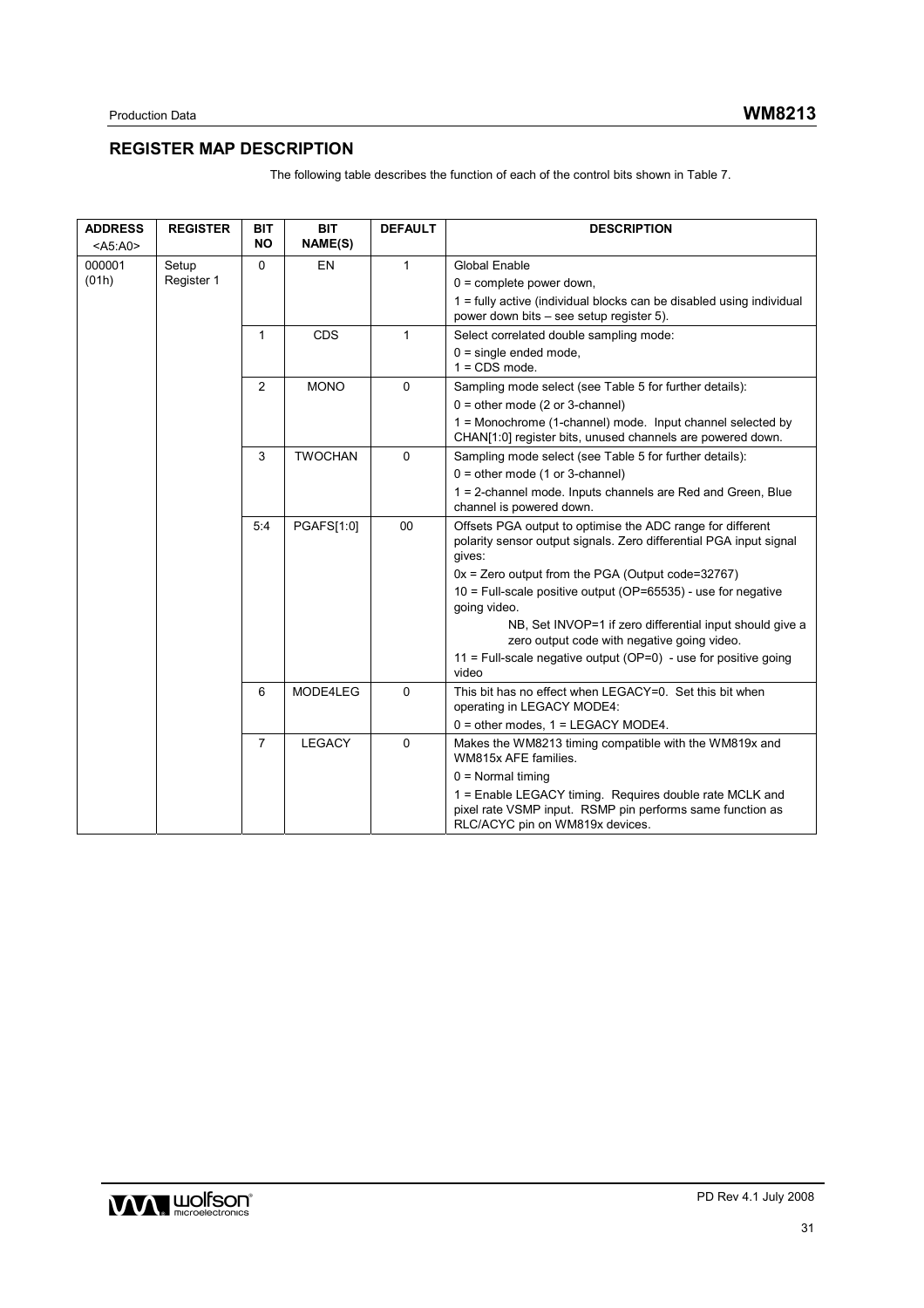# **WM8213** Production Data

| <b>ADDRESS</b><br>$<$ A5:A0> | <b>REGISTER</b>     | BIT<br><b>NO</b> | BIT<br>NAME(S) | <b>DEFAULT</b> |                                                                                                                                                                                                               |           |                  | <b>DESCRIPTION</b>                                                                                                                                                      |                                |
|------------------------------|---------------------|------------------|----------------|----------------|---------------------------------------------------------------------------------------------------------------------------------------------------------------------------------------------------------------|-----------|------------------|-------------------------------------------------------------------------------------------------------------------------------------------------------------------------|--------------------------------|
| 000010<br>(02h)              | Setup<br>Register 2 | 1:0              | OPFORM[1:0]    | 0              | Determines the output data format.<br>$x0 = 8$ -bit multiplexed (8+8 bits)<br>$01 = 8$ -bit parallel (8-MSBs only)<br>11 = 4-bit multiplexed mode $(4+4+4+4$ bits). This mode is only<br>valid when LEGACY=1. |           |                  |                                                                                                                                                                         |                                |
|                              |                     | $\overline{2}$   | <b>INVOP</b>   | 0              |                                                                                                                                                                                                               |           |                  | Digitally inverts the polarity of output data.<br>$0$ = negative going video gives negative going output,<br>1 = negative-going video gives positive going output data. |                                |
|                              |                     | 3                | OPD            | 0              | pins.                                                                                                                                                                                                         |           |                  | Output Disable. This works with the OEB pin to control the output<br>0=Digital outputs enabled, 1=Digital outputs high impedance                                        |                                |
|                              |                     |                  |                |                |                                                                                                                                                                                                               | OEB (pin) | OPD              | OP pins                                                                                                                                                                 |                                |
|                              |                     |                  |                |                | $\mathbf{0}$                                                                                                                                                                                                  |           | $\Omega$         | Enabled                                                                                                                                                                 |                                |
|                              |                     |                  |                |                | $\mathbf 0$                                                                                                                                                                                                   |           | $\mathbf{1}$     | High Impedance                                                                                                                                                          |                                |
|                              |                     |                  |                |                | $\mathbf{1}$                                                                                                                                                                                                  |           | 0                | High Impedance                                                                                                                                                          |                                |
|                              |                     |                  |                |                | $\mathbf{1}$                                                                                                                                                                                                  |           | 1                | High impedance                                                                                                                                                          |                                |
|                              |                     | 4                | <b>LOWREFS</b> | 0              | Reduces the ADC reference range (2*[VRT-VRB]), thus changing                                                                                                                                                  |           |                  |                                                                                                                                                                         |                                |
|                              |                     |                  |                |                | the max/min input voltages.                                                                                                                                                                                   |           |                  |                                                                                                                                                                         |                                |
|                              |                     |                  |                |                | $0 = ADC$ reference range = 2.0V                                                                                                                                                                              |           |                  |                                                                                                                                                                         |                                |
|                              |                     |                  |                |                | $1 = ADC$ reference range = 1.2V                                                                                                                                                                              |           |                  |                                                                                                                                                                         |                                |
|                              |                     | 5                | RLCDACRNG      | 1              | Sets the output range of the RLCDAC.                                                                                                                                                                          |           |                  |                                                                                                                                                                         |                                |
|                              |                     |                  |                |                | $0 =$ RLCDAC ranges from 0 to AVDD (approximately),<br>1 = RLCDAC ranges from 0 to VRT (approximately).                                                                                                       |           |                  |                                                                                                                                                                         |                                |
|                              |                     | 7:6              | DEL[1:0]       | 00             | Controls the latency from sample to data appearing on output<br>pins                                                                                                                                          |           |                  |                                                                                                                                                                         |                                |
|                              |                     |                  |                |                |                                                                                                                                                                                                               |           |                  | Latency                                                                                                                                                                 |                                |
|                              |                     |                  |                |                | DEL                                                                                                                                                                                                           | LEGACY=0  |                  | LEGACY=1                                                                                                                                                                | <b>LEGACY</b>                  |
|                              |                     |                  |                |                |                                                                                                                                                                                                               |           | All timing modes | timing modes 1-2,4-6                                                                                                                                                    | $=1$<br>timing<br>mode 3       |
|                              |                     |                  |                |                | 00                                                                                                                                                                                                            |           | 7 MCLK periods   | 16.5 MCLK periods                                                                                                                                                       | 23.5<br><b>MCLK</b><br>periods |
|                              |                     |                  |                |                | 01                                                                                                                                                                                                            |           | 8 MCLK periods   | 18.5 MCLK periods                                                                                                                                                       | 26.5<br><b>MCLK</b><br>periods |
|                              |                     |                  |                |                | 10                                                                                                                                                                                                            |           | 9 MCLK periods   | 20.5 MCLK periods                                                                                                                                                       | 29.5<br><b>MCLK</b><br>periods |
|                              |                     |                  |                |                | 11                                                                                                                                                                                                            |           | 10 MCLK periods  | 22.5 MCLK periods                                                                                                                                                       | 31.5<br><b>MCLK</b><br>periods |

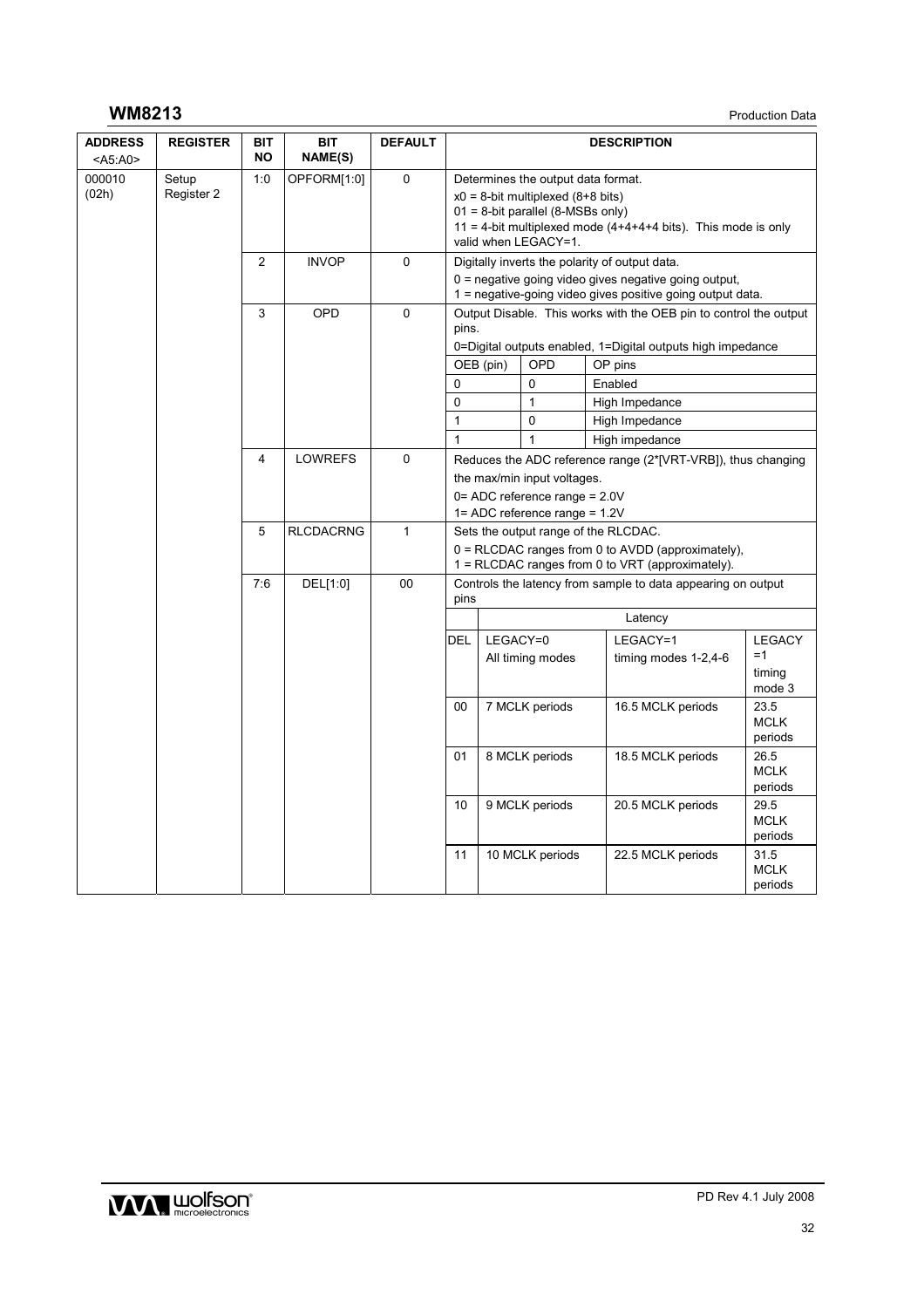| <b>ADDRESS</b>  | <b>REGISTER</b>     | BIT          | <b>BIT</b>  | <b>DEFAULT</b> | <b>DESCRIPTION</b>                                                                                                                                                            |
|-----------------|---------------------|--------------|-------------|----------------|-------------------------------------------------------------------------------------------------------------------------------------------------------------------------------|
| $<$ A5:A0>      |                     | NO           | NAME(S)     |                |                                                                                                                                                                               |
| 000011<br>(03h) | Setup<br>Register 3 | 3:0          | RLCDAC[3:0] | 1111           | Controls RLCDAC driving VRLC/VBIAS pin to define single ended<br>signal reference voltage or Reset Level Clamp voltage. See<br>Electrical Characteristics section for ranges. |
|                 |                     | 5:4          | CDSREF[1:0] | 01             | When LEGACY=0 these register bits have no effect.                                                                                                                             |
|                 |                     |              |             |                | CDS mode reset timing adjust.                                                                                                                                                 |
|                 |                     |              |             |                | 00 = Advance reset sample by 1 MCLK period (relative to<br>default).                                                                                                          |
|                 |                     |              |             |                | 01 = Default reset sample position.                                                                                                                                           |
|                 |                     |              |             |                | 10 = Delay reset sample by 1 MCLK period (relative to default)                                                                                                                |
|                 |                     |              |             |                | 11 = Delay reset sample by 2 MCLK periods (relative to default)                                                                                                               |
|                 |                     | 7:6          | CHAN[1:0]   | 00             | When MONO=0 these register bits have no effect                                                                                                                                |
|                 |                     |              |             |                | Monochrome mode channel select.                                                                                                                                               |
|                 |                     |              |             |                | $00 = Red channel select$<br>$10 =$ Blue channel select<br>$11 =$ Reserved<br>$01$ = Green channel select                                                                     |
| 000100<br>(04h) | Software<br>Reset   |              |             |                | Any write to Software Reset causes all cells to be reset. It is<br>recommended that a software reset be performed after a power-<br>up before any other register writes.      |
| 000101<br>(05h) | Auto-cycle<br>Reset |              |             |                | Any write to Auto-cycle Reset causes the auto-cycle counter to<br>reset                                                                                                       |
| 000110          | Setup               | 0            | LINEBYLINE  | 0              | to RINP. This function is only required when $LINEBYLINE = 1$ .<br>Selects line by line operation. Line by line operation is intended                                         |
| (06h)           | Register 4          |              |             |                | for use with systems which operate one line at a time but with up                                                                                                             |
|                 |                     |              |             |                | to three colours shared on that one output.                                                                                                                                   |
|                 |                     |              |             |                | $0 = normal operation$ ,                                                                                                                                                      |
|                 |                     |              |             |                | $1 =$ line by line operation.                                                                                                                                                 |
|                 |                     |              |             |                | When line by line operation is selected MONO is forced to 1 and<br>CHAN[1:0] to 00 internally, ensuring that the correct internal                                             |
|                 |                     |              |             |                | timing signals are produced. Green and Blue PGAs are also<br>disabled to save power.                                                                                          |
|                 |                     | $\mathbf{1}$ | <b>ACYC</b> | $\mathbf 0$    | When $LINEBYLINE = 0$ this bit has no effect.                                                                                                                                 |
|                 |                     |              |             |                | When $LINEBYLINE = 1$ this bit determines the function of the<br>RSMP input pin and the offset/gain register controls.                                                        |
|                 |                     |              |             |                | 0 = RSMP pin enabled for either reset sampling (CDS) or Reset                                                                                                                 |
|                 |                     |              |             |                | Level Clamp control. Internal selection of gain/offset multiplexers<br>using INTM[1:0] register bits.                                                                         |
|                 |                     |              |             |                | 1 = Auto-cycling enabled by pulsing the RSMP input pin. This                                                                                                                  |
|                 |                     |              |             |                | means that each time a pulse is applied to this pin the single                                                                                                                |
|                 |                     |              |             |                | input channel will switch to the next offset register and gain                                                                                                                |
|                 |                     |              |             |                | register in the sequence. The sequence is<br>Red->Green->Blue->Red offset and gain registers applied to                                                                       |
|                 |                     |              |             |                | the red input channel.                                                                                                                                                        |
|                 |                     |              |             |                | When auto-cycling is enabled, the RSMP pin cannot be used to                                                                                                                  |
|                 |                     |              |             |                | control reset level clamping. The CLMPCTRL bit may be used                                                                                                                    |
|                 |                     |              |             |                | instead (enabled when high, disabled when low).                                                                                                                               |
|                 |                     |              |             |                | NB, when auto-cycling is enabled, the RSMP pin cannot be used<br>for reset sampling (i.e. CDS must be set to 0).                                                              |
|                 |                     | 3:2          | INTM[1:0]   | 00             | When LINEBYLINE=0 or ACYC=1 this bit has no effect.                                                                                                                           |
|                 |                     |              |             |                | When LINEBYLINE=1 and ACYC=0:                                                                                                                                                 |
|                 |                     |              |             |                | Controls the PGA/offset mux selector:<br>00 = Red PGA/Offset registers applied to input channel                                                                               |
|                 |                     |              |             |                | 01 = Green PGA/Offset registers applied to input channel                                                                                                                      |
|                 |                     |              |             |                | 10 = Blue PGA/Offset registers applied to input channel                                                                                                                       |
|                 |                     |              |             |                | $11 =$ Reserved.                                                                                                                                                              |
|                 |                     | 7:4          | Reserved    | 0000           | Must be set to 0                                                                                                                                                              |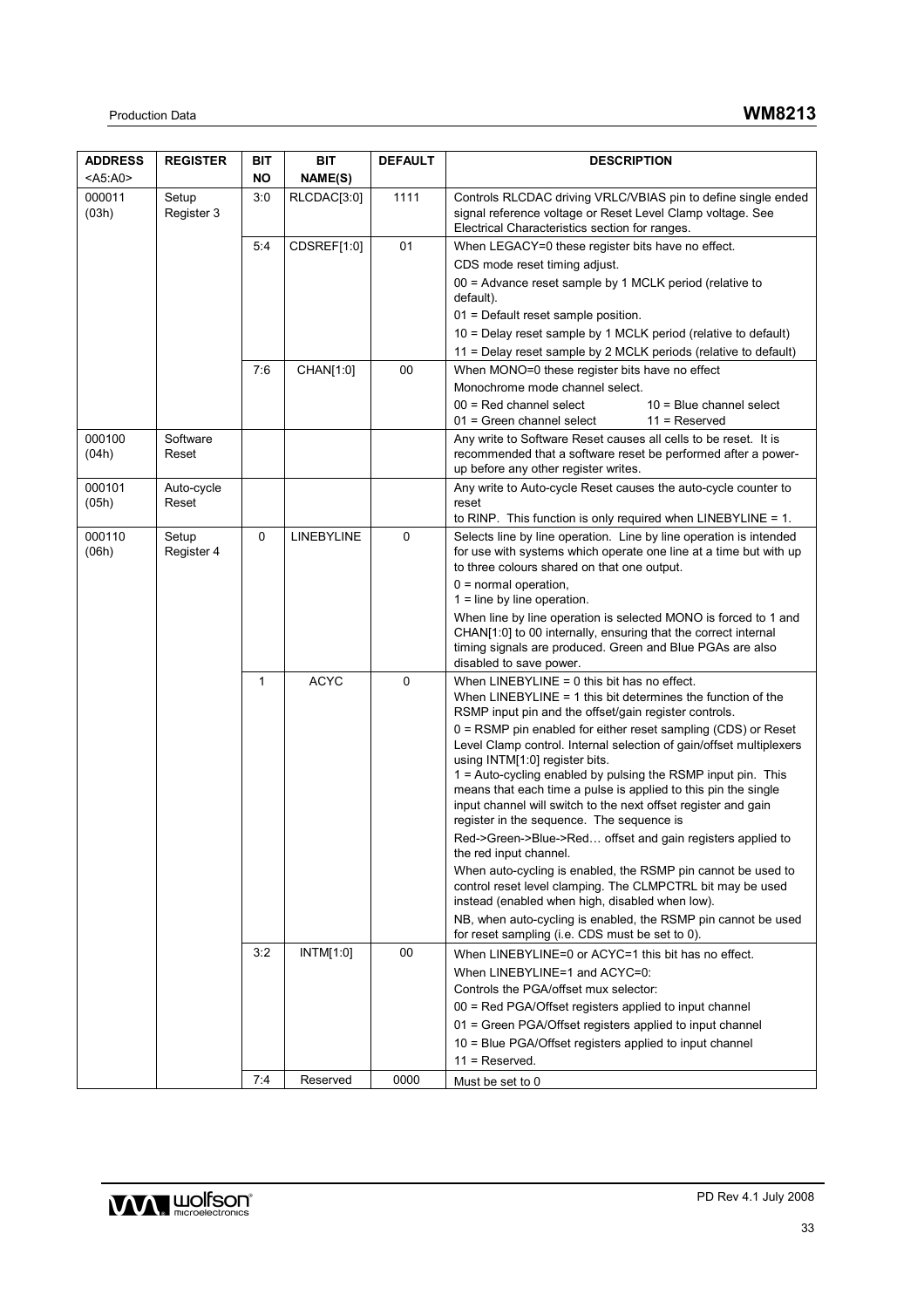| <b>ADDRESS</b>  | <b>REGISTER</b> | BIT            | BIT              | <b>DEFAULT</b> | <b>DESCRIPTION</b>                                                                                                                   |
|-----------------|-----------------|----------------|------------------|----------------|--------------------------------------------------------------------------------------------------------------------------------------|
| <a5:a0></a5:a0> |                 | NO             | NAME(S)          |                |                                                                                                                                      |
| 000111          | Setup           | 0              | <b>REDPD</b>     | 0              | When set powers down red S/H, PGA                                                                                                    |
| (07h)           | Register 5      | 1              | <b>GRNPD</b>     | 0              | When set powers down green S/H, PGA                                                                                                  |
|                 |                 | $\overline{2}$ | <b>BLUPD</b>     | 0              | When set powers down blue S/H, PGA                                                                                                   |
|                 |                 | 3              | <b>ADCPD</b>     | $\mathbf 0$    | When set powers down ADC. Allows reduced power                                                                                       |
|                 |                 |                |                  |                | consumption without powering down the references which have a                                                                        |
|                 |                 |                |                  |                | long time constant when switching on/off due to the external                                                                         |
|                 |                 |                |                  |                | decoupling capacitors.                                                                                                               |
|                 |                 | 4              | VRLCDACPD        | $\mathbf 0$    | When set powers down 4-bit RLCDAC, setting the output to a                                                                           |
|                 |                 |                |                  |                | high impedance state and allowing an external reference to be                                                                        |
|                 |                 |                |                  |                | driven in on the VRLC/VBIAS pin.                                                                                                     |
|                 |                 | 5              | <b>ADCREFPD</b>  | 0              | When set disables VRT, VRB buffers to allow external references                                                                      |
|                 |                 | 6              |                  |                | to be used.                                                                                                                          |
|                 |                 |                | <b>VRXPD</b>     | 0              | When set disables VRX buffer to allow an external reference to                                                                       |
|                 |                 | 7              | Reserved         | 0              | be used.<br>Must be set to 0                                                                                                         |
| 001000          | Setup           | $\mathbf{0}$   | <b>VSMPDET</b>   | 0              | When LEGACY=0 this register bit has no effect.                                                                                       |
| (08h)           | Register 6      |                |                  |                | When LEGACY=1:                                                                                                                       |
|                 |                 |                |                  |                | 0 = Normal operation, signal on VSMP input pin is applied directly                                                                   |
|                 |                 |                |                  |                | to Timing Control block.                                                                                                             |
|                 |                 |                |                  |                | 1 = Programmable VSMP detect circuit is enabled. An internal                                                                         |
|                 |                 |                |                  |                | synchronisation pulse is generated from signal applied to VSMP<br>input pin and is applied to Timing Control block in place of VSMP. |
|                 |                 | 3:1            | <b>VDEL[2:0]</b> | 000            | When LEGACY=0 or VSMPDET=0 these bits have no effect.                                                                                |
|                 |                 |                |                  |                | The VDEL bits set a programmable delay from the detected edge                                                                        |
|                 |                 |                |                  |                | of the signal applied to the VSMP pin. The internally generated                                                                      |
|                 |                 |                |                  |                | pulse is delayed by VDEL MCLK periods from the detected edge.                                                                        |
|                 |                 | $\overline{4}$ | <b>POSNNEG</b>   | $\Omega$       | See Figure 20, Internal VSMP Pulses Generated for details.<br>When LEGACY=0 or VSMPDET=0 this bit has no effect.                     |
|                 |                 |                |                  |                | When LEGACY=1 and VSMPDET=1 this bit controls whether                                                                                |
|                 |                 |                |                  |                | positive or negative edges on the VSMP input pin are detected:                                                                       |
|                 |                 |                |                  |                | $0$ = Negative edge on VSMP pin is detected and used to generate                                                                     |
|                 |                 |                |                  |                | internal timing pulse.                                                                                                               |
|                 |                 |                |                  |                | 1 = Positive edge on VSMP pin is detected and used to generate<br>internal timing pulse.                                             |
|                 |                 |                |                  |                | See Figure 20 for further details.                                                                                                   |
|                 |                 | 5              | <b>RLCEN</b>     | 1              | Reset Level Clamp Enable. When set Reset Level Clamping is                                                                           |
|                 |                 |                |                  |                | enabled. The method of clamping is determined by CLAMPCTRL                                                                           |
|                 |                 |                |                  |                | and LEGACY.                                                                                                                          |
|                 |                 |                |                  |                | In LEGACY mode clamping will still occur on every pixel at a time                                                                    |
|                 |                 |                |                  |                | defined by the CDSREF[1:0] bits.                                                                                                     |
|                 |                 | 6              | <b>CLAMPCTRL</b> | $\mathbf 0$    | This bit has no effect if LEGACY=1. See Table 2 for more                                                                             |
|                 |                 |                |                  |                | information.                                                                                                                         |
|                 |                 |                |                  |                | 0 = RLC switch is controlled directly from RSMP input pin:                                                                           |
|                 |                 |                |                  |                | $RSMP = 0$ : switch is open                                                                                                          |
|                 |                 |                |                  |                | $RMSP = 1$ : switch is closed<br>1 = RLC switch is controlled by logical combination of RSMP and                                     |
|                 |                 |                |                  |                | VSMP.                                                                                                                                |
|                 |                 |                |                  |                | RSMP $88$ VSMP = 0: switch is open                                                                                                   |
|                 |                 |                |                  |                | RSMP $88$ VSMP = 1: switch is closed                                                                                                 |
|                 |                 | $\overline{7}$ | Reserved         | 0              | Must be set to 0                                                                                                                     |

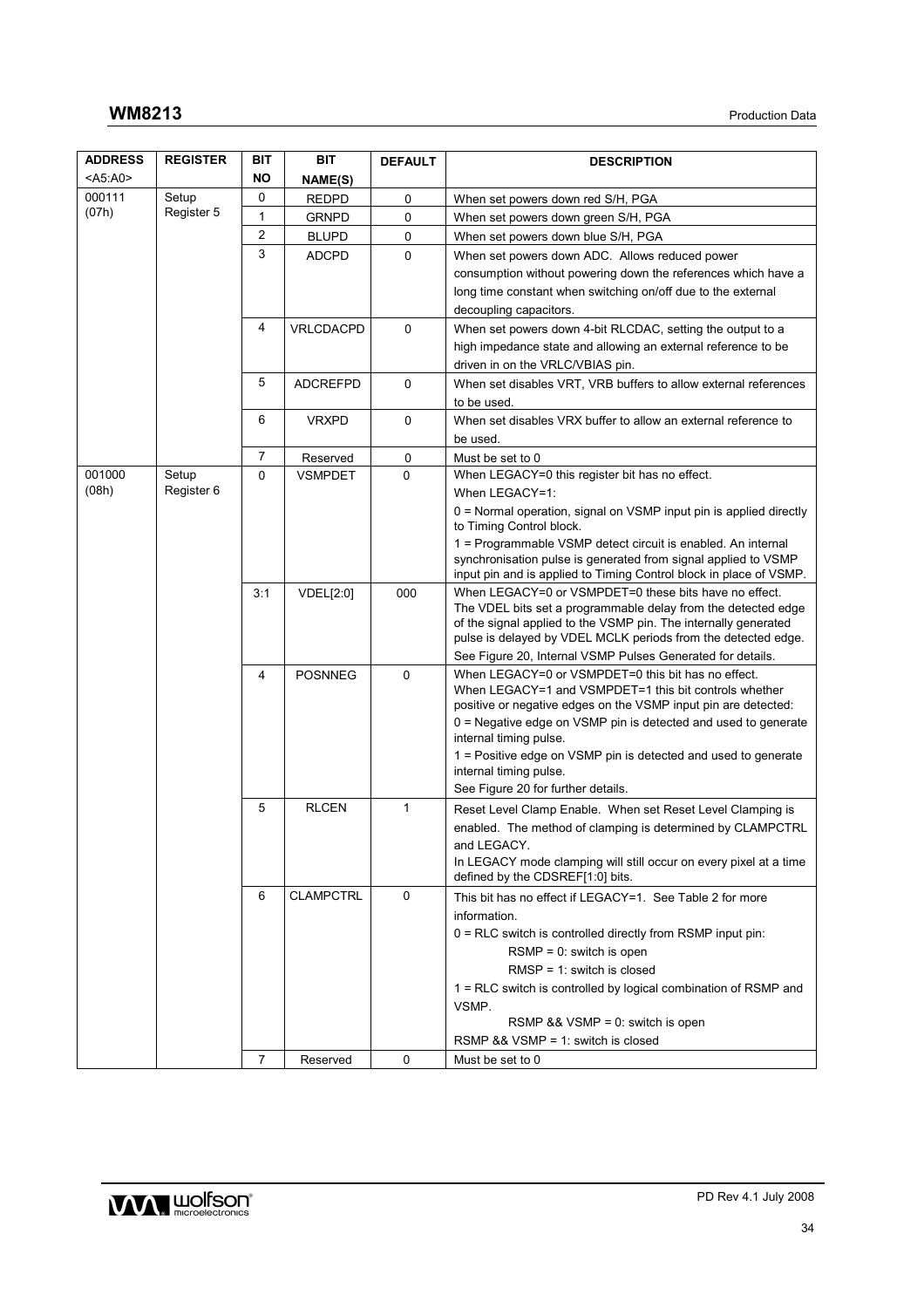| <b>ADDRESS</b>  | <b>REGISTER</b>                    | <b>BIT</b> | <b>BIT</b>         | <b>DEFAULT</b> | <b>DESCRIPTION</b>                                                                                                                                                                     |
|-----------------|------------------------------------|------------|--------------------|----------------|----------------------------------------------------------------------------------------------------------------------------------------------------------------------------------------|
| $<$ A5:A0>      |                                    | <b>NO</b>  | NAME(S)            |                |                                                                                                                                                                                        |
| 100000<br>(20h) | Offset DAC<br>(Red)                | 7:0        | DACR[7:0]          | 10000000       | Red channel 8-bit offset DAC value (mV) = 260*(DACR[7:0]-<br>127.5)/127.5                                                                                                              |
| 100001<br>(21h) | Offset DAC<br>(Green)              | 7:0        | DACG[7:0]          | 10000000       | Green channel 8-bit offset DAC value (mV) = 260*(DACG[7:0]-<br>127.5)/127.5                                                                                                            |
| 100010<br>(22h) | Offset DAC<br>(Blue)               | 7:0        | DACB[7:0]          | 10000000       | Blue channel 8-bit offset DAC value (mV) = 260*(DACB[7:0]-<br>127.5)/127.5                                                                                                             |
| 100011<br>(23h) | Offset DAC<br>(RGB)                | 7:0        | DACRGB[7:0]        |                | A write to this register location causes the red, green and blue<br>offset DAC registers to be overwritten by the new value                                                            |
| 100100<br>(24h) | PGA Gain<br><b>LSB</b><br>(Red)    | 0          | PGAR[0]            | $\Omega$       | This register bit forms the LSB of the red channel PGA gain code.<br>PGA gain is determined by combining this register bit and the 8<br>MSBs contained in register address 28 hex.     |
|                 |                                    | 7:1        | Reserved           | 0000000        | Must be set to 0                                                                                                                                                                       |
| 100101<br>(25h) | PGA Gain<br><b>LSB</b><br>(Green)  | 0          | PGAG[0]            | 0              | This register bit forms the LSB of the green channel PGA gain<br>code. PGA gain is determined by combining this register bit and<br>the 8 MSBs contained in register address 29 hex.   |
|                 |                                    | 7:1        | Reserved           | 0000000        | Must be set to 0                                                                                                                                                                       |
| 100110          | PGA Gain                           | $\Omega$   | PGAB[0]            | $\mathbf{0}$   | This register bit forms the LSB of the blue channel PGA gain                                                                                                                           |
| (26h)           | <b>LSB</b>                         |            |                    |                | code. PGA gain is determined by combining this register bit and                                                                                                                        |
|                 | (Blue)                             |            |                    |                | the 8 MSBs contained in register address 2A hex.                                                                                                                                       |
|                 |                                    | 7:1        | Reserved           | 0000000        | Must be set to 0                                                                                                                                                                       |
| 100111          | PGA Gain                           | 0          | PGARGB[0]          |                | Writing a value to this location causes red, green and blue PGA                                                                                                                        |
| (27h)           | <b>LSB</b>                         |            |                    |                | LSB gain values to be overwritten by the new value.                                                                                                                                    |
|                 | (RGB)                              | 7:1        | Reserved           | 0000000        | Must be set to 0                                                                                                                                                                       |
| 101000<br>(28h) | PGA gain<br><b>MSBs</b><br>(Red)   | 7:0        | PGAR[8:1]          | 00001100       | Bits 8 to 1 of red PGA gain. Combined with red LSB register bit to<br>form complete PGA gain code. This determines the gain of the<br>red channel PGA according to the equation:       |
|                 |                                    |            |                    |                | Red channel PGA gain (V/V) = 0.66 + PGAR[8:0]x7.34/511                                                                                                                                 |
| 101001<br>(29h) | PGA gain<br><b>MSBs</b><br>(Green) | 7:0        | PGAG[8:1]          | 00001100       | Bits 8 to 1 of green PGA gain. Combined with green LSB register<br>bit to form complete PGA gain code. This determines the gain of<br>the green channel PGA according to the equation: |
|                 |                                    |            |                    |                | Green channel PGA gain (V/V) = $0.66 + PGAG[8:0]x7.34/511$                                                                                                                             |
| 101010<br>(2Ah) | PGA gain<br><b>MSBs</b><br>(Blue)  | 7:0        | PGAB[8:1]          | 00001100       | Bits 8 to 1 of blue PGA gain. Combined with blue LSB register bit<br>to form complete PGA gain code. This determines the gain of the<br>blue channel PGA according to the equation:    |
|                 |                                    |            |                    |                | Blue channel PGA gain (V/V) = 0.66 + PGAB[8:0]x7.34/511                                                                                                                                |
| 101011<br>(2Bh) | PGA gain<br>MSBs(RGB)              | 7:0        | <b>PGARGB[8:1]</b> |                | A write to this register location causes the red, green and blue<br>PGA MSB gain registers to be overwritten by the new value.                                                         |

**Table 8 Register Control Bits** 

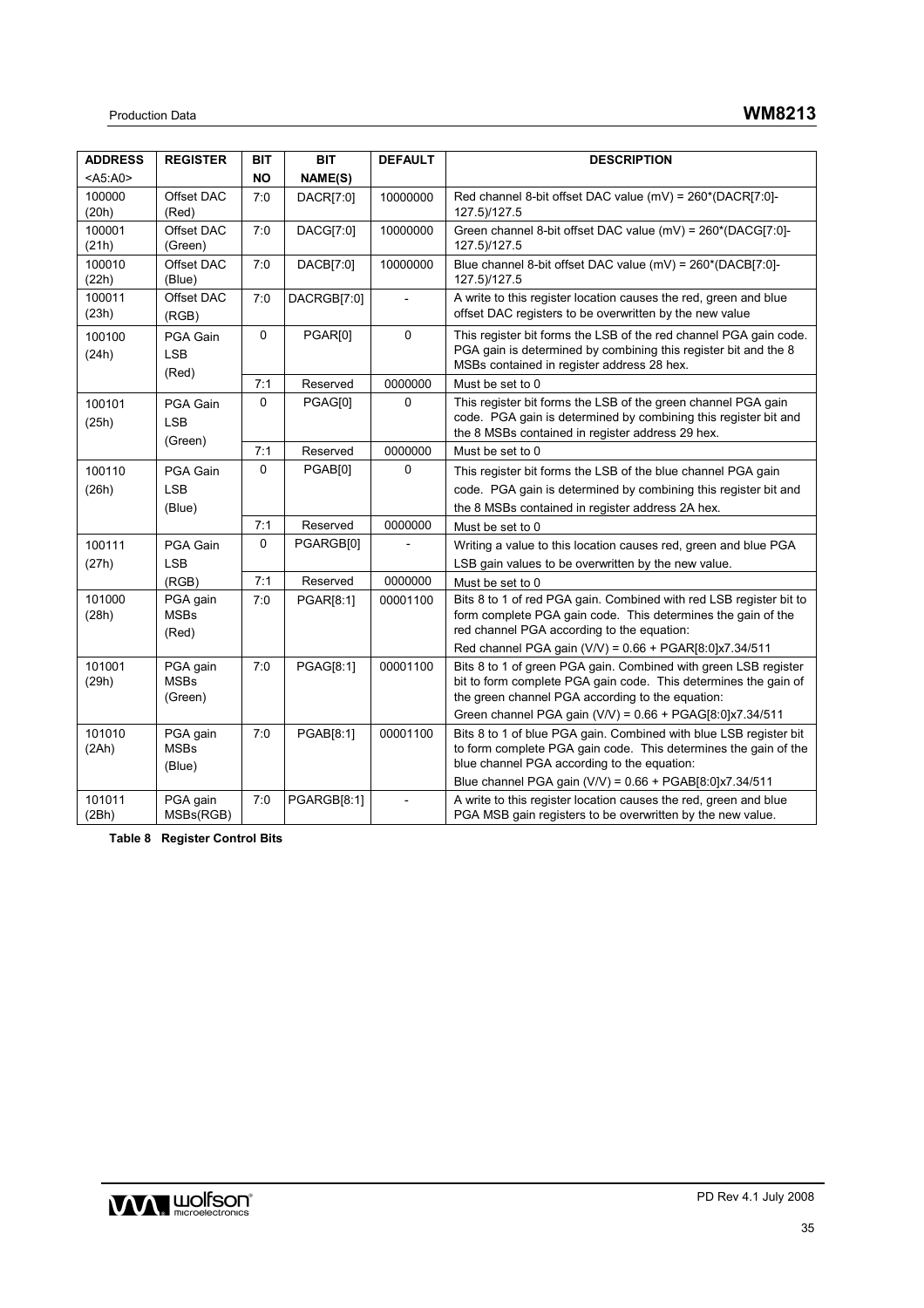# **APPLICATIONS INFORMATION**

# **RECOMMENDED EXTERNAL COMPONENTS**



**Figure 25 External Components Diagram** 

# **RECOMMENDED EXTERNAL COMPONENT VALUES**

| <b>COMPONENT</b><br><b>REFERENCE</b> | <b>SUGGESTED</b><br><b>VALUE</b> | <b>DESCRIPTION</b>                                             |  |  |  |
|--------------------------------------|----------------------------------|----------------------------------------------------------------|--|--|--|
| C <sub>1</sub>                       | 100 <sub>n</sub> F               | De-coupling for DVDD1.                                         |  |  |  |
| C <sub>2</sub>                       | 100nF                            | De-coupling for DVDD2.                                         |  |  |  |
| C <sub>3</sub>                       | 100 <sub>n</sub> F               | De-coupling for AVDD.                                          |  |  |  |
| C <sub>4</sub>                       | 10nF                             | High frequency de-coupling between VRT and VRB.                |  |  |  |
| C <sub>5</sub>                       | 1uF                              | Low frequency de-coupling between VRT and VRB (non-polarised). |  |  |  |
| C <sub>6</sub>                       | 100 <sub>n</sub> F               | De-coupling for VRB.                                           |  |  |  |
| C7                                   | 100 <sub>n</sub> F               | De-coupling for VRX.                                           |  |  |  |
| C <sub>8</sub>                       | 100nF                            | De-coupling for VRT.                                           |  |  |  |
| C <sub>9</sub>                       | 100 <sub>n</sub> F               | De-coupling for VRLC.                                          |  |  |  |
| C <sub>10</sub>                      | $10\mu F$                        | Reservoir capacitor for DVDD1.                                 |  |  |  |
| C <sub>11</sub>                      | 10 <sub>u</sub> F                | Reservoir capacitor for DVDD2.                                 |  |  |  |
| C <sub>12</sub>                      | 10 <sub>u</sub> F                | Reservoir capacitor for AVDD.                                  |  |  |  |

**Table 9 External Components Descriptions** 

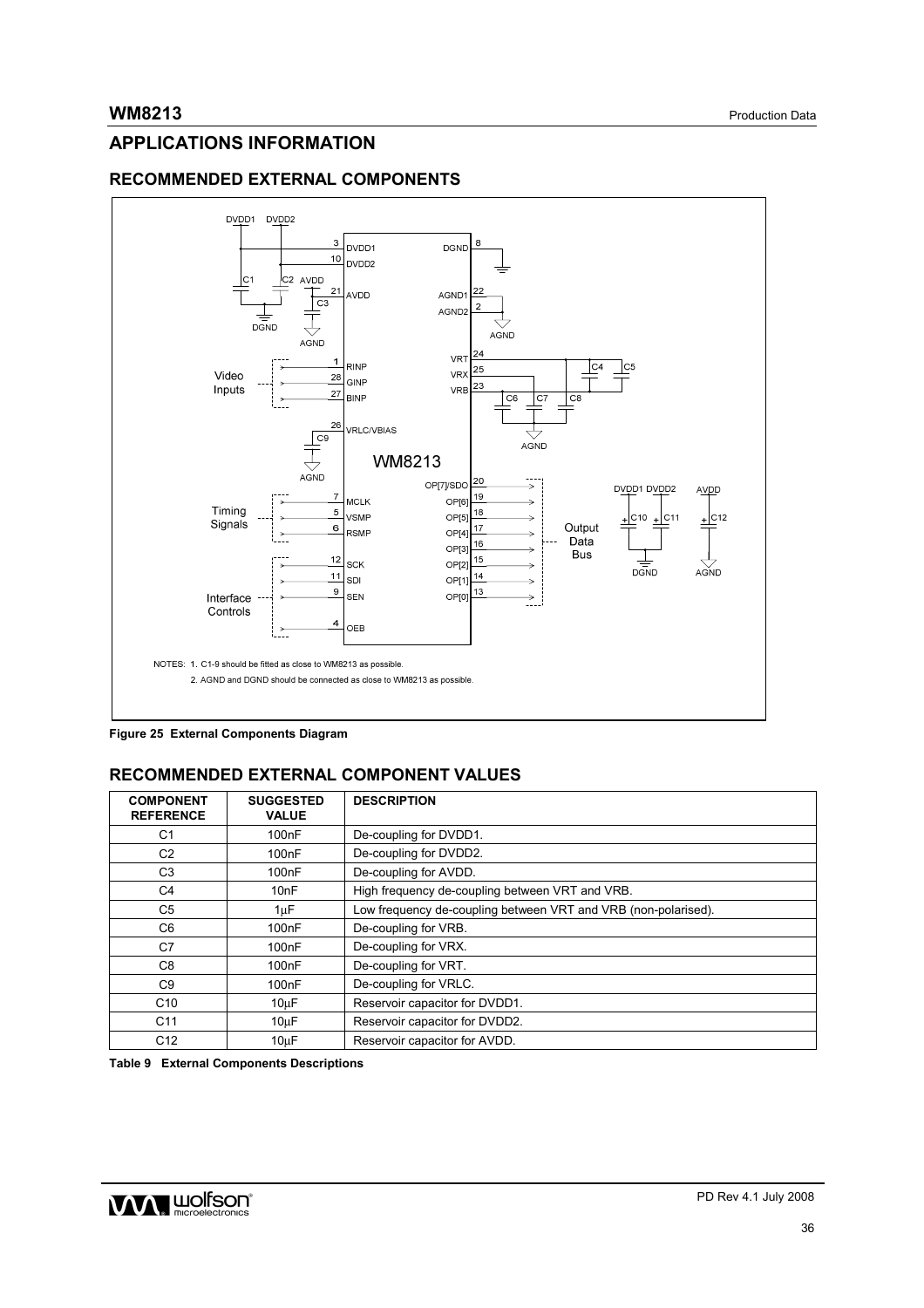# **PACKAGE DIMENSIONS**



| <b>Symbols</b> | <b>Dimensions</b><br>(mm) |                  |             |  |  |  |  |  |  |
|----------------|---------------------------|------------------|-------------|--|--|--|--|--|--|
|                | <b>MIN</b>                | <b>NOM</b>       | <b>MAX</b>  |  |  |  |  |  |  |
| Α              |                           |                  | 2.0         |  |  |  |  |  |  |
| $A_1$          | 0.05                      |                  | 0.25        |  |  |  |  |  |  |
| A <sub>2</sub> | 1.65                      | 1.75             | 1.85        |  |  |  |  |  |  |
| b              | 0.22                      | 0.30             | 0.38        |  |  |  |  |  |  |
| c              | 0.09                      |                  | 0.25        |  |  |  |  |  |  |
| D              | 9.90                      | 10.20            | 10.50       |  |  |  |  |  |  |
| е              | 0.65 BSC                  |                  |             |  |  |  |  |  |  |
| E              | 7.40                      | 8.20             |             |  |  |  |  |  |  |
| $E_1$          | 5.00                      | 5.30             | 5.60        |  |  |  |  |  |  |
| L              | 0.55                      | 0.75             | 0.95        |  |  |  |  |  |  |
| $L_1$          | 1.25 REF                  |                  |             |  |  |  |  |  |  |
| θ              | $\overline{0^{\circ}}$    | $4^\circ$        | $8^{\circ}$ |  |  |  |  |  |  |
|                |                           |                  |             |  |  |  |  |  |  |
| <b>REF:</b>    |                           | JEDEC.95, MO-150 |             |  |  |  |  |  |  |

NOTES:<br>A. ALL LINEAR DIMENSIONS ARE IN MILLIMETERS.<br>B. THIS DRAWING IS SUBJECT TO CHANGE WITHOUT NOTICE.<br>C. BODY DIMENSIONS DO NOT INCLUDE MOLD FLASH OR PROTRUSION, NOT TO EXCEED 0.20MM.<br>D. MEETS JEDEC.95 MO-150, VARIAT